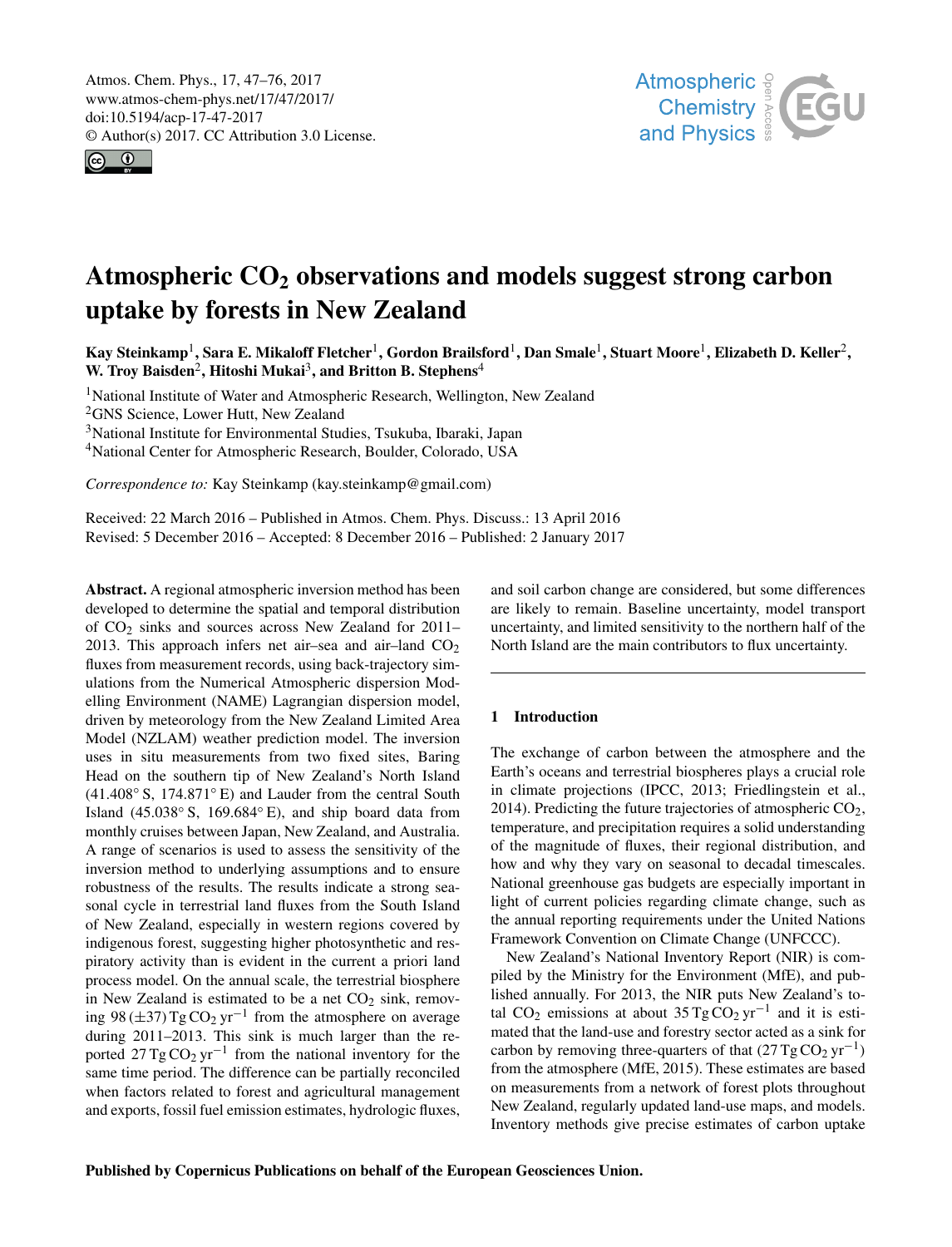and release of the locally present vegetation type, but they are often difficult to scale up to regional or country scales due to heterogeneous biome composition (Ciais et al., 2010). Independent methods are needed to verify the reported carbon sink.

On very large, i.e. continental or global, scales both prognostic land models and inverse atmospheric models have been used (Gurney et al., 2004; Mikaloff Fletcher et al., 2007; Gruber et al., 2009; Le Quéré et al., 2013; Steinkamp and Gruber, 2013; Friedlingstein et al., 2014). Global inversions are a valuable top-down tool to estimate large-scale sinks and sources by combining observations from a global network with atmospheric circulation models. An inverse model interprets the observations to yield an optimized carbon flux distribution that is most consistent with the atmospheric data. In this approach, atmospheric model simulations relate fluxes at the surface to concentration changes at the observation sites. However, the number of available observation sites and the model resolution are usually insufficient to constrain the exchange of trace gases like  $CO<sub>2</sub>$  on smaller, i.e. regional to country, scales.

To address those scales, regional atmospheric greenhouse gas inversions (Lin et al., 2003; Stohl et al., 2009; Bergamaschi et al., 2010; Manning et al., 2011), including  $CO<sub>2</sub>$  inversions (Gerbig et al., 2003; Matross et al., 2006; Lauvaux at al., 2008), have been developed and used to estimate the carbon budgets of regions like Europe and the USA as well as individual nations. They are complementary to bottomup inventories and provide a means to verify national inventories. Like their global counterparts, regional inversion methods combine  $CO<sub>2</sub>$  observations from surface sites with modelled atmospheric circulation to derive the distribution of sinks and sources over an area of Earth's surface (the inversion domain). In a regional inversion, however, the sites are not distributed globally and the domain is typically the size of a country or continent, which poses some additional challenges (Manning, 2011). An accurate model of background concentrations or sinks and sources from outside the inversion domain is required, i.e. a baseline. There is also a need for adequate spatial and temporal resolution for both the estimated fluxes and the circulation model to account for topographic effects and local emission gradients and hotspots. Many regional inversions use continuous in situ observations from one to a few measurement stations to sample the whole domain over the course of days to a few weeks. They use air from a background sector to construct a baseline time series (Manning et al., 2011; Uglietti et al., 2011). Due to chemical inertness of  $CO<sub>2</sub>$ , atmospheric loss processes can be neglected once the gas has entered the domain, making this approach viable as long as the measurement station is positioned so that background air can be observed for significant fractions of time. It is generally of advantage to use multiple stations, which are sensitive to a larger surface area and allow for a better interpretation of spatial gradients in atmospheric  $CO<sub>2</sub>$ .

In their inversion study, Stohl et al. (2009) estimate emissions for three HFC and HCFC greenhouse gases on national to global scales for 2005–2007. Their approach uses the FLEXPART Lagrangian model to describe the recent air history arriving at nine observation stations distributed globally. They use a priori emission maps and estimate both the baseline and the regional emissions as part of the inverse modelling. Manning et al. (2011) use 20 years of in situ CH<sup>4</sup> and  $N<sub>2</sub>O$  observations from a single station, Mace Head, on the west coast of Ireland. Mace Head regularly receives air from the mid-latitude North Atlantic as well as from the UK and continental Europe, which allows them to estimate both the baseline and terrestrial emissions. Their emission estimates for the UK have been used to complement those reported to the UNFCCC for the period 1990–2007. Matross et al. (2006) derive regional-scale  $CO<sub>2</sub>$  flux estimates for summer 2004 in the north-eastern United States and southern Québec using the STILT Lagrangian model in conjunction with aircraft and tower observations.

Here, we present the first regional inversion for New Zealand, which leverages the country's unique characteristics. New Zealand is an isolated country surrounded by approximately 2000 km of ocean on all sides. This simplifies the construction of an accurate baseline model, as  $CO<sub>2</sub>$  signals from other land masses, especially from Australia and the Northern Hemisphere, will be significantly diluted and become part of the baseline before reaching the country. The expected national carbon sink, which is estimated by the inversion, is a large fraction of the fossil fuel emissions (about three-quarters according to the NIR) which are prescribed. In addition, New Zealand has multiple atmospheric  $CO<sub>2</sub>$  measurement sites across a relatively small country.

Our inverse model utilizes in situ observations from two observing stations in New Zealand for 2011–2013 and ship board measurements from a regular transect between Australia, New Zealand, and Japan (conducted by Japan's National Institute for Environmental Studies, NIES). The Numerical Atmospheric dispersion Modelling Environment (NAME III) Lagrangian model (Jones et al., 2007) was combined with meteorological output from the New Zealand Limited Area Model (Davies et al., 2005) at ∼ 12 km resolution (NZLAM-12), to model the pathway of air arriving at the stations. Land model simulations from Biome-BGC (Thornton et al., 2005) are used as a priori estimates. We compare our results to New Zealand's NIR (MfE, 2015), point out differences and implications, and discuss the regional distribution and seasonal cycle of  $CO<sub>2</sub>$  sinks and sources across the country.

## 2 Observations

We use in situ measurements of  $CO<sub>2</sub>$  from two intercalibrated stations in New Zealand (Fig. 1). Baring Head (BHD) is located on the south coast of the North Island, while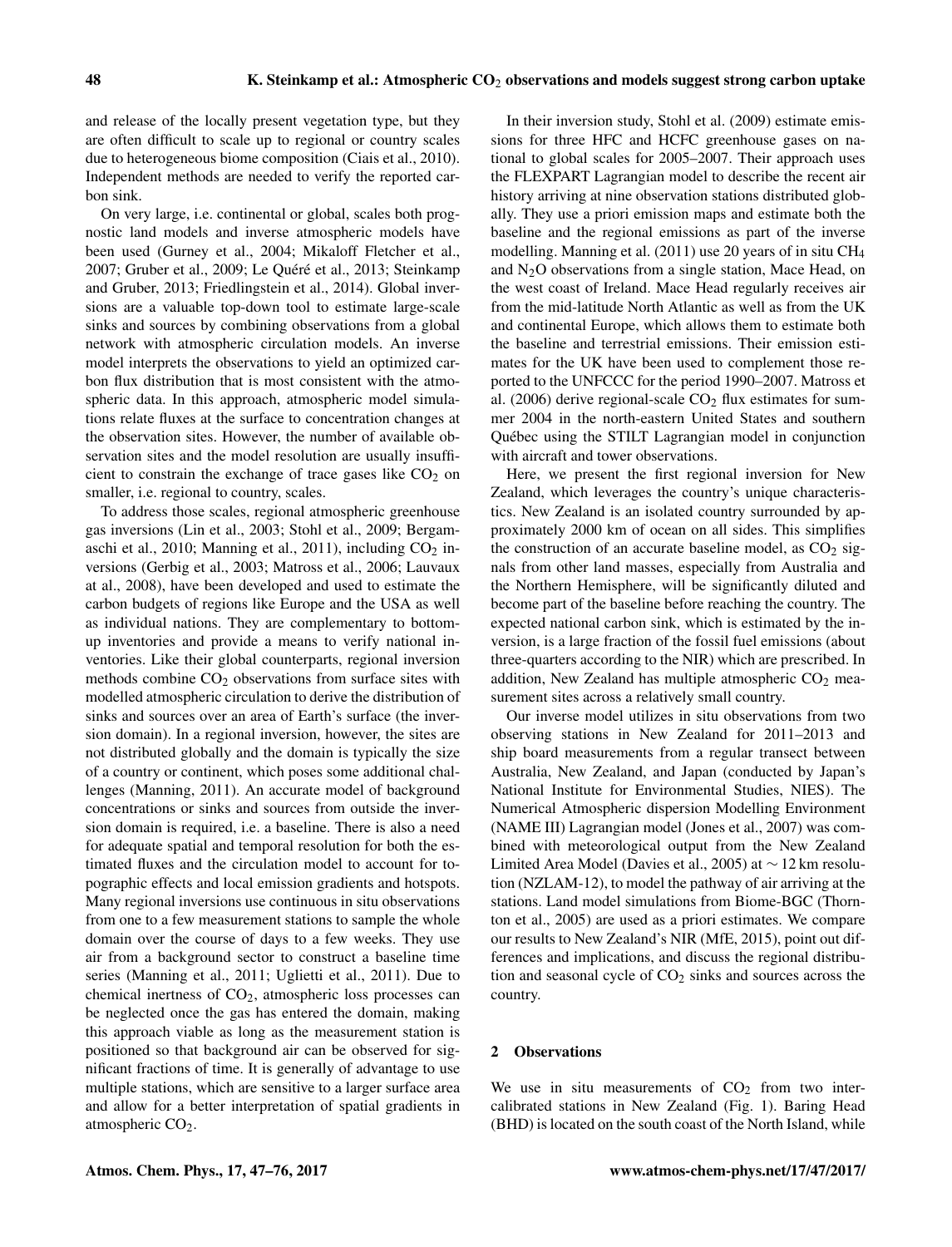

Figure 1. CO<sub>2</sub> observations from BHD and LAU, twice-daily at 13:00-14:00 and 15:00-16:00 LT, through 2011-2013. The BHD southern baseline is shown along with the weighted baseline used in the inversion. Gaps in the coloured bars at the top indicate days when no observations are available.

Lauder (LAU) is located in the central South Island (Fig. 2). Both stations are sensitive to different source regions of  $CO<sub>2</sub>$ and complement each other to allow for a comprehensive regional coverage spanning the Southern Ocean, Tasman Sea, the South Island, and – to a lesser degree – the North Island and the subtropical South Pacific.

The instruments used at LAU and BHD are operated with reference gases traceable to the World Meteorological Organisations mole fraction scale as maintained by the Central Calibration Laboratory (CCL) at the US National Oceanic and Atmospheric Administration (NOAA). Both instruments share common data processing code, improving data intercomparability between the sites (Brailsford et al., 2012). In addition, fine-scale instrumental biases were assessed by using a suite of four transfer standard tanks with trace gas concentrations defined by the CCL. These instrument-specific multiplicative scalings were applied to the processed hourly data before the inversion. For typical ambient mole fractions of  $CO<sub>2</sub>$  (i.e. 380–410 ppm) these adjustments were generally less than 0.07 and 0.1 ppm for BHD and LAU, respectively.

Some of the elements of this study are prepared to include data from a third station, Maunga Kakaramea/Rainbow Mountain, located in the northern half of the North Island (Fig. 2). For example, the region definitions in Sect. 5.2 include a local Maunga Kākaramea/Rainbow Mountain region.

Because the calibration and quality control processes are equivalent to BHD and LAU, the station can be integrated seamlessly into the network. It is ideally located to extend the sensitivity of the inverse model into the north. However, it is not incorporated in this study because continuous  $CO<sub>2</sub>$ measurements from Maunga Kākaramea/Rainbow Mountain were not yet available for the full 2011–2013 period.

For this study the hourly mean  $CO<sub>2</sub>$  records from BHD and LAU covering 1 January 2011 to 31 December 2013 are used. Both stations measure in situ with near-continuous observations throughout the day. The observations are strongly influenced by local signals at night and under certain meteorological conditions, e.g. a shallow planetary boundary layer (PBL) or low wind speed (Stephens et al., 2013). Measurements at times with deep, well-mixed PBL are better suited for inversion modelling as they are sensitive to sinks and sources from a wider region and not subject to localized processes or complex atmospheric structure. Similarly, because the vertical resolution of the meteorological model NZLAM (Sect. 3) is not fine enough to resolve the exact height of a station inlet, conditions with a well-mixed PBL are preferable (see also Sect. 7.4). Afternoon observations are, on average, well suited. Analysis of the diurnal cycle of  $CO<sub>2</sub>$  concentrations at the various inlet heights of both BHD and LAU shows least variability with altitude in the 13:00–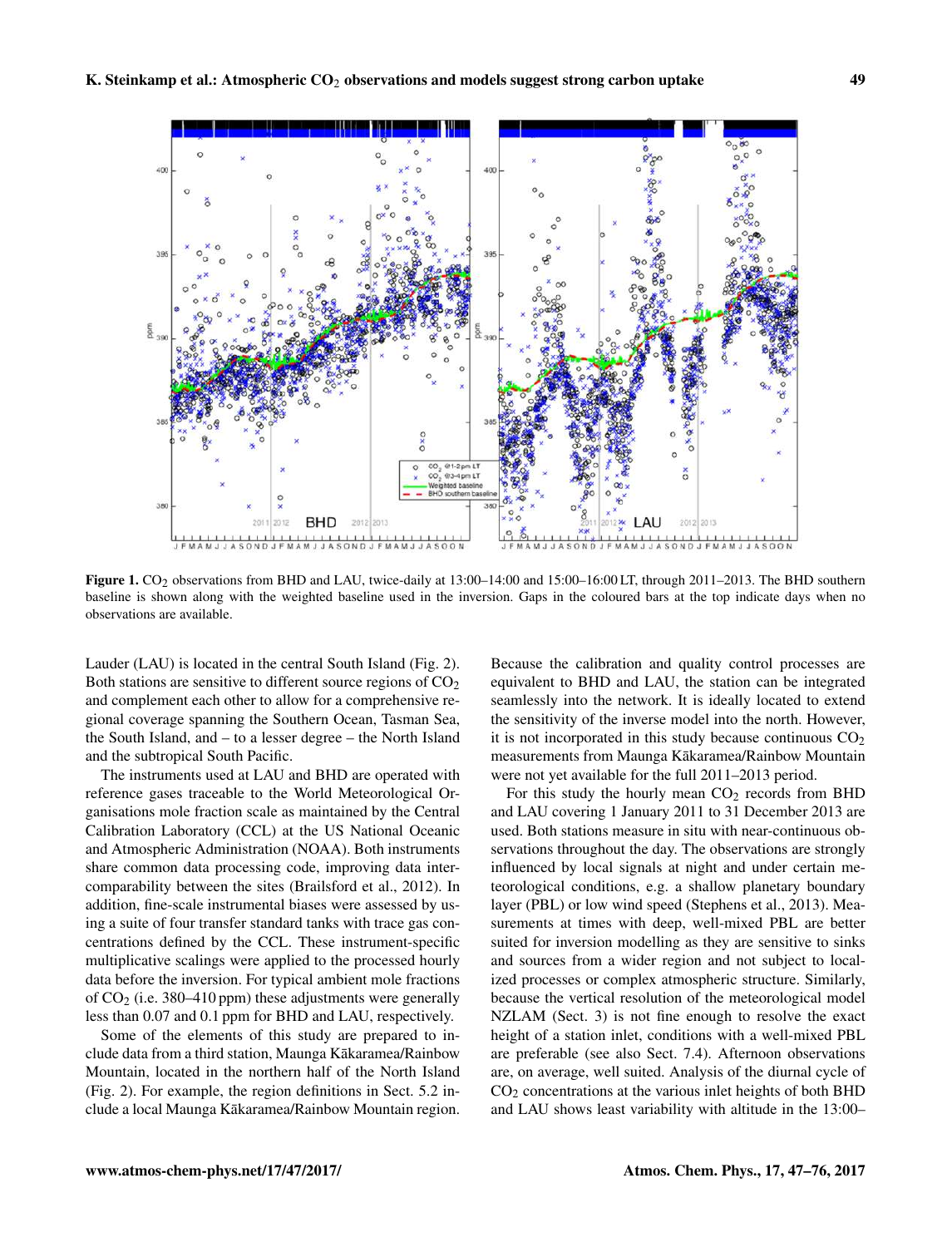

Figure 2. Air history map for 10 000 particles released at BHD during 15:00–16:00 LT on 19 May 2012 using the NAME III model. The particle back trajectories show a southerly event locally at the station, though not a baseline event as the air crosses parts of South Island. Also shown are the locations of LAU and Kākaramea/Rainbow Mountain (KAK) stations.

16:00 afternoon hours. For the inversion, two hourly average data points per day are selected in the afternoon, 13:00– 14:00 local time (LT) and 15:00–16:00 LT. Local time represents NZST (NZST =  $UTC + 12 h$ ) in winter and NZDT  $(NZDT = UTC + 13 h)$  in summer. One potential risk of using only afternoon data is the potential for misrepresentation of fluxes with strong diurnal variations. Potential biases introduced by our sampling strategy are investigated and quantified in Sect. 7.4.

For both stations, 1 standard deviation of a 5 min measurement interval is taken as random data uncertainty for the hourly mean. This uncertainty is generally much greater than the measurement precision, as it reflects real atmospheric variability, and is instead intended to capture representativeness errors such as different temporal resolutions of model and data or the model failing to represent the specific conditions at an individual location.

#### 2.1 Baring Head

BHD station (Lowe et al., 1979) is located at 41.408° S, 174.871◦ E, 85 m a.m.s.l., approximately 10 km south-east of the Wellington urban area (Fig. 2), close to the edge of a south-facing coastal cliff. The surrounding land is sparsely populated and has primarily been used for low density livestock farming. Wind speeds at the site regularly exceed 10 m s−<sup>1</sup> , reducing the influence of local sources. The wind directions are primarily bimodal with the dominant wind from the north and the secondary direction from the south (Stephens et al., 2013). Southerly air arriving at the site has often been travelling over the Southern Ocean for at least 4 days, sometimes weeks, without any contact to terrestrial sinks or sources of  $CO<sub>2</sub>$ . The station is ideally situated to determine baseline levels of atmospheric  $CO<sub>2</sub>$  at latitudes up to 70◦ S during these conditions. At other times, BHD measures air that has recently travelled over Australia or New Zealand, carrying a terrestrial signal of  $CO<sub>2</sub>$  sinks and sources.

We use hourly averaged  $CO<sub>2</sub>$  data from the non-dispersive infrared (NDIR) analyser (Ultramat 3, Siemens) in situ observations during the 13:00–14:00 and 15:00–16:00 time windows (Fig. 1) from a 10 m air inlet height. For more details on measurements, calibration, and data processing, we refer to Brailsford et al. (2012); Stephens et al. (2013).

#### 2.2 Lauder

LAU station is located at  $45.038° S$ ,  $169.684° E$ , 370 m a.m.s.l., in a broad river valley on the South Island, approximately 35 km north of the township of Alexandra (population 5000). The surrounding land is sparsely populated and largely used for low density livestock farming and seasonal cropping. The local wind direction is predominantly ranging from north-westerly to southwesterly. To the west lies a valley system in mountainous terrain, behind which the north–south running mountain range of the Southern Alps divides the island into a western coastal strip with a humid maritime climate and the eastern part with a more continental climate and relatively clear unclouded skies.

At LAU,  $CO<sub>2</sub>$  has been measured in situ using a dual cell NDIR analyser (LI-7000, LI-COR Inc.) since 2008 from a 10 m air inlet height. Unlike the BHD measurements, where detailed descriptions and analyses are given by Brailsford et al. (2012) and Stephens et al. (2013), the LAU measurements have not been published before. Therefore, we provide an extended description of the LAU in situ  $CO<sub>2</sub>$  measurement system in Appendix A.

## 3 Model simulations

We use NAME III (Jones et al., 2007), a Lagrangian dispersion model developed by the UK Met Office driven by threedimensional meteorological fields precomputed by a numerical weather prediction (NWP) model. While initially developed more than 2 decades ago as an emergency response particle tool for nuclear outfall, NAME has since evolved into a general purpose dispersion model that is being used from local scales (a few hundred metres) to mesoscales and global scales. Atmospheric turbulence is simulated using a random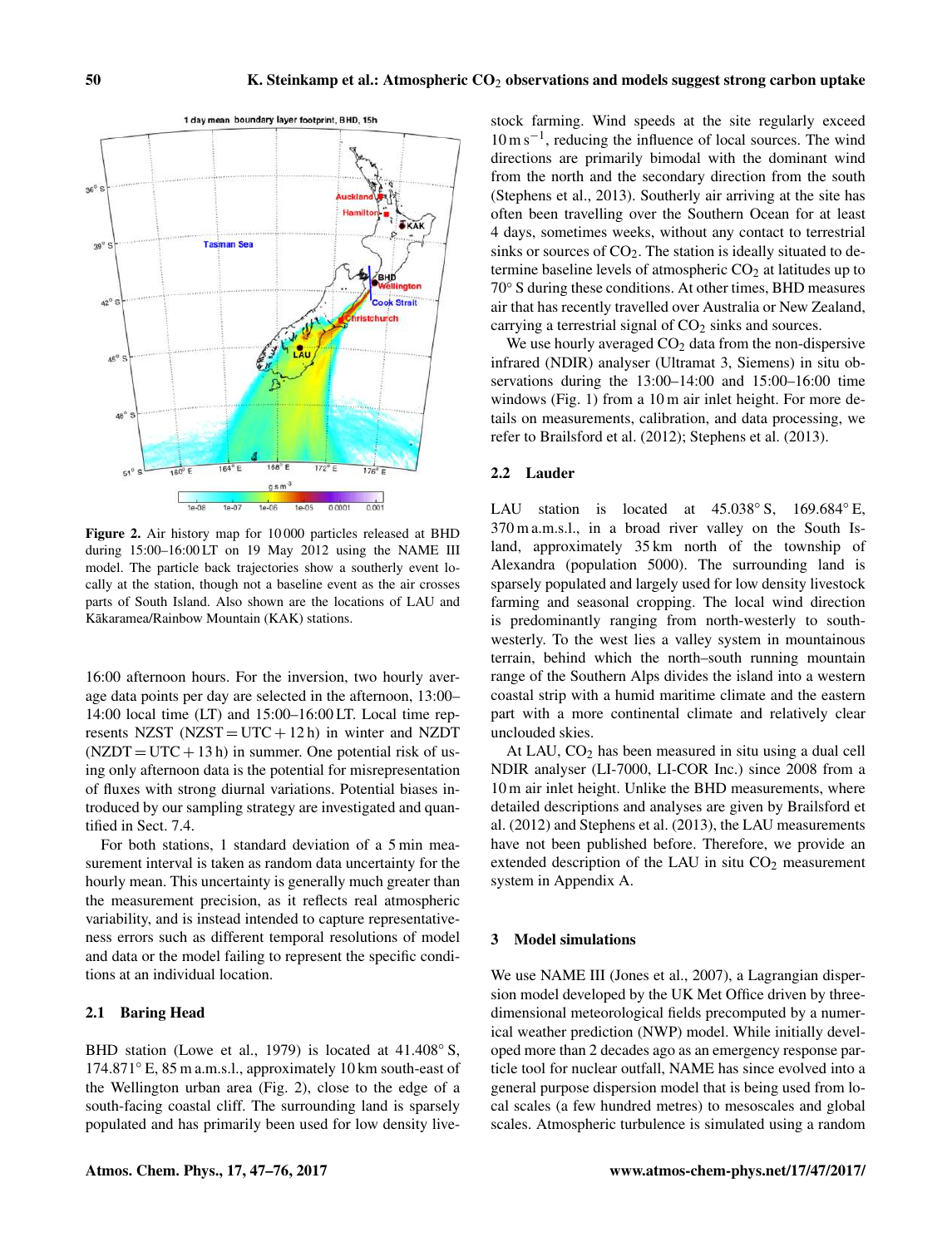

Figure 3. Voyages of the Ship of Opportunity *Trans Future 5*. Ship tracks have been slightly spread longitudinally to allow one to differentiate individual cruises (more recent cruises are to the right). Colours give the in situ  $CO<sub>2</sub>$  concentration. Measurements made inside the open-ocean mask were used in the northern baseline analysis. The inversion domain is outlined in grey.

walk technique (Morrison and Webster, 2005).  $CO<sub>2</sub>$  is modelled as an inert gas due to its long lifetime in the atmosphere  $(> 300 \text{ years})$ , far exceeding the 4-day periods used for the back trajectories.

In this work, meteorology from the NZLAM-12 NWP model was used to drive NAME. NZLAM-12 is a local configuration of the UK Met Office Unified Model (Davies et al., 2005) with a horizontal resolution of  $\sim$  12 km and 70 vertical levels up to a ceiling height of 80 km. The meteorology is a sequence of short, 6 h forecasts with hourly output that are produced from successive NZLAM simulations and cover the period 2011–2013. At the beginning of each simulation the available meteorological observations are assimilated into the model to match the state of the NZLAM atmosphere to the measured atmosphere. NAME uses the boundary layer depth (BLD) from NZLAM and applies a minimum and maximum BLD of 50 and 4000 m, respectively. The maximum height in NAME is 30 km, corresponding to the first 59 levels of NZLAM. Both NZLAM and NAME cover a domain ranging from 146.8 to 185.8◦ E in longitude and from 53.4 to 26.0° S in latitude (inversion domain is shown in Fig. 3).

## 3.1 Air history and station footprints

The NAME model is run in backward mode to analyse the history of the air travelling towards BHD and LAU over the preceding 4 days. Model particles are released from both stations during a period of 1 h, twice per day in 2011–2013, at 13:00–14:00 and 15:00–16:00 LT. A simulation period of 4 days was found sufficiently long to allow all particles to leave the domain during most meteorological conditions, except during extended periods of very low wind speed. An air history map has been calculated for each release (Fig. 2). We use model output that represents the 4-day integrated air concentration (also called dosage, unit  $g s m^{-3}$ ) inside each grid box on a regular  $0.1° \times 0.1°$  grid, designed to be very similar to the  $\sim$  12 km grid of NZLAM-12. During each release, the dispersion of 10 000 particles is modelled and every particle registered within the boundary layer at a given time contributes to the dosage of the respective grid cell. Particles are simulated in three dimensions and do not disappear when leaving the boundary layer as long as they remain below the maximum model height of 30 km. Particles can leave the boundary layer temporarily and descend back into it at a later time, in which case they would again contribute to the dosage. An example of this can be seen in Fig. 2, where many particles leave the boundary layer just south of the South Island and later (from the point of view of the backward simulation) descend again, visible as a weaker dosage (less strong colours) for some stretch of the map.

Average footprints for the BHD and LAU stations were computed by summing the dosage maps for each day and release period in 2011–2013 and normalizing them such that the domain integral equals one (Fig. 4). These footprints represent the average sensitivity of a station to surface fluxes (sinks and sources) of  $CO<sub>2</sub>$  at a specific location. They have also been used to inform the partitioning of the inversion domain into a set of regions for which weekly surface fluxes are calculated (Sect. 5.2).

#### 3.2 Transport matrix

For particle transport, the mass flux during each 1 h release period is  $1 gCO<sub>2</sub> s<sup>-1</sup>$ , amounting to a total emission of  $3600 \text{ g }CO_2$  over the period  $(0.36 \text{ g }CO_2)$  is assigned to each particle). The flux strength is an arbitrary choice and does not affect the transport results due to the implied linearity of transport. A transport matrix  $T_g$  (unit s m<sup>-1</sup>) is formed by dividing the dosage by the total emitted mass and multiplying by the area  $(m<sup>2</sup>)$  of each surface grid cell. Thus, each element of  $T_g$  describes the atmospheric transport of a continuous emission of 1 g  $CO_2$  m<sup>-2</sup> s<sup>-1</sup> from a given grid cell over the previous 4 days and subsequent contribution to the air concentration at the receptor (BHD or LAU) during each 1 h period. With  $x_g$  being a vector containing all grid cells and c a vector containing the concentration (unit  $g \text{CO}_2 \text{ m}^{-3}$ ) for all 1 h periods, this is written as  $T_g x_g = c$ . Given  $T_g$  and the measured concentrations  $c$ , the aim is to solve for the  $CO<sub>2</sub>$ fluxes  $x_g$  using a Bayesian inversion, i.e. a statistical model that balances information from measurements with a priori knowledge about the fluxes (Sect. 6).

Instead of solving on the grid scale, the fluxes in  $x_{g}$  are pre-aggregated into a set of regional fluxes (Sect. 5.2),  $x$ , and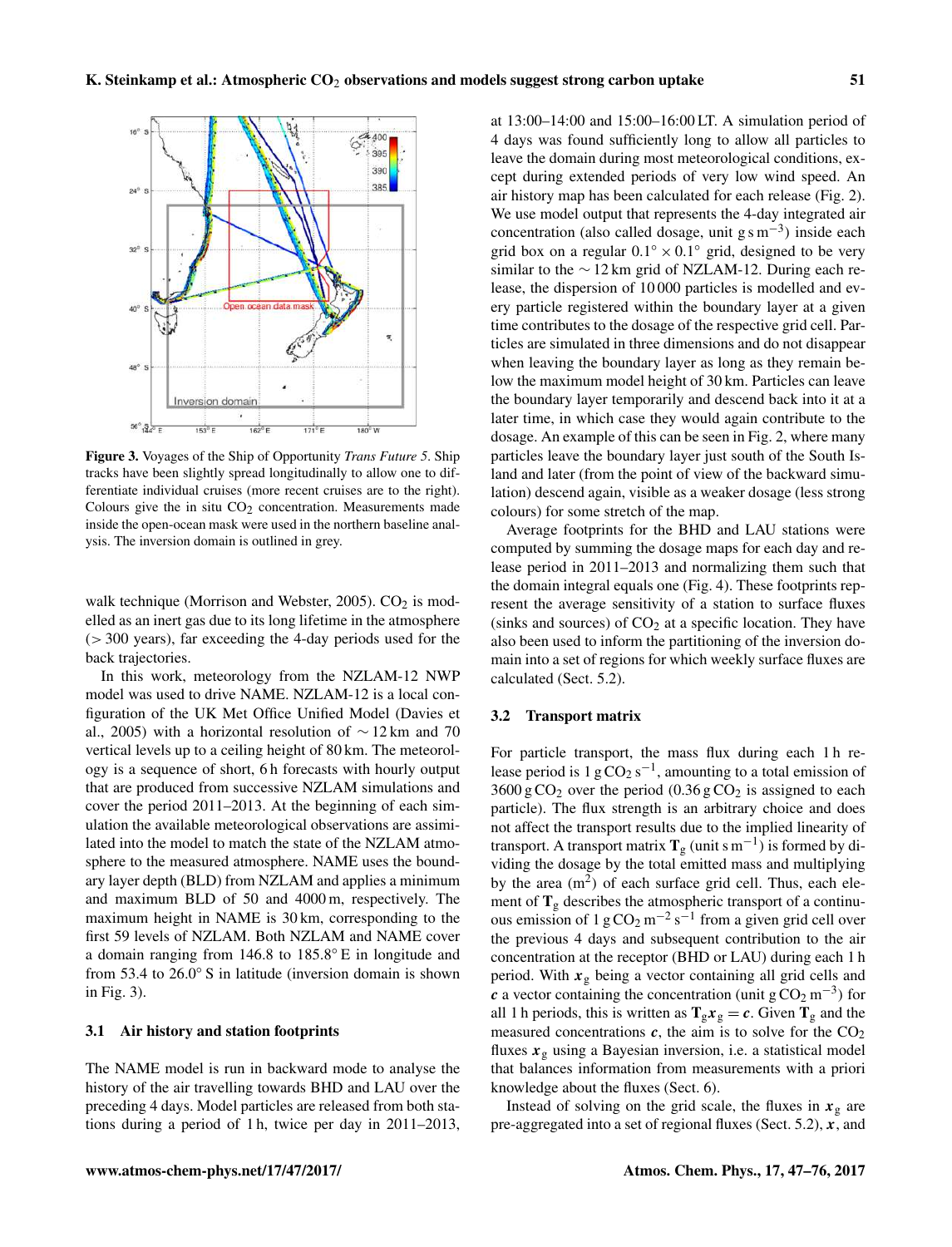

Figure 4. Top panel: 2011–2013 mean footprints for BHD and LAU stations, based on twice-daily air history maps at 13:00–14:00 and 15:00–16:00 LT. Clusters of 4-day back trajectories are overlain. Percentages give the sizes of clusters, i.e. the probability that a particle released on a random day has followed that pathway. Lower panel: major atmospheric transport pathways for both stations from cluster analysis of the back trajectories from twice-daily particle release. Shades represent the geographical spread of each pathway (1 standard deviation from cluster centroid in latitude–longitude).

a transport matrix T created by aggregating grid cells in  $T_g$ to reflect the regions in  $x$ :

$$
Tx = c.
$$
 (1)

The Bayesian inversion developed here solves for  $x$ . In addition, a priori flux maps are taken into account for the terrestrial and oceanic portions of the domain (Sect. 4).

# 4 A priori  $CO<sub>2</sub>$  flux maps

The Bayesian approach in this study uses spatially distributed information about  $CO<sub>2</sub>$  sinks and sources as first-guess, or a priori, fluxes for terrestrial and oceanic regions. These fluxes are optimized by the inversion using the constraints imposed by the CO<sup>2</sup> measurements at the stations (Sect. 6). Fossil fuel and cement emissions are accounted for as well, though unlike the natural fluxes they are prescribed and not optimized by the inversion. Here we describe the datasets and flux maps used, while their incorporation in the inversion is described in Sect. 5.

# 4.1 Terrestrial

First-guess land-to-air  $CO<sub>2</sub>$  fluxes from the biosphere for every month in 2011–2013 are obtained from the Biome-BGC model (Thornton et al., 2005). Biome-BGC (v4.2 final release) is an ecosystem process model that estimates the storage and flux of carbon, nitrogen, and water (Thornton et al., 2002). The model has been extensively tested and validated for North American and European ecosystems and in addition was recently extended and applied to New Zealand managed pasture systems (Keller et al., 2014). The adaptation of the Biome-BGC model to New Zealand by Keller et al. (2014) is used in this study to estimate net ecosystem pro-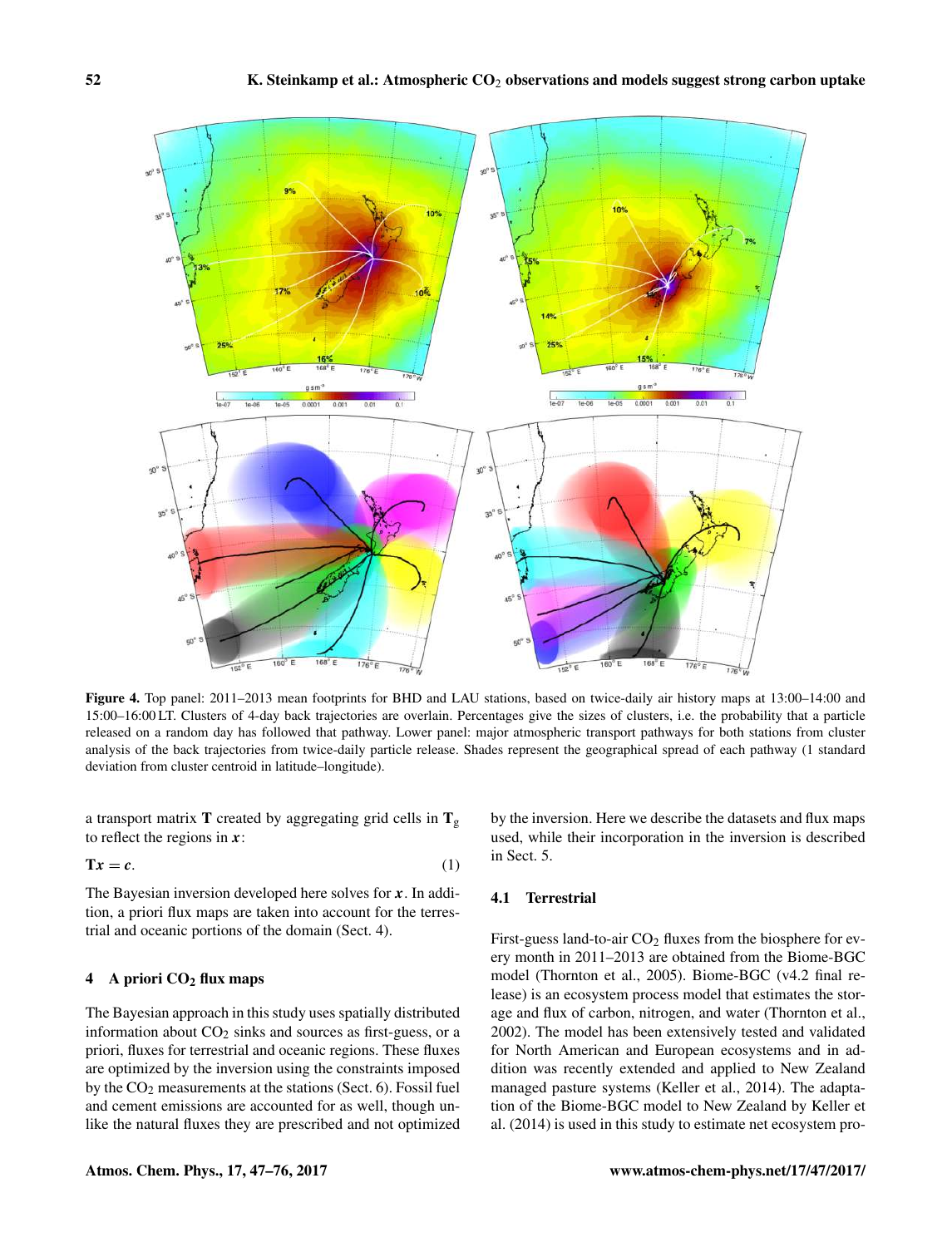

Figure 5. (a) Land-cover and land-use (LCLU) map with 10 categories, based on the Land Cover Database (LCDB3) and the Land Use in Rural New Zealand (LURNZ) basemap. (b) A priori CO<sub>2</sub> flux distribution, averaged over 2011–2013, from modelled NEP using Biome-BGC with the LCLU categories. Both maps have been regridded to the NAME model grid. (c) Monthly and annual contributions from each biome to the overall a priori  $CO<sub>2</sub>$  flux.

duction (NEP) for five biomes across New Zealand: dairy pasture, sheep and beef pasture, shrub, evergreen broadleaf forest (EBF), and evergreen needleleaf forest (ENF). The model is driven by daily weather data from the NIWA virtual climate station network (VCSN). VCSN data include numerous meteorological parameters on a regular (∼ 5 km) grid covering the whole of New Zealand (Tait et al., 2006). The data are based on the spatial interpolation of actual data observations made at climate stations located around the country. Soil attributes are incorporated from the fundamental soil layers database (Landcare Research, 2015).

Biome-BGC produces NEP maps for each biome covering the whole country; i.e. it does not make assumptions about the actual distribution of biomes. In order to partition the country into biomes approximating the five categories available in Biome-BGC and then mask and sum the NEP contributions from each biome, we produced a land-cover and land-use (LCLU) map. The LCLU map uses 10 categories based on a combination of the land-cover database (LCDB) for New Zealand (Shepherd and Newsome, 2009; Dymond et al., 2012) and the Land-Use in Rural New Zealand (LURNZ) model (Hendy et al., 2007; Timar, 2011; Kerr et al., 2012).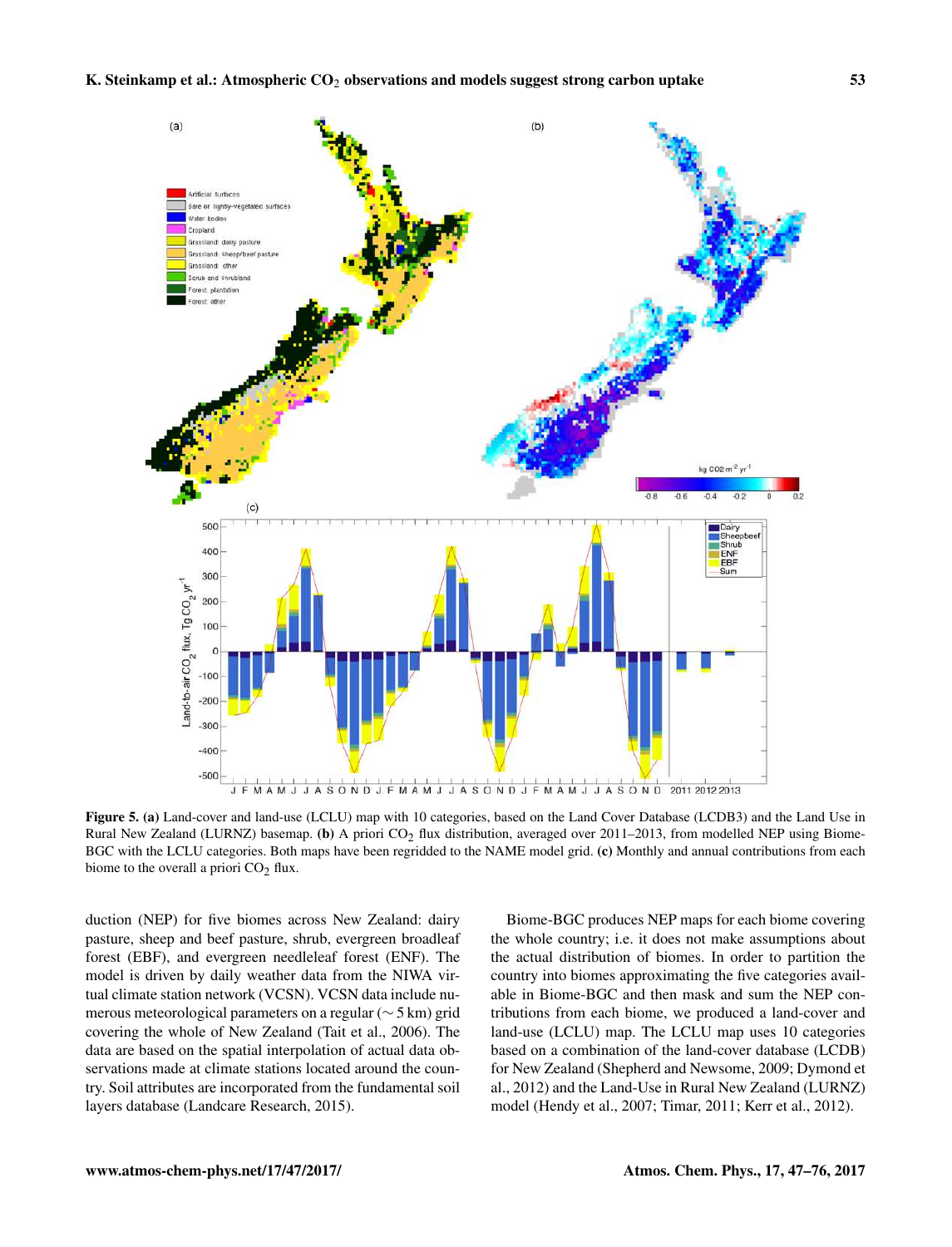

Figure 6. Gridded fossil emissions of CO<sub>2</sub> across the model domain and averaged over 2011–2013, in kg CO<sub>2</sub> m<sup>-2</sup> yr<sup>-1</sup>. Emissions are based on EDGAR v4.2, with 2011–2013 estimates extrapolated from the 2000–2010 trend in global total emissions.

The New Zealand LCDB is a thematic classification of land-cover and land-use categories, created using satellite imagery and covering all of mainland New Zealand. The dataset is polygon based and designed to be compatible in scale and accuracy with Land Information New Zealand's 1 : 50 000 topographic database. For the purpose of this study, the distribution of 33 land-cover types from LCDB version 3 for 2008/2009 was used and rasterized on a  $5 \text{ km} \times 5 \text{ km}$  grid.

LURNZ is a dynamic partial equilibrium model that simulates changes in private rural land use over time and space. It focuses on four key land uses – dairy, sheep and beef, forestry (plantations), and scrub and shrubland. While the model's primary focus is on simulating future changes in land use under scenario projections of commodity prices in one of the four sectors, it also provides a baseline of actual land use in 2008. This 2008 basemap is used in this study to match the Biome-BGC dairy and sheep and beef pasture biomes; however, LURNZ does not include native forests.

To account for all biomes in Biome-BGC, the LURNZ 2008 basemap and the LCDB 2008/2009 land-cover map are combined as follows. First the 33 LCDB categories are aggregated into 7 – forest, scrub and shrubland, grassland, cropland, water bodies, bare or lightly vegetated surfaces, and artificial surfaces. The forest and grassland categories are then sub-divided into plantations, "other forests", dairy pasture, sheep and beef pasture, and "other grasslands" using LURNZ, which results in the LCLU map in Fig. 5a.

The ENF biome is assumed to be well represented by the plantation forest category, with plantations consisting primarily of pine trees, and the EBF biome is assumed to be better represented by the "other forests" category. The cat-

egories of artificial surfaces, bare and lightly vegetated surfaces, and water bodies are assigned a zero flux, i.e. no exchange of  $CO<sub>2</sub>$  with the atmosphere. No flux estimates are made for cropland and "other grasslands"; this does not affect results significantly, because these categories represent only a small portion of the total land area. Figure 5b shows the 2011–2013 mean a priori land-to-air  $CO<sub>2</sub>$  flux as estimated by matching the LCLU and Biome-BGC biomes in this manner and summing their contributions to the overall NEP. The monthly and annual contributions are shown in Fig. 5c. Weekly first-guess  $CO<sub>2</sub>$  flux maps are obtained by simple interpolation of the monthly estimates throughout 2011–2013.

An uncertainty estimate is computed for the a priori  $CO<sub>2</sub>$ flux from each grid cell. Based on Keller et al. (2014) and personal communication with the authors, we assign 10 % of the flux as uncertainty for pasture land. For forests, we assign 10 % everywhere except in the Canterbury and Otago regions in the South Island, where 56 and 36 % are used, respectively. These are conservative estimates based on a comparison of the Biome-BGC ENF modelled live stem carbon with the national exotic forest regional yield tables (MPI, 2012). The Canterbury and Otago regions were assigned larger uncertainties to reflect the larger discrepancy between the Biome-BGC model and the MPI yields in these regions. The uncertainty is taken into account by the Bayesian optimization (Sect. 5). We note that the EBF biome has not been calibrated or tested under New Zealand conditions and might contain additional uncertainty.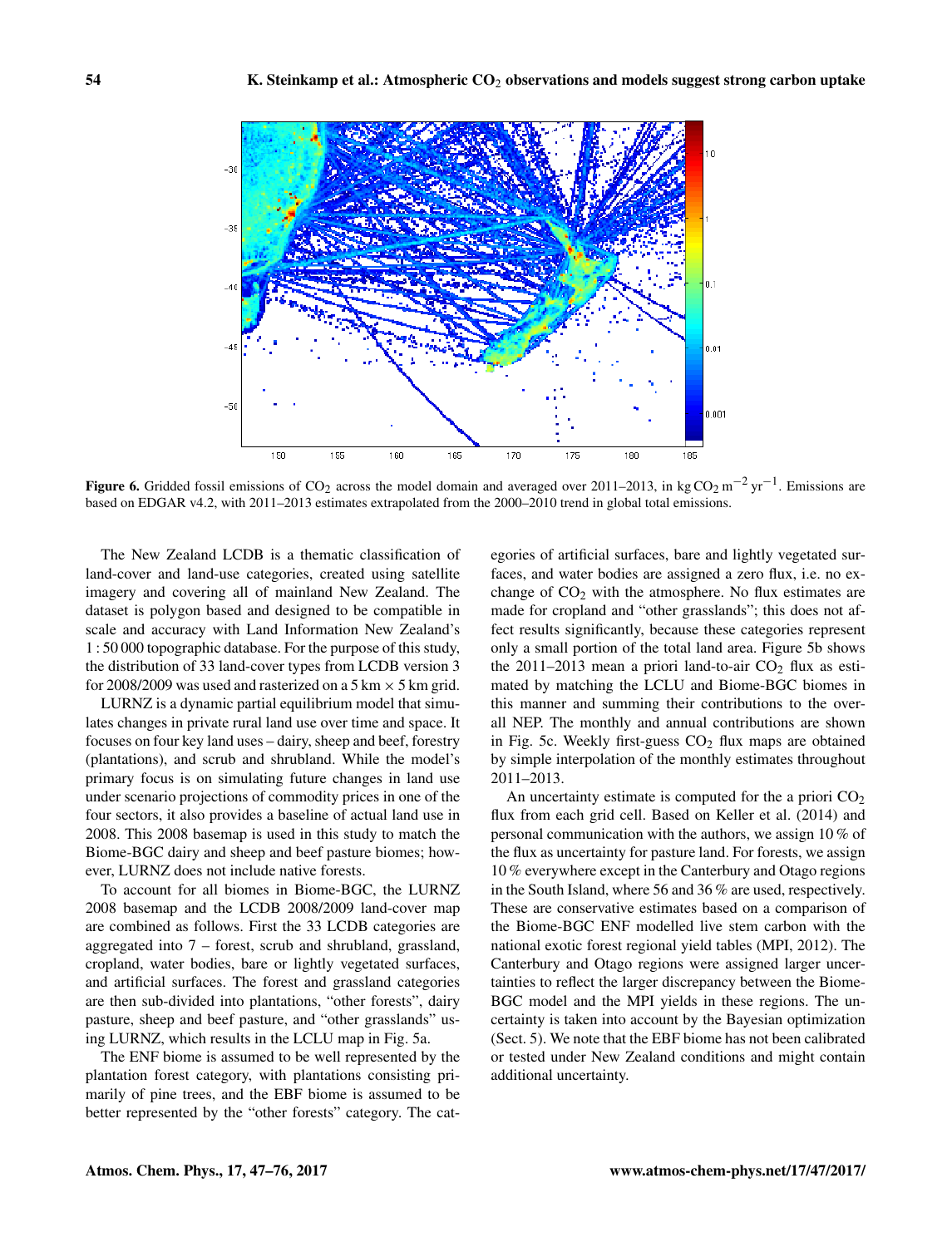

Figure 7. Simulated contributions to the observed  $CO<sub>2</sub>$  anomaly, i.e. concentration minus baseline, at BHD (top) and LAU (bottom) for each day in 2011–2013 averaged over both 13:00–14:00 and 15:00–16:00 LT release periods. Contributions are calculated using NAME transport matrices with EDGAR v4.2 fossil fuel emissions, prior oceanic  $CO_2$  flux from the Takahashi  $pCO_2$  dataset, and prior terrestrial  $CO_2$  flux from the Biome-BGC model. Note that scales vary due to stronger anomalies and seasonal amplitude at LAU.

# 4.2 Oceanic

First-guess air–sea  $CO<sub>2</sub>$  fluxes are calculated based on a global dataset of surface ocean  $pCO<sub>2</sub>$  (Takahashi et al., 2009a). The dataset contains approximately 4.5 million measurements of surface water partial pressure of  $CO<sub>2</sub>$  ( $pCO<sub>2</sub>$ ) obtained over the global oceans during 1968–2008, approximately 90 000 of which were taken inside the model domain of this study. A monthly climatology on a global  $4 \times 5$  grid was derived by Takahashi et al. (2009b), which also includes an estimate of air–sea  $CO<sub>2</sub>$  flux derived from the difference of surface ocean and atmospheric  $CO<sub>2</sub>$  and a gas exchange rate following Wanninkhof (1992).

An uncertainty estimate for the a priori ocean fluxes is computed as the root mean square of two components reflecting the uncertain gas exchange rate and the spatiotemporal coverage of measurements inside grid cells. For the first component, we recalculated the  $CO<sub>2</sub>$  flux using each of seven additional gas transfer models (Ho et al., 2006; Sweeney et al., 2007) and used 1 standard deviation from the eight-model mean as uncertainty. The second component applies an uncertainty to grid-scale fluxes inversely proportional to the number of measurements taken inside them for a given month of the climatology (Steinkamp and Gruber, 2013). As with the terrestrial  $CO<sub>2</sub>$  flux prior, the uncertainty is accounted for in the Bayesian inversion.

#### 4.3 Fossil emissions

A gridded map of  $CO<sub>2</sub>$  emissions is derived from the Emission Database for Global Atmospheric Research (EDGAR) version 4.2 (EC-JRC/PBL, 2011). EDGAR contains global emission inventories for greenhouse gases and air pollutants from sectors including energy, industrial processes, solvents and other product use, agriculture, land-use change and forestry, and waste. Annual emissions are available on a  $0.1° \times 0.1°$  grid over the globe up to the year 2010. Emissions for the 2011–2013 time period were approximated by extrapolation using the trend in global total emissions over 2000–2010. The spatial distribution was assumed unchanged from 2010 (Fig. 6). Total emissions for the New Zealand mainland are  $47.8 \text{ Tg} \text{CO}_2 \text{ yr}^{-1}$  in 2011–2013.

Fossil  $CO<sub>2</sub>$  emissions are not optimized by the inversion; instead, their contribution to the  $CO<sub>2</sub>$  signal at both stations (Fig. 7) is subtracted from the actual measurements beforehand. That contribution is calculated using the transport matrix from NAME, i.e. applying Eq.  $(1)$  with x containing the emissions from every grid cell and week in 2011–2013. The vector  $\boldsymbol{c}$  then contains  $CO<sub>2</sub>$  concentrations for the twice-daily release periods at both stations that are caused by the emissions. To convert concentrations into mole fractions (ppm) the atmospheric pressure and temperature from the NAME model are used, which were interpolated to the BHD and LAU site coordinates from the NZLAM-12 temperature and pressure fields.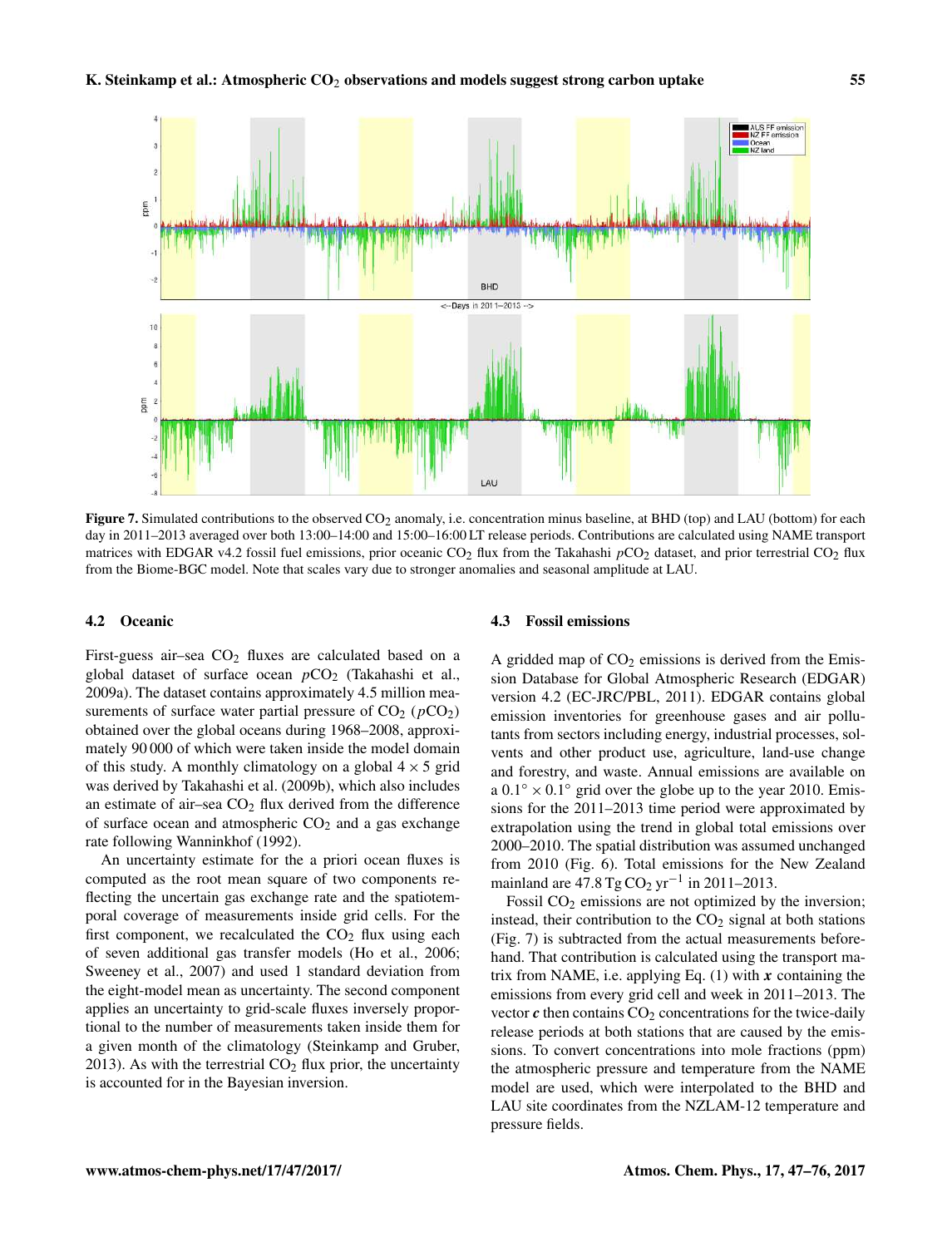#### 5 Regional flux estimation

#### 5.1 Baseline analysis

Any regional  $CO<sub>2</sub>$  inversion can only estimate sinks and sources within the boundaries of the model domain. Sink and source processes from outside the domain become part of the  $CO<sub>2</sub>$  background concentrations (i.e. baseline) seen by the regional inversion at the boundary. Therefore, an accurate description of this baseline is needed. A common approach is the background-sector method (Manning et al., 2011; Uglietti et al., 2011), where air is classified as baseline if it originates from a certain wind sector and fulfils site-specific meteorological criteria. A continuous baseline is constructed using a gap-filling technique, which is subtracted from all other measurements before the inversion. The inverse model then interprets the remaining variability in the data, or anomalies, to find the optimal distribution of sinks and sources within the model domain.

The background-sector method has been applied to the BHD CO<sub>2</sub> record by Brailsford et al. (2012) and Stephens et al. (2013). They use steady background  $CO<sub>2</sub>$  mole fractions during southerly wind conditions at BHD and apply a multi-step filter to the BHD record to obtain a  $CO<sub>2</sub>$  baseline representative of a large region over the Southern Ocean. In short, the filter selects measurements during extended periods of southerly winds at the site, during which a maximum standard deviation of 0.1 ppm is achieved. Additional meteorological conditions must be fulfilled to preclude the influence of local sources and to ensure the air has not passed over the South Island before arriving at BHD. After filtering the data for baseline conditions, a continuous baseline is constructed using the seasonal time series decomposition by Loess (STL) algorithm (Cleveland et al., 1990), which can be sampled hourly, i.e. during the 13:00–14:00 and 15:00– 16:00 LT release periods. The baseline derived from the BHD record is shown in red in Fig. 1 and will be called the southern baseline.

One disadvantage of a background-sector approach based on a single site is that it may not capture variability in background concentrations from different wind conditions, in particular along the latitudinal axis with its gradient in atmospheric  $CO<sub>2</sub>$ , which could lead to errors in the flux estimates within the domain. In our case, BHD's background sector is ideally situated to obtain a  $CO<sub>2</sub>$  baseline representative of a large region over the Southern Ocean. However, observations made during northerly events are not always well described using this baseline, as the air often originates from the northern Tasman Sea or the subtropical South Pacific and carries a contribution from northern hemispheric  $CO<sub>2</sub>$  (Sect. 6, Fig. 4).

To alleviate this we augment the southern baseline with a second baseline from ship data representative of the northern sector. This northern baseline is based on in situ  $CO<sub>2</sub>$ observations using a NDIR analyser on board the *Trans Future 5* (TF5), a ship of opportunity that cruised the triangle Japan–Australia–New Zealand about once a month during the period 2011–2013 (Chierici et al., 2006). We filter the ship track data (Fig. 3) to select open-ocean measurements and mask out observations taken close to the land, especially near the Australian east coast as it is located upwind during average south-westerly conditions and hosts large urban centres with significant  $CO<sub>2</sub>$  emissions. These selected data are then latitudinally averaged between 26 and 27◦ S to produce a baseline representative of the northern edge (26◦ S) of the inversion domain. A continuous baseline is constructed using the same STL routine as for the southern baseline.

For both baselines, uncertainty estimates are formed based on the monthly standard deviations of the in situ data as well as differences between measurements and the STL smoothed curve. A more detailed description of the construction of both baselines is provided in Appendix B. A caveat of this concept of baseline is that synoptic patterns of  $CO<sub>2</sub>$  can travel over large distances and cause variations in the background concentrations at the regional boundary, which are not accounted for by the baseline derived here. Given New Zealand's geographic isolation and location in the Southern Hemisphere, the strength of synoptic variations is limited compared to regions where inflow is characterized by strong variability due to terrestrial signals from other areas. While an explicit treatment of synoptic variability is beyond the scope of this study, a sensitivity experiment is described in Sect. 5.4 to address potential biases in the baseline.

A combined  $CO<sub>2</sub>$  baseline is constructed that takes into account where the modelled trajectories originated for any given data point. The daily NAME station footprints for the 13:00–14:00 and 15:00–16:00 LT windows are integrated along the southern and northern edges of the domain to determine the relative fraction of back trajectories leaving the domain to the south and north. These fractions are then used to weight the two baselines and create a baseline associated with each of the twice-daily data points. Uncertainties are weighted in the same way. The combined baseline is shown in green in Fig. 1. For the plot the 13:00–14:00 and 15:00– 16:00 LT weighted baselines were averaged, as they are visually almost indistinguishable, but the individual baselines are used in the inversion.

## 5.2 Regional partitioning

 $CO<sub>2</sub>$  fluxes are estimated for every week in 2011–2013 and for 25 geographic regions distributed across the inversion domain (Fig. 8). The within-region pattern of the fluxes is prescribed using the a priori flux maps for New Zealand and the surrounding oceans, while the inversion estimates regional totals. The definition of the regional boundaries was guided by several factors, including the distance from the measurement stations, the gradient of the station footprint, local orography, and fossil emission hotspots. For land regions in New Zealand, additional factors include land-cover and land-use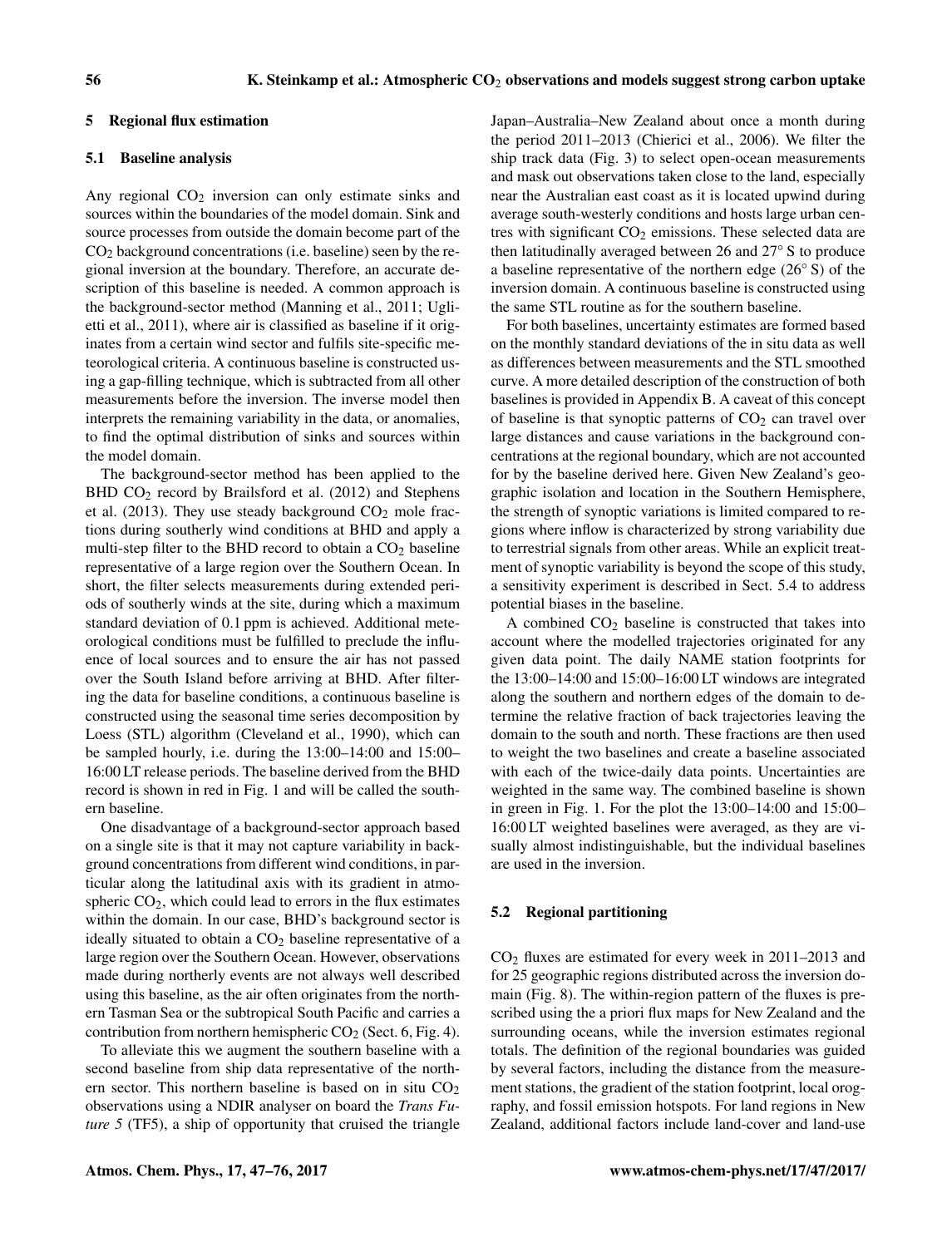

Figure 8. Regional partitioning and indices in the inversion.

types as well as the expected (first-guess)  $CO<sub>2</sub>$  flux distribution.

Due to its large distance from the stations, the portion of Australian land inside the inversion domain is represented by a single region (no. 16). No a priori information about natural  $CO<sub>2</sub>$  fluxes from Australia is assumed, i.e. they are set to zero with a very large uncertainty of  $1000 \text{ Tg} \text{CO}_2 \text{ yr}^{-1}$ , so that the inversion is free to adjust them. This is based on an analysis suggesting generally low sensitivity of  $CO<sub>2</sub>$  measurements at our stations in New Zealand to fluxes from the Australian region (Sect. 6, Fig. 7). The analysis uses fossil emissions from the Australian region (Sect. 4.3) and investigates whether these emissions leave a significant imprint on measured  $CO<sub>2</sub>$  at BHD and LAU. Except for a few days this imprint is negligible (Sect. 6).

The portions of the Southern Ocean, South Pacific and Tasman Sea that are inside the model domain were divided into six open-ocean and three coastal regions (17–25). Large open-ocean regions are chosen to make their regionally integrated contribution to the  $CO<sub>2</sub>$  signal become discernible at the stations, although these contributions remain much smaller than those from the land regions in New Zealand. Three northern and three southern open-ocean regions allow for the difference in ocean biogeochemistry between Southern Ocean and subtropical Pacific waters, with guidance from patterns of surface ocean  $pCO<sub>2</sub>$  from the a priori map. The coastal ocean regions were included to separate the open ocean from the land explicitly and to account for their stronger influence on the measured  $CO<sub>2</sub>$  due to their relative proximity to the stations compared to the open ocean. The coastal ocean was defined as the combination of a 60 km coastal band around New Zealand and the portion of ocean with a mean 2011–2013 BHD footprint value above a fixed threshold. The threshold was chosen such that the integrated  $CO<sub>2</sub>$  signal at BHD from coastal regions is 25 % of that from all ocean areas.

It is generally important to separate regions that exhibit a strong variability in sensitivity, as otherwise these withinregion gradients can skew the regional totals estimated by the inversion towards the most sensitive areas inside the region. For land regions in New Zealand, we used the spatial gradients of the 2011–2013 footprints as an estimate for this variability, similar to the coastal regions, except that for the land, we use the combined footprint of BHD and LAU (Fig. 9) and also account for additional factors.

New Zealand was divided into 15 land regions (1–15) as follows. Three small regions around BHD, LAU and Maunga Kākaramea/Rainbow Mountain were defined, which have the largest contributions to the  $CO<sub>2</sub>$  signal at the respective stations. This separation of the highly influential local regions from the rest of the country follows the same rationale as the separation of the coastal from the open ocean, with the aim to prevent the inversion from allocating local signals to regions further upwind. A separate region around the urban areas of Auckland and Hamilton was defined to capture the strong fossil emissions there. The remaining regions were defined with the aim to minimize the footprint variability, the expected flux variability inside each region, and the number of land-cover and land-use types within each region, while accounting for topographic features.

The resulting regional partitioning is shown in Fig. 8. A major feature is the role of the Southern Alps as a dividing range between the humid west coast of the South Island containing large patches of native forest, and the dryer regions in the central and eastern parts, where pasture land is predominant. On the North Island, the axial mountain ranges divide the land into east and west as well, but the distribution of forests and pasture is more complex. BHD and LAU have relatively low sensitivity to the northern half of the North Island, which results in large uncertainties after the inversion for individual regions. However, regionally aggregated results are well constrained in that part of the country.

#### 5.3 Inversion methodology

The aim of the inverse method is to estimate a net  $CO<sub>2</sub>$  flux from every region and for every week between 2011 and 2013 using a Bayesian approach (Gurney et al., 2004; Tarantola, 2005; Steinkamp and Gruber, 2013). The approach assimilates information from the twice-daily observations from both stations (the "data") and accounts for a priori fluxes (the "prior") and contributions from fossil emissions.

The data time series is constructed by subtracting the baseline from the station measurements. The modelled  $CO<sub>2</sub>$  signal from fossil emissions is also subtracted. The resulting time series represents the part of the observed  $CO<sub>2</sub>$  signal that cannot be explained by background concentrations or fossil emissions and is therefore due to the net effect of sinks and sources of  $CO<sub>2</sub>$  over the ocean and land portions inside the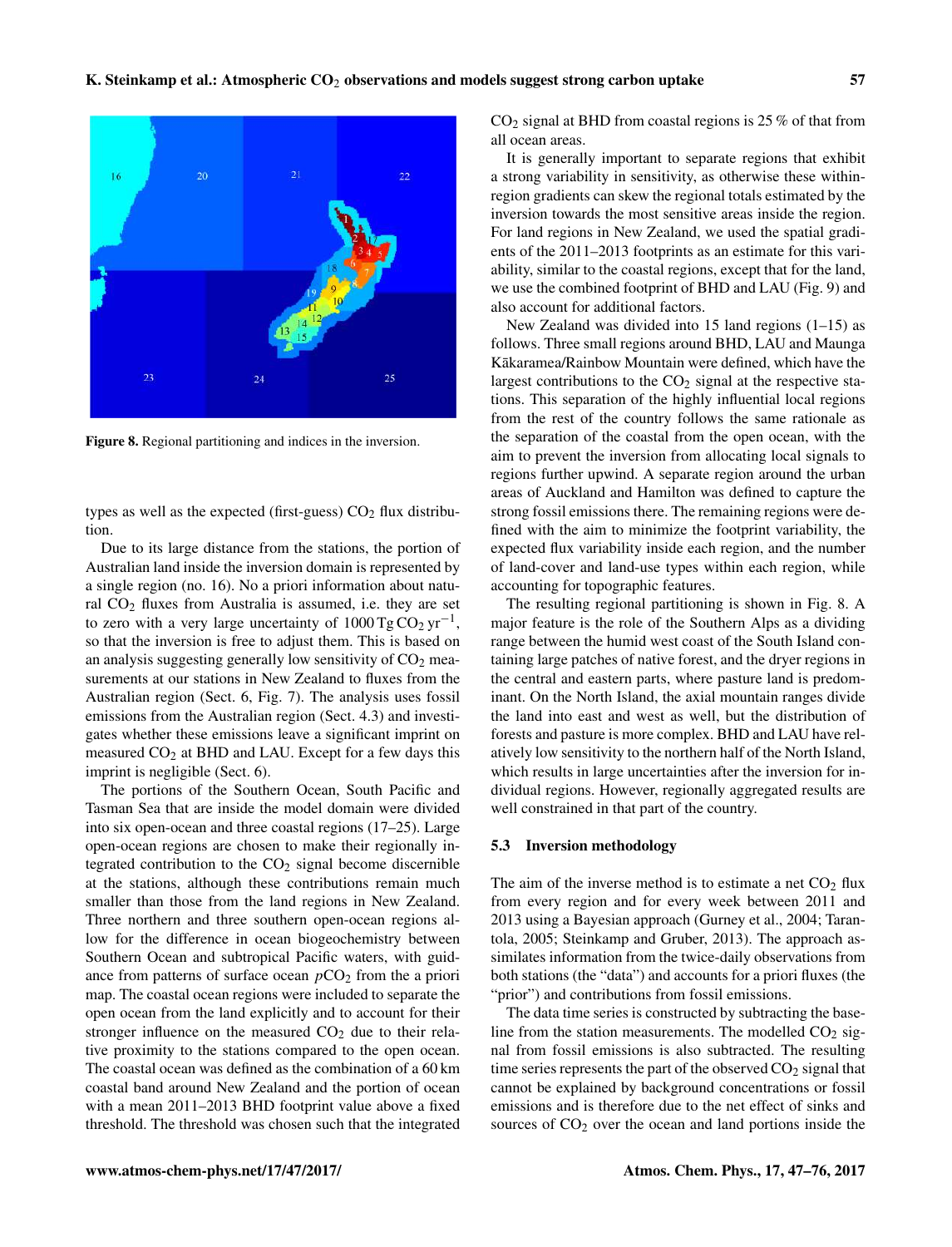

Figure 9. Combined 2011–2013 footprint for both 13:00–14:00 and 15:00–16:00 LT release periods for BHD and LAU around New Zealand.

model domain. The data for each station and each 1 h period are written as a vector d.

The uncertainty applied to each data point is calculated as the quadrature sum of the baseline uncertainty (Sect. 5.1) and the  $CO<sub>2</sub>$  data uncertainty (Sect. 2). A minimum uncertainty of 0.4 ppm is assumed to account for uncertainties in the transport model as well as possible errors in the fossil fuel emission estimates. The final uncertainty is multiplied by 2.9, a value based on a goodness of fit analysis of the inverse model (reduced chi-squared statistic, as described below). The resulting uncertainty is taken as the root mean square (quadrature) of both components and has a minimum value of 1.16 ppm. The mean uncertainty is 1.91 ppm and 95 % of the values are within the 1.16 to 4.56 ppm range. The square of the uncertainty populates the main diagonal of the data covariance matrix  $C_d$ . We assume no correlations between pairs of data points, so all off-diagonal elements of  $C_d$  are set to zero.

The regional prior (denoted  $x_0$ ) is obtained by integrating the weekly a priori terrestrial and oceanic flux maps over each region except the Australian region. The prior uncertainty is similarly obtained by aggregating the grid-scale uncertainty estimates. Since the within-region flux patterns remain fixed, we assume full spatial correlation when propa-

gating grid-scale uncertainties to the regional scale. For land regions we added (via root mean square) an additional uncertainty component of 50 % of the seasonal flux amplitude. This allows the inversion to shift the seasonal cycle more freely; otherwise, the seasonal turning points – i.e. the switch between net  $CO<sub>2</sub>$  uptake in the summer months and net release in the winter – would essentially be fixed as the flux is near zero and the grid-scale uncertainty estimates for the Biome-BGC model are proportional to the flux strength. The diagonal prior covariance matrix  $C_0$  contains the regional uncertainty.

The regional prior is linked to the data vector as in Eq. (1), except  $x$  now contains fluxes on the regional instead of grid scale, and the transport matrix T links regional total fluxes to the data time series with baseline and fossil signal subtracted.

The inversion process seeks an optimal solution to the transport equation by balancing the data and prior constraints (Tarantola, 2005), i.e. by minimizing a Bayesian cost function  $J$  with respect to  $x$ :

$$
J = \frac{1}{2} (\mathbf{T} \mathbf{x} - \mathbf{d})^{\mathrm{T}} \mathbf{C}_{d}^{-1} (\mathbf{T} \mathbf{x} - \mathbf{d}) + \frac{1}{2} (\mathbf{x} - \mathbf{x}_0)^{\mathrm{T}} \mathbf{C}_{0}^{-1} (\mathbf{x} - \mathbf{x}_0)
$$
  
+ 
$$
\frac{1}{2} (\mathbf{S} \mathbf{x})^{\mathrm{T}} \mathbf{C}_{s}^{-1} (\mathbf{S} \mathbf{x})
$$
  
= 
$$
\frac{1}{2} (\widetilde{\mathbf{T}} \mathbf{x} - \widetilde{\mathbf{d}})^{\mathrm{T}} \widetilde{\mathbf{C}}_{d}^{-1} (\widetilde{\mathbf{T}} \mathbf{x} - \widetilde{\mathbf{d}})
$$
  
+ 
$$
\frac{1}{2} (\mathbf{x} - \mathbf{x}_0)^{\mathrm{T}} \mathbf{C}_{0}^{-1} (\mathbf{x} - \mathbf{x}_0).
$$
 (2)

The first term in the equation evaluates the deviation of the modelled time series from the data, with each data point weighted with the inverse uncertainty. The second term evaluates the deviation of the optimized regional fluxes from the prior fluxes. The last term is a Gaussian smoother, which limits changes in week-to-week fluxes. The operator S forms a vector whose elements correspond to the difference of each flux in  $x$  and the flux of the following week. The diagonal matrix  $C_s$  contains the squares of values representing the strength of the smoother. We chose  $5 \text{ kg CO}_2 \text{ m}^{-2} \text{ yr}^{-1}$ for every grid cell, which is more than 10 times larger than the largest flux from any grid cell of the a priori flux maps (Fig. 5); hence the smoother is very weak. In fact the smoother was designed to have a negligible effect on estimated  $CO<sub>2</sub>$  fluxes and not interfere with the prior and data constraints. Its role is merely to favour solutions with small week-to-week changes in cases where a second solution with much larger week-to-week changes would result in a very similar cost,  $J$ . Note that the smoothing factors for individual regions differ slightly due to varying surface areas. Due to their similar mathematical forms, the smoothing term can be absorbed in the data term in Eq.  $(2)$  by appending S to T (forming T),  $C_s$  to  $C_d$  (forming  $C_d$ ), and a zero vector of appropriate length to  $d$  (forming  $d$ ). The reduced chi-squared statistic  $\chi^2 = 2J/n$  is used to assess the fit of the inverse model to the observations (other examples of how this statistic can be used are described in e.g. Gurney et al., 2004;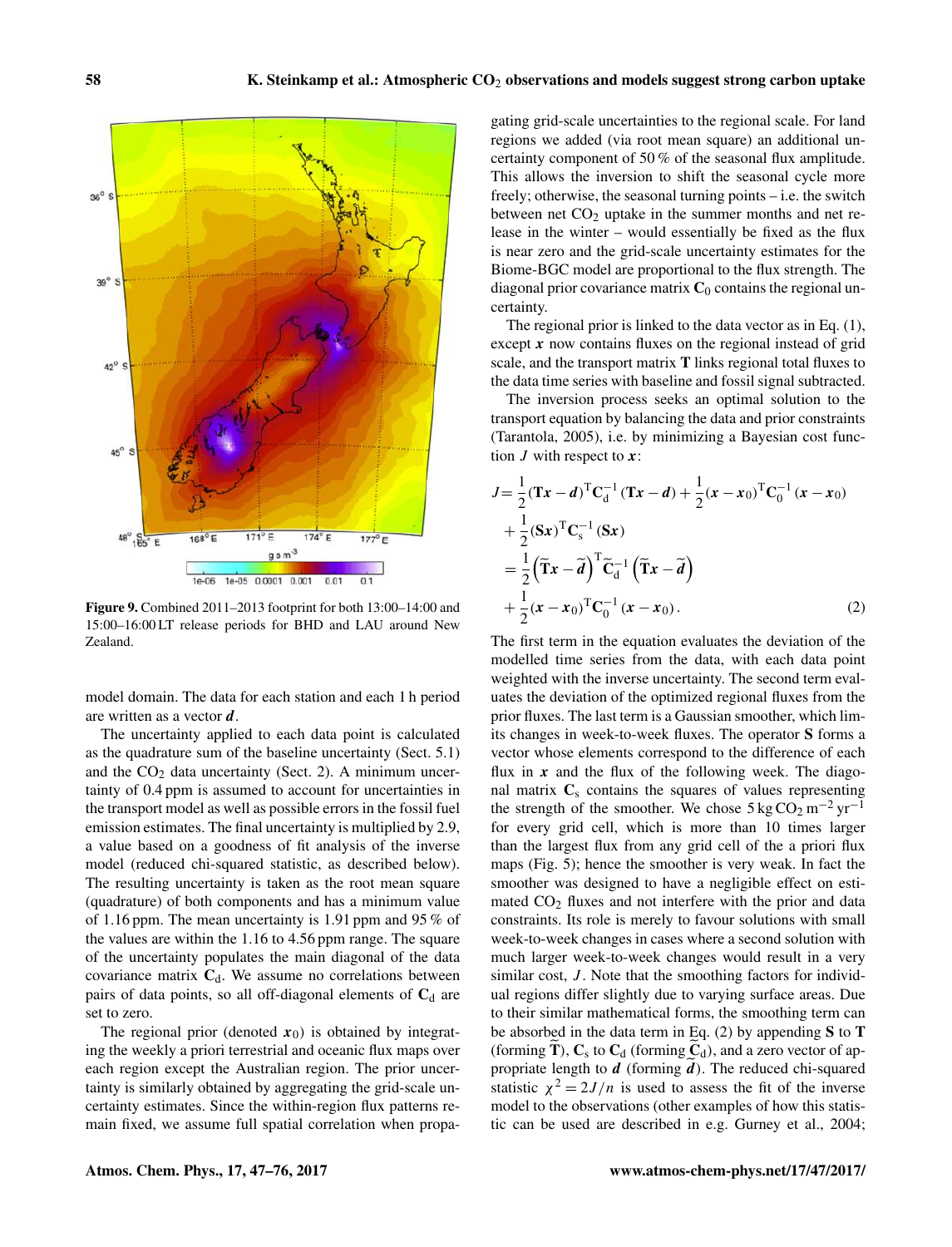Baker et al., 2006), where n is the number of observations. Computing the data uncertainty as described above ensures  $\chi^2 \approx 1$ , which means that the extent of the match between observations and the model as well as between the a priori and a posteriori sources are in accord with their respective uncertainties.

The cost function in Eq. (2) is minimized analytically (Enting, 2002; Tarantola, 2005) to yield a posteriori fluxes  $x$  and covariance matrix C:

$$
\mathbf{x} = \mathbf{C} \left( \widetilde{\mathbf{T}}^{\mathrm{T}} \widetilde{\mathbf{C}}_{\mathrm{d}}^{-1} \widetilde{\mathbf{d}} + \mathbf{C}_{0}^{-1} \mathbf{x}_{0} \right)
$$

$$
\mathbf{C} = \left( \widetilde{\mathbf{T}}^{\mathrm{T}} \widetilde{\mathbf{C}}_{\mathrm{d}}^{-1} \widetilde{\mathbf{T}} + \mathbf{C}_{0}^{-1} \right)^{-1} . \tag{3}
$$

The square root of the diagonal elements of  $C$  is reported as the uncertainty estimate for the a posteriori fluxes.

## 5.4 Sensitivity scenarios

Considerable effort has been undertaken to ensure e.g. the high quality of available observations, the intercomparability of measurements from BHD and LAU, and the use of a state-of-the-art land process model to provide meaningful first-guess estimates. However, there are a number of potential sources for error that cannot be accounted for explicitly but could have a significant influence on estimated land fluxes. These include (i) the  $CO<sub>2</sub>$  baseline, (ii) the flux distribution within each region, and (iii) the ocean prior fluxes.

Sensitivity scenarios were designed to quantify each of these potential errors, as described below. The results of these scenarios and analysis of potential bias due to diurnal variability and atmospheric transport model error are discussed in Sect. 7.4.

- i. The inverse method assumes that air entering the domain is accurately characterized by the baseline  $CO<sub>2</sub>$ time series. While random noise in the baseline concentration is accounted for (Sect. 5.1), there remains the possibility of systematic errors. A positive (negative) bias in the baseline would cause the inversion to estimate a total  $CO<sub>2</sub>$  flux that is depressed (elevated), in order to explain the measurements at the stations. Sensitivity runs were conducted with both positive and negative biases. The baseline mixing ratio is first decreased, then increased, by 1 standard deviation, i.e. its uncertainty.
- ii. The inverse model optimizes total fluxes across large spatial regions, but the geographic distribution of the  $CO<sub>2</sub>$  fluxes within each region is not adjusted by the inversion but prescribed based on the prior flux distribution. This can lead to biases in the estimated flux if the region is being unevenly sampled. That is, if a specific observation is sensitive to only a small area inside the region, then the flux estimate for the entire region will

be biased towards that area, which may not be representative for the region. This is why we took the geographic distribution of biomes into account when defining the regions. The number of different biomes was minimized and isolated patches of biomes avoided inside each region. However, the region definition remained subjective, so we included a sensitivity case where the withinregion flux pattern is flat; i.e. the flux is constant regionwide. Not all potential biases are removed this way, as that would require solving the inverse problem at a much higher resolution, but it gives an indication of the influence of a particular choice of pattern.

iii. Estimates of terrestrial  $CO<sub>2</sub>$  fluxes in New Zealand are influenced by the ocean flux prior through atmospheric transport. After entering the model domain at baseline levels, the air travels inevitably over a large stretch of ocean and will arrive at the New Zealand coast carrying an oceanic signal in its  $CO<sub>2</sub>$  concentration. Errors in the oceanic prior flux estimates can result in inaccurate terrestrial  $CO<sub>2</sub>$  flux estimates. In a sensitivity test, the oceanic prior uncertainty was raised to 10<sup>8</sup> Tg CO<sup>2</sup> yr−<sup>1</sup> , effectively excluding the ocean prior.

#### 6 Analysis of New Zealand's in situ  $CO<sub>2</sub>$  observing sites

We conducted a clustering analysis using NAME III to characterize the catchment areas of the BHD and LAU stations. The clustering was performed using a convergent  $k$  means procedure, which is based on Kidson (1994), but adjusted slightly to allow a larger number of trajectories to be clustered, i.e. by using a smaller number of random seeds. This significantly boosts the computation at the expense of likelihood to find the global minimum, however, the reduced number of seeds appeared large enough to come sufficiently close, as repeated computations with randomly different subsets all produced very similar results.

A set of 1000 trajectories was used between 15:00 and 16:00 LT for every day in 2011–2013, resulting in approximately 1 million trajectories for each station. The number of clusters was set to seven, because this number maximized the distinctness of clusters with respect to each other as obtained from their silhouette values. Cluster centroids and sizes are overlain on the station footprints in Fig. 4, together with the geographical width of the clusters.

In addition to the clustering analysis, we applied Eq. (1) to the a priori flux maps for every day in 2011–2013. This allows us to calculate the imprint of Australian and New Zealand fossil emissions as well as oceanic and New Zealand terrestrial sinks and sources on the  $CO<sub>2</sub>$  concentration measured at BHD and LAU (Fig. 7).

Generally, CO<sub>2</sub> measurements at BHD are most sensitive to sinks and sources in the Southern Ocean (south of 55◦ S), the Tasman Sea, and the South Island. Australia and the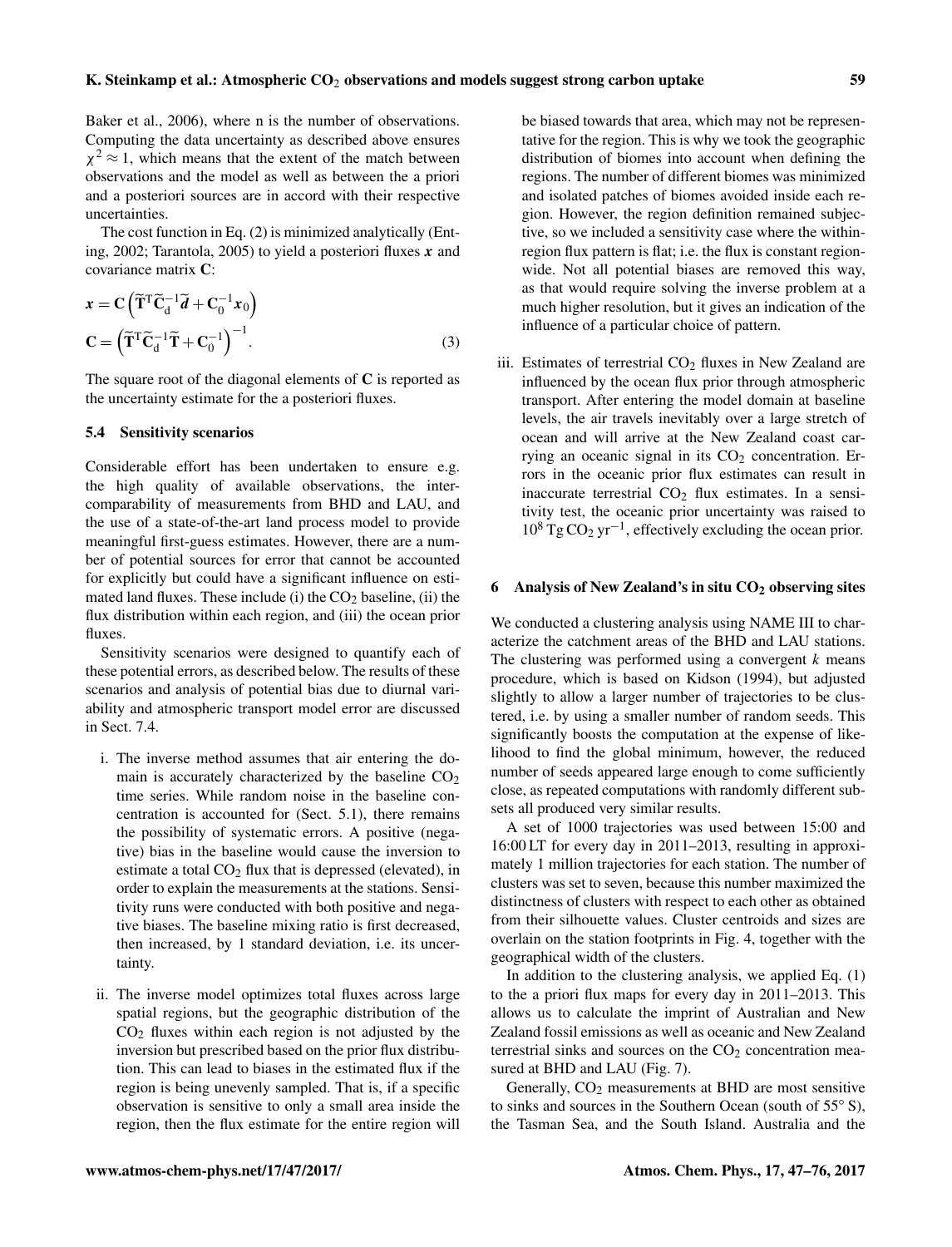North Island influence BHD  $CO<sub>2</sub>$  to a lesser extent. Observations at LAU are strongly influenced by local to regional terrestrial sinks and sources of  $CO<sub>2</sub>$ , enabling the station to see air from a large portion of the southern South Island. Further site-specific details are given in the subsections below.

The low sensitivity to Australia means it is infeasible to infer Australian  $CO<sub>2</sub>$  fluxes with our observational network most of the time. However, this underscores the isolation of New Zealand, where air is received that largely contains background concentrations from the vast body of surrounding ocean. This allows us to estimate terrestrial fluxes in New Zealand with high sensitivity and little disturbing influence from continental sources.

## 6.1 Baring Head

In 2011–2013, BHD sampled air that has travelled from the Southern Ocean 41 % of the time along two cluster pathways (Fig. 4), which correspond to southerly wind conditions at the site. The more southerly cluster of the two  $(16\%)$  contains trajectories that mostly have not seen land over at least 4 days and will carry Southern Ocean baseline  $CO<sub>2</sub>$ . Trajectories in the more westerly cluster (25 %) have travelled across most of the South Island after originating in the Southern Ocean and will carry a signal of the terrestrial sinks and sources of  $CO<sub>2</sub>$  there. Another 17% of trajectories are originating from the south-west but are associated with slower wind speeds, so that within the 4-day time frame of the back trajectories they have not yet left the domain. They correspond to a local northerly wind at BHD associated with a common synoptic pattern involving an anticyclone over the Tasman Sea. The Southern Alps on the South Island strongly influence the south-westerly air flow and deflect it northward along the west coast and then through Cook Strait, where it is channelled into a northerly flow by local topography. Trajectories arriving from Australia and the Tasman Sea occur 13 and 9 % of the time, respectively; 10 % of the trajectories have crossed large parts of the North Island before arriving at the station.

The application of Eq. (1) to the a priori flux maps shows that there are only 4 days in 2011–2013 when a discernible (> 0.1 ppm) signal from Australian fossil fuel emissions within the inversion domain was received at BHD. The signal was always much smaller than 1.16 ppm, the minimum overall uncertainty assumed in the modelling system.

During the winter and summer seasons, the New Zealand land area is the main contributor to the BHD data series, with a seasonal pattern matching the respiration and growing cycles. Assumed aseasonal fossil emissions from New Zealand (mostly from the nearby city of Wellington) and seasonal oceanic fluxes also play an important role at BHD.

#### 6.2 Lauder

For LAU, there are two southernmost clusters representing a combined 40 % percent of trajectories. These are very similar in size to the corresponding clusters for BHD and have identical source areas in the Southern Ocean. While similar to BHD's southern cluster, the air from the LAU southern cluster would have travelled over a considerable stretch of land before arriving at LAU. 14 % of the time, the air being sampled belongs to a south-western cluster, which originates in the Tasman Sea. In addition, there is a western cluster containing 15 % of trajectories that has crossed South Australia and the Tasman Sea as well as two northern clusters representing air with mixed origin from the northern Tasman Sea or the North Island. About 14 % of trajectories are contained in a slow cluster whose origin is not very far from LAU. These cases correspond to slow winds at the site and indicate that the measurements are highly impacted by local and regional sources as the air has been travelling over nearby land for the preceding 4 days.

The application of Eq. (1) to the a priori flux maps shows that LAU station is dominated by terrestrial fluxes from New Zealand (particularly from the South Island), with only minor contributions from the ocean, reflecting its location further inland and shielded from the predominant westerly winds by the Southern Alps. The seasonal amplitude in the  $CO<sub>2</sub>$  signal at LAU is about twice as large as at BHD, due to the more continental climate and more pronounced growing seasons in the central South Island. Similar to BHD, there are only 5 days in 2011–2013 when a larger than 0.1 ppm signal from Australian fossil fuel emissions within the inversion domain was received at LAU.

#### 7 Flux results and discussion

#### 7.1 Seasonal cycle

The inversion finds a much stronger seasonal cycle in terrestrial  $CO<sub>2</sub>$  fluxes than the Biome-BGC model simulations used as a prior (Fig. 5c), especially associated with enhanced  $CO<sub>2</sub>$  uptake during the growing season in (austral) summer (Fig. 10). There is very good agreement in the phasing of the seasons with the land process model during all 3 years, which is particularly encouraging in light of the weak constraints on the phasing applied through the prior (Sect. 5.3). This strong seasonality is robust within the estimated a posteriori uncertainty range and across the sensitivity cases. Uncertainties for weekly fluxes were reduced significantly compared to the prior, even when the range of sensitivity cases is added as extra uncertainty.

The enhanced seasonal amplitude is assigned to the South Island almost exclusively, with much stronger uptake during the growing season compared with carbon uptake in Biome-BGC. The uncertainties associated with South Island fluxes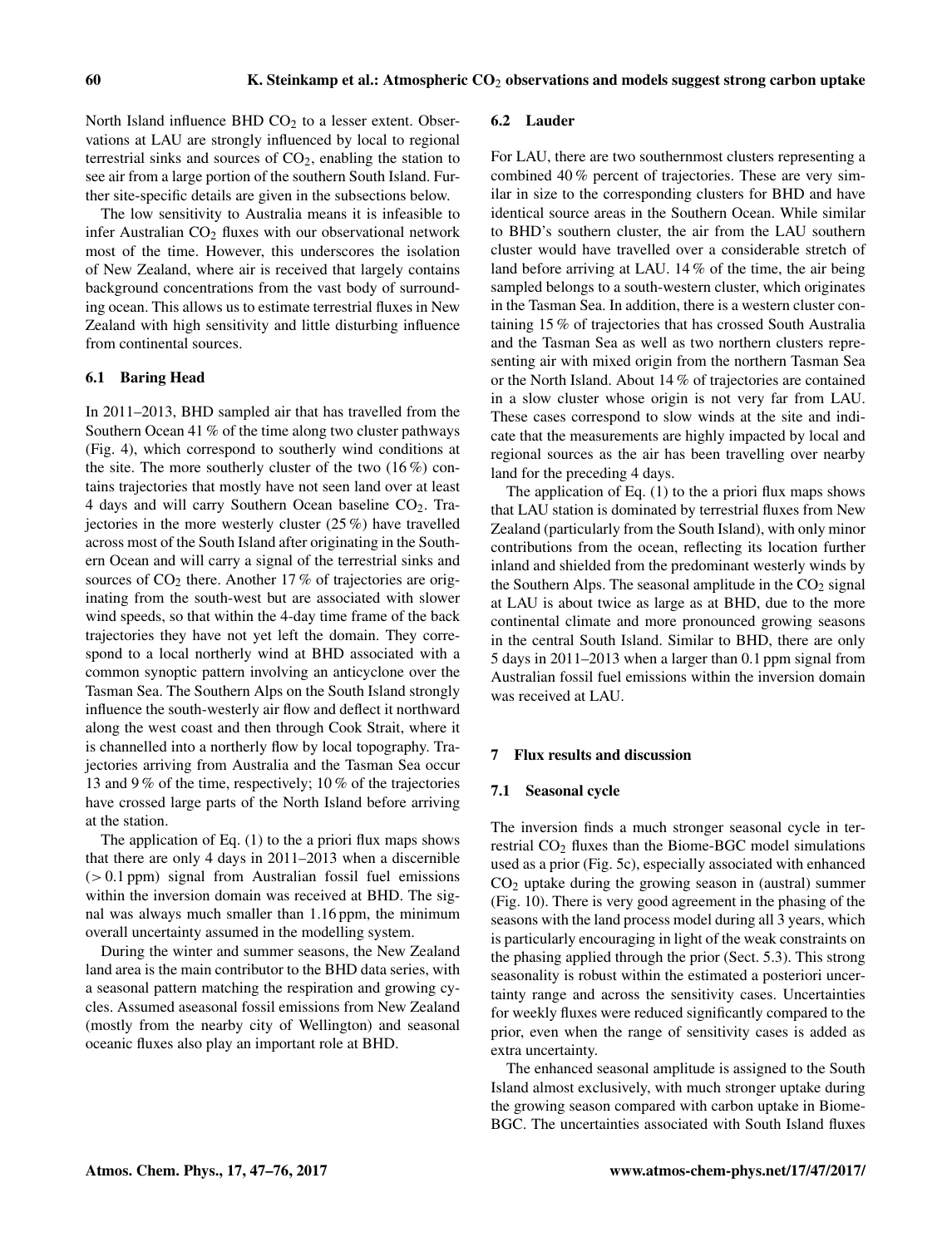

**Figure 10.** Weekly CO<sub>2</sub> fluxes in 2011–2013 from selected regions, in Tg CO<sub>2</sub> yr<sup>-1</sup>. Prior flux estimates are shown in grey, and the inversion results are shown in blue. Shaded areas represent flux uncertainty  $(1\sigma)$ . The cyan shade represents the extra uncertainty obtained from the sensitivity cases (Sect. 7.4). Note that there is a one-off change in scale of the flux axis for sub-island scale regions. A positive flux indicates a net release of CO<sub>2</sub> to the atmosphere, while a negative value indicates uptake by the land biosphere. Regional indices in parentheses correspond to Fig. 8.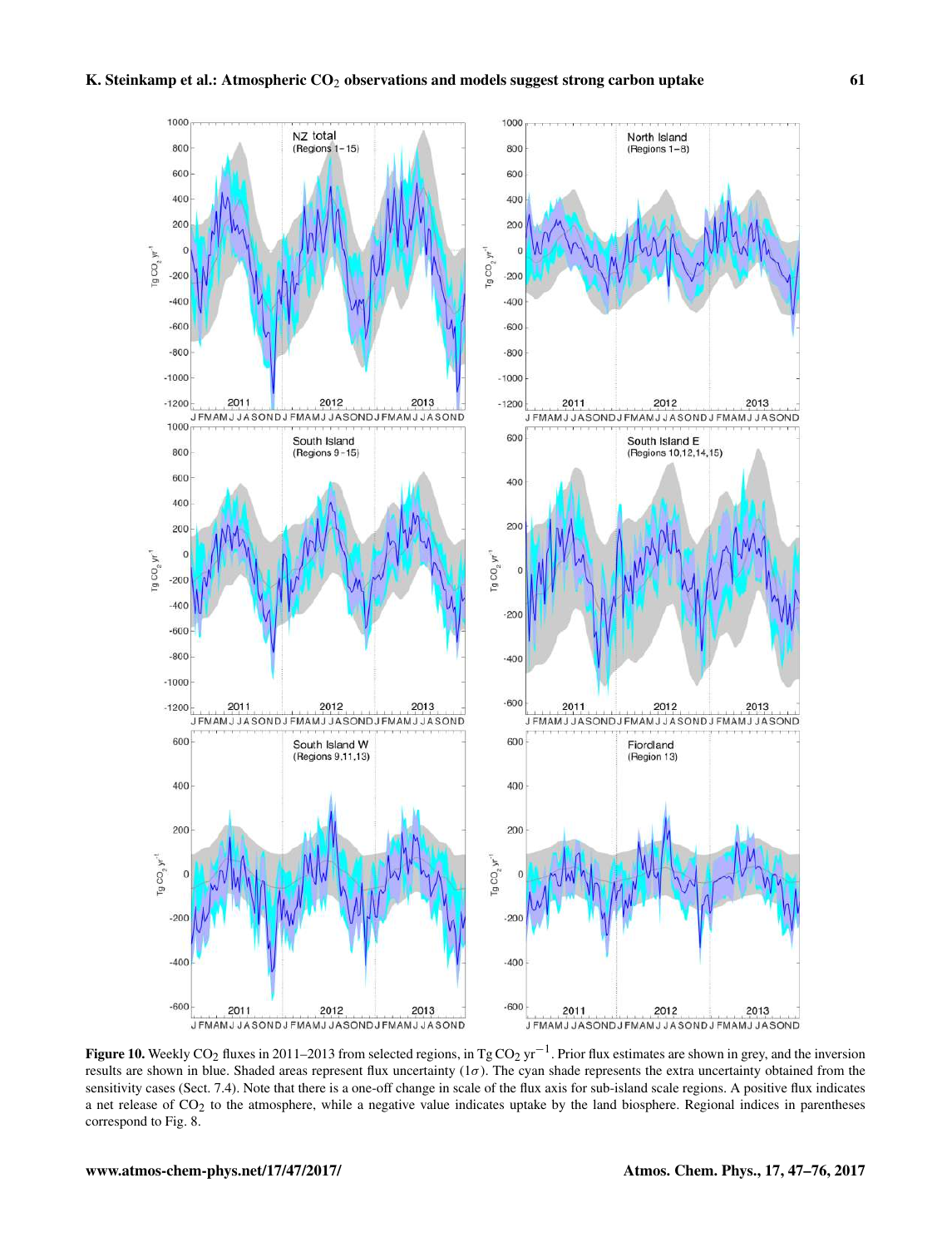are generally smaller than on the country scale because of the high sensitivity of the LAU and BHD stations to fluxes from much of the South Island. In contrast, the North Island is estimated to have a weaker seasonal cycle, in good agreement with the prior, which can be attributed to widespread areas of summer soil water deficits, and the more marine climate there, i.e. weaker seasonal temperature variations and milder winters. Uncertainties for North Island fluxes, especially from the northern half of the North Island, are generally larger due to the lower sensitivity of the stations to that area. While northerly breezes are very common at BHD (Fig. 4), they often correspond to a situation where southwesterly air was deflected by the Southern Alps and channelled by local topography to turn into a northerly at the station. Air that has travelled across the North Island and picked up its terrestrial  $CO<sub>2</sub>$  signal is therefore less often sampled at BHD than local wind direction would suggest. At LAU, North Island air can be sampled only about 8 % of the time, based on the NAME cluster analysis. In a future study, the sensitivity to North Island fluxes can be greatly enhanced by  $CO<sub>2</sub>$  observations at the recently established Maunga Kākaramea/Rainbow Mountain station in the central North Island.

When separating the South Island into parts east and west of the Southern Alps, it becomes apparent that most of the enhanced seasonal cycle occurs, in fact, in the west, despite the slightly smaller surface area  $(86173 \text{ km}^2 \text{ compared to})$ 88 348 km<sup>2</sup> ). Along the west coast, the inversion estimates the seasonal amplitude to be more than twice as large as suggested by the prior. Tracing the cause further to the individual regions reveals that Fiordland (region 13) is the strongest contributor to the signal. Fiordland is extremely sparsely populated and covered to a large extent by indigenous temperate rainforest with southern beeches (*Nothofagus* sp.), fern trees, and shrub. When forming the prior flux map, these forests were categorized as EBF and the respective module from Biome-BGC used. However, the EBF module had not been optimized for New Zealand forests, so it is possible that the Fiordland forests are not well described by that category. The inversion suggests much stronger photosynthetic and respiratory activity in these forests than the prior model.

## 7.2 Response to the 2012/2013 drought

In this section, we assess the ability of the inversion to detect the carbon flux response to drought. The austral summer of 2013 was characterized by unusually high temperatures and low precipitation over much of New Zealand (Turner, 2013; Blunden and Arndt, 2014), with sustained periods of severe drought in February–March 2013. The North Island and the west of the South Island were the most strongly affected regions (Porteous and Mullan, 2013). The Biome-BGC model is driven by detailed, reanalysed weather data and clearly shows a positive flux anomaly, i.e. loss of  $CO<sub>2</sub>$  to the atmosphere, due to enhanced respiration and inhibited growth during that period (Fig. 5c). The inversion sees this event in the observations as well, suggesting even more  $CO<sub>2</sub>$ release than Biome-BGC across the South Island. Unfortunately, a prolonged data gap in the LAU time series during that period caused by a lack of field standards (Fig. 1) leads to weaker constraints from the atmospheric  $CO<sub>2</sub>$  data and therefore larger uncertainty in the flux estimates in the South Island.

A signal of excess  $CO<sub>2</sub>$  release in February–March 2013 is seen by the inversion across the North Island, too (Fig. 10). The limited coverage of some areas in the North Island, especially in the north and east (Fig. 9), leads to high annual mean flux uncertainty for individual regions and prevents a robust analysis as to which regions responded the most strongly to the drought. Eddy-covariance data from a dairy pasture site in the north-western North Island during a ∼ 100 day drought in 2008 found a temporary loss of  $CO<sub>2</sub>$  to the atmosphere, but the ecosystem recovered to become a net sink of  $CO<sub>2</sub>$  for the year (Mudge et al., 2011).

#### 7.3 Annual fluxes

The geographic air–land flux distribution averaged over 2011–2013 is shown in Fig. 11, including flux gradients on the sub-regional level that were prescribed in the inversion. A comparison to the a priori distribution in Fig. 5b shows larger areas acting as a net carbon source. These include the central and north-eastern parts of the South Island, which roughly correspond to the Canterbury region and mostly contain pasture land, in particular sheep and beef pasture (Fig. 5a). The inversion does not, however, resolve ecosystem processes, but merely estimates net air–land fluxes, so it is not possible to make a causal link between pasture and a net  $CO<sub>2</sub>$ source. A counterexample is the south-east of the South Island, which also contains large areas of pasture but is estimated to be a net carbon sink. In general, the inversion assigns much more of the total land sink to forested areas than the Biome-BGC prior. This is particularly apparent along the western South Island, as well as in the eastern half of the North Island. The strong flux gradients seen in region no. 3 (north-western central North Island) are likely to be the result of the very heterogeneous composition of LCLU types there, combined with BHD and LAU having low sensitivity in the region (Fig. 9), rather than a real signal. The inclusion of an additional station with high sensitivity to the northern North Island, such as Maunga Kākaramea/Rainbow Mountain, would be needed to improve flux estimates there.

In the inset of Fig. 11, we compare annual mean results from the inversion with bottom-up estimates from the National Inventory Report (MfE, 2015), or NIR. The inversion suggests a much larger net  $CO<sub>2</sub>$  sink across the country compared to the NIR. Particularly in the forest of the southwestern South Island, the inversion suggests both stronger photosynthetic and respiratory activity than the prior model,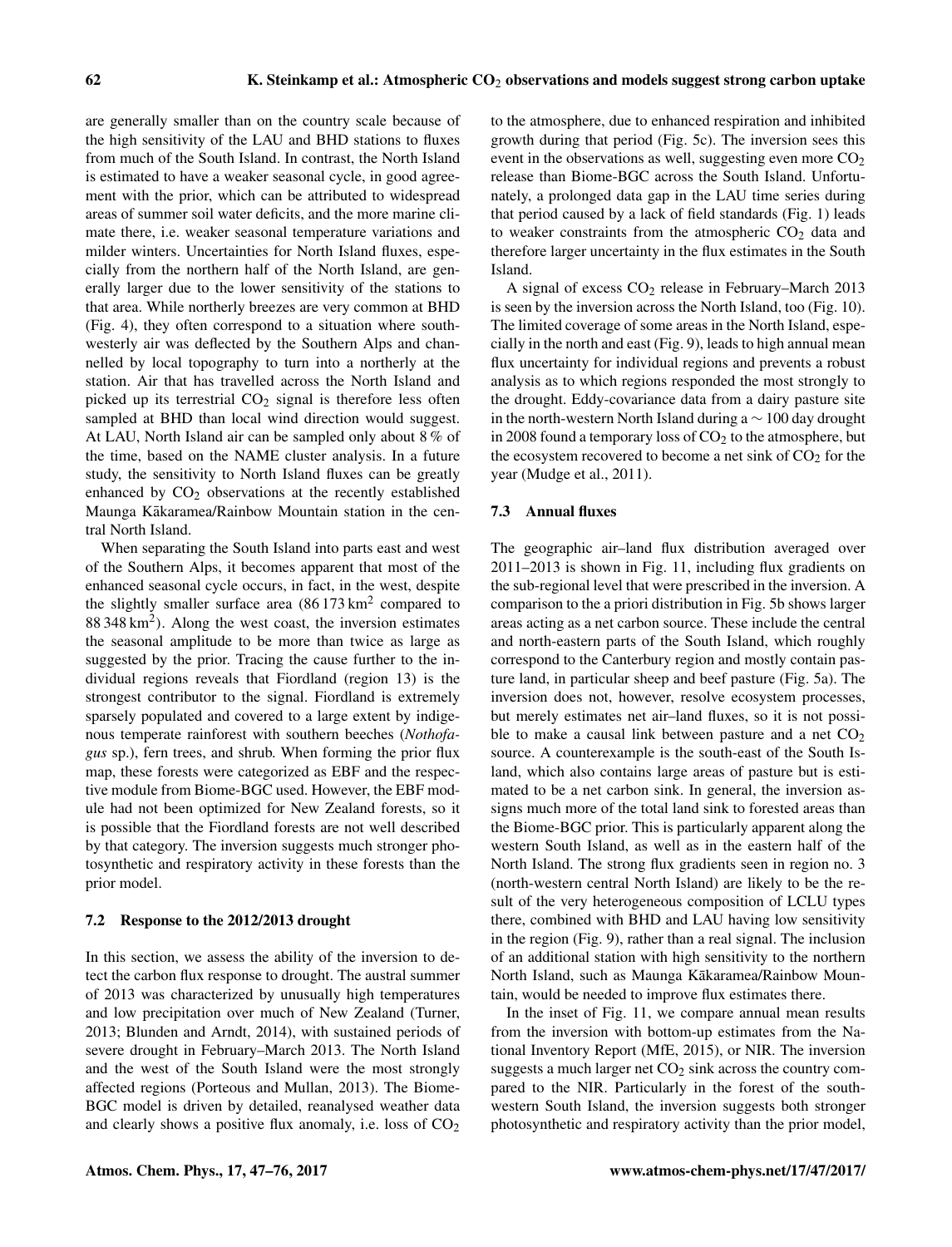

Figure 11. Geographic distribution of land-to-air  $CO<sub>2</sub>$  flux, averaged over 2011–2013. Blue and red regions indicate net carbon uptake and release, respectively. Per-area ocean fluxes are too small to show on this scale. Fossil fuel emissions are included and reach up to 20 kg  $CO_2$  m<sup>-2</sup> yr<sup>-1</sup> in a few grid cells (Auckland area). The colour scale is capped to focus on natural fluxes. Inset: annual mean results compared to the National Greenhouse Gas Inventory Report.

with the overall balance towards a larger  $CO<sub>2</sub>$  sink over the course of a year. For example, Fiordland appears to take up between 22 and  $68 \text{ Tg} \text{CO}_2$  each year in 2011–2013 (Table 1), which corresponds to per-area uptake rates of 614 and 1899 g  $CO_2$  m<sup>-2</sup> yr<sup>-1</sup>, respectively. By comparison, the Biome-BGC estimates range from 0 to  $3 \text{ Tg} \text{CO}_2 \text{ yr}^{-1}$ .

The NIR estimates do not come with an overall uncertainty, but based on their reporting of typical uncertainty for individual ecosystems, and personal communication, an approximate figure of 50 % of the flux value was identified. This implies statistical significance for the difference in annual sink estimates, except in 2013, when both estimates agree within their uncertainty range. Without ocean prior or by assuming a baseline bias of 0.1 ppm, the differences are reduced by up to a half (Sect. 7.4) but do not disappear. How can these differences be explained? There are a number of possible scenarios, which we explore in the following.

The accounting of fossil emissions differs between the NIR and the inversion. The EDGAR emissions of  $47.8 \text{ Tg} \text{CO}_2 \text{ yr}^{-1}$  prescribed in the inversion contain ele-

ments of land-use change and agriculture. The NIR gives total emissions of 34.6 Tg  $CO<sub>2</sub>$  yr<sup>-1</sup> for 2013. The difference of about  $13 \text{ Tg} \text{CO}_2 \text{ yr}^{-1}$  would appear in the inversion as an additional sink of equal size.

The inversion and NIR estimates are not directly comparable due to differences in the top-down vs. bottom-up viewpoints. While the inversion sees the overall net  $CO<sub>2</sub>$  exchange between the atmosphere and the land, the NIR estimate represents the so-called LULUCF sector; i.e. it includes contributions from land use, land-use change, and forestry. In the LULUCF model, it is assumed that  $CO<sub>2</sub>$  emissions from harvested wood products occur at the location of the tree, a process particularly important to forest plantations located in the central North Island and in the north of the South Island (Fig. 5a). However, about 70 % of the biomass from forest harvesting is exported before major processing, i.e. in the form of logs, sawn timber, or manufactured wood products (Pike, 2014). Most of the  $CO<sub>2</sub>$  release associated with harvesting will subsequently occur far away from New Zealand, e.g. in China, with a 34 % share of New Zealand's forestry exports in 2012. In a regional inversion these emissions cannot be seen, leaving a larger net sink. Emissions from harvested wood products are reported in the NIR at  $10.3 \text{ Tg} \text{CO}_2 \text{ yr}^{-1}$  in 2013, translating into about  $7 \text{ Tg} \text{CO}_2 \text{ yr}^{-1}$  that cannot be seen by the inversion when assuming a 70 % export rate. No emissions are reported for earlier years because the harvested wood products category was introduced for the first time in the 2015 report. The 2013 estimate is likely to be an upper bound for the years 2011 and 2012 because the volume of harvested wood products has increased steadily since 2009 (MfE, 2015). Other possible discrepancies between the NIR methodology and the net  $CO<sub>2</sub>$ fluxes for forests include the variance in the timing of root carbon emission following tree mortality (Kirschbaum et al., 2013). Large sinks observed but not accounted for in NIR can result from applying steady state assumptions to natural or pre-1990 forests when they are accumulating carbon in biomass during recovery from past disturbance, with potential rates of biomass accumulation by native species reaching 700–900 g CO<sub>2</sub> m<sup>-2</sup> yr<sup>-1</sup> (Trotter et al., 2005).

For pastoral agriculture, a more complex set of differences applies to the intercomparison of inversion results, a priori process-based model results and the NIR methodology. Similar to forestry, agricultural exports (e.g. milk, meat, and wool) equated to  $340 \text{ g } \text{CO}_2 \text{ m}^{-2} \text{ yr}^{-1}$  for a dairy pasture (Mudge et al., 2011), and the 165 Gg of nitrogen estimated as exported in produce (Parfitt et al., 2006) will equate to an apparent net  $CO_2$  uptake of 5.8 Tg  $CO_2$  yr<sup>-1</sup> across New Zealand. The second-most important gap between methodologies results from the NIR calculation that 6.3–6.5 % of the energy content of pasture consumed by ruminants is converted to  $CH_4$  emissions. These  $CH_4$  emissions represent a carbon flux to the atmosphere not observable as  $CO<sub>2</sub>$  and therefore require separate quantification. They have been calculated as  $79 \text{ g } \text{CO}_2 \text{ m}^{-2} \text{ yr}^{-1}$  in a dairy pasture (Mudge et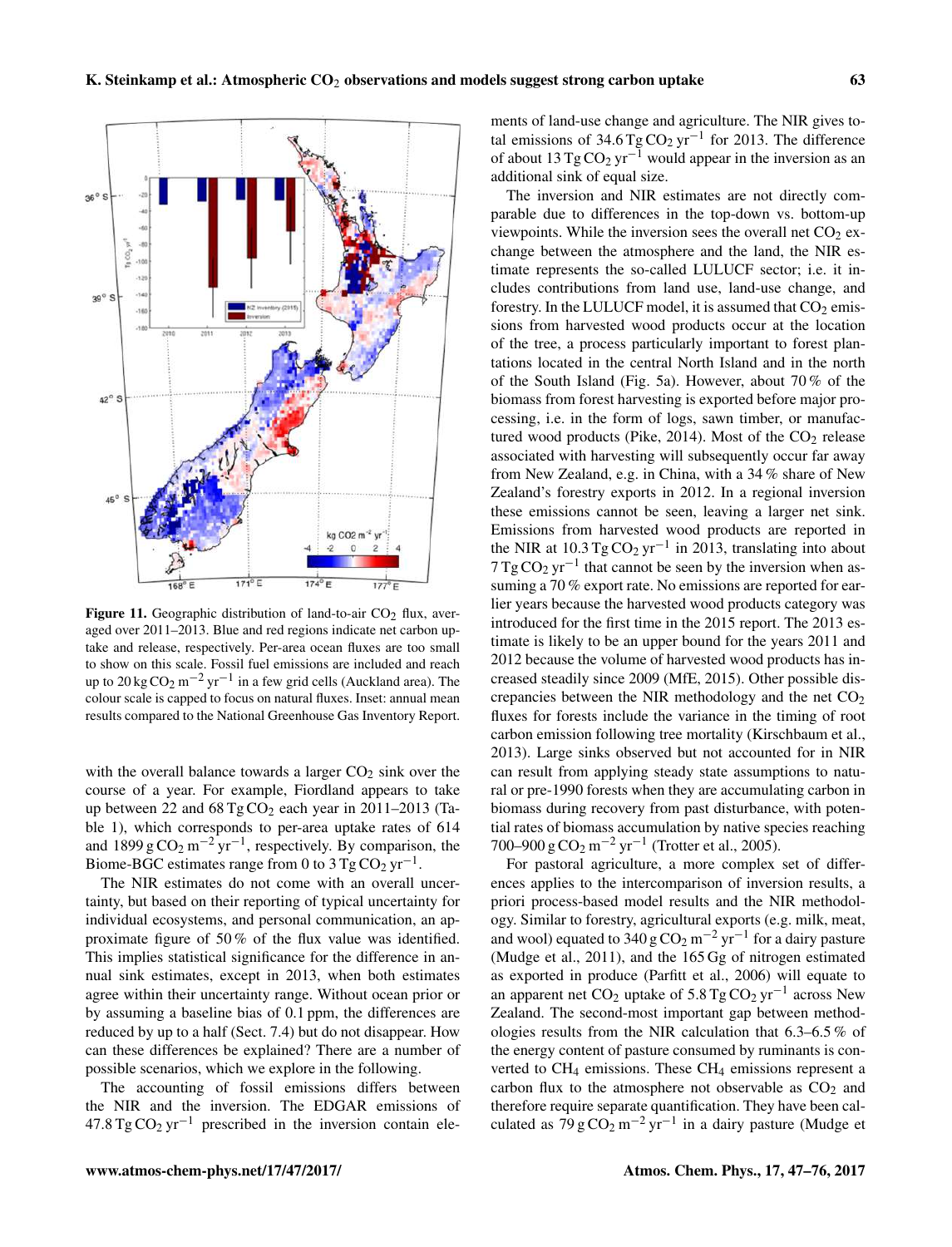al., 2011) and the carbon content of the NIR's 1137 Gg of CH<sub>4</sub> emissions equates to an unobserved  $3.1 \text{ Tg} \text{CO}_2 \text{ yr}^{-1}$ . Several additional terms, including leaching of dissolved carbon forms, and imports of feed and fertiliser can also provide important corrections between NEP seen by inversions and eddy covariance and net ecosystem carbon balance (NECB) (Mudge et al., 2011).

The NIR methodology also does not account for above or below-ground grassland biomass nor does it account for soil carbon changes. The process-based model Biome-BGC potentially accounts for both these flux terms, but not in relation to intensive management. Therefore, both biomass and soil carbon must be considered to explain additional  $CO<sub>2</sub>$  uptake or loss by pastures that might be seen by the inversion, but not by NIR or Biome-BGC.

Biomass carbon is relatively small in New Zealand pastures (Tate et al., 1997) but can be a significant component of seasonal net exchange (Mudge et al., 2011; Rutledge et al., 2015; Hunt et al., 2016) as described in Sect. 7.1. Repeated measurements of soil profiles suggest that soil carbon changes can also be significant but uncertain due to limited sites available for resampling. For example, a recent analysis of all sites available nationally suggests that sites on flat pasture are losing soil carbon at rates of  $\sim$  170 g CO<sub>2</sub> m<sup>-2</sup> yr<sup>-1</sup>, while sites in hill country are gaining  $\sim$  770 g CO<sub>2</sub> m<sup>-2</sup> yr<sup>-1</sup> (Schipper et al., 2014). In addition to large areas of grazed pastures on both islands, significant areas of tussock grasslands on the South Island could be gaining biomass and soil carbon as they recover from historic overgrazing (Tate et al., 1997). The extensive area of grasslands on both islands could result in large net CO<sup>2</sup> exchange fluxes usefully observed by inversion studies. New Zealand's first process-based studies of net national ecosystem carbon balance suggested large uncertainties in grasslands (Tate et al., 2000) and later suggested grasslands were approximately carbon neutral in 2001 (Trotter et al., 2004). Eddy-covariance studies remain limited in coverage across New Zealand but tend to suggest potential for large negative NEP and near neutral NECB. Rutledge et al. (2015) updated and extended the Mudge et al. (2011) results to 4 years, yielding average NEP of 600  $\pm$  180 g CO<sub>2</sub> m<sup>-2</sup> yr<sup>-1</sup> and NECB of  $220 \pm 200$  g CO<sub>2</sub> m<sup>-2</sup> yr<sup>-1</sup>. Hunt et al. (2016) also report eddy-covariance carbon budgets for an irrigated intensively grazed dairy pasture and an unirrigated winter-grazed pasture in Canterbury on the South Island's east coast. Over 1 year, the unirrigated pasture was carbon neutral  $(\pm 80 \text{ g } \text{CO}_2 \text{ m}^{-2} \text{ yr}^{-1})$ , while the intensively managed and irrigated pasture displayed NEP of  $1500 \pm 140 \text{ g } CO_2 \text{ m}^{-2} \text{ yr}^{-1}$  and NECB of 380 ( $\pm$ 150) g CO<sub>2</sub> m<sup>-2</sup> yr<sup>-1</sup>. The forest and grassland studies described above suggest that large, negative flux anomalies estimated by the inversion may be plausible when extrapolated across the large areas of these LCLU categories.

Additional real land carbon balance terms may also contribute to large, negative flux anomalies that differ from NIR and process-based models such as Biome-BGC. These terms include areas of organic soil accumulation in wet forests and bogs, typical of west-coast environments where the largest negative flux anomalies are observed. Campbell et al. (2014) used eddy covariance to find net ecosystem exchange (NEE) of 800–900 g  $CO<sub>2</sub>$  m<sup>-2</sup> yr<sup>-1</sup> with a strong seasonal cycle. Erosion and deposition can also create a net carbon sink that may be unusually significant at active tectonic margins such as New Zealand (Tate et al., 2000; Baisden and Manning, 2011). Small catchment and site studies have estimated rates of net pasture soil carbon sequestration due to erosion and burial, accounting for upland soil carbon recovery, of  $220 \text{ g } \text{CO}_2 \text{ m}^{-2} \text{ yr}^{-1}$  (Page et al., 2004) and  $370 \text{ g } CO_2 \text{ m}^{-2} \text{ yr}^{-1}$  (Parfitt et al., 2013). Scott et al. (2006) have estimated the national delivery of eroded carbon to the coast as  $11 \pm 4$  Tg CO<sub>2</sub> yr<sup>-1</sup> and suggested that much of this carbon is likely to be buried and replaced in uplands. Dymond (2010) attempts to more fully and dynamically account for erosion, burial, and replacement, suggesting a range of  $4-20 \text{ Tg} \text{CO}_2 \text{ yr}^{-1}$ . Both studies suggest the largest erosioninduced  $CO<sub>2</sub>$  sinks occur in the Southern Alps in the west of the South Island, where the Lauder station allows observation of a strong sink, as well as in the North Island's east coast. These estimates may partly be included in the hill country soil carbon accumulation estimated by Schipper et al. (2014). Smith et al. (2015) suggest that fiords may also create a strong carbon sink, with about 18 Mt of organic carbon being buried in fiord sediments globally each year, yielding a rate of 198 g  $CO_2$  m<sup>-2</sup> yr<sup>-1</sup>. Thus, a number of plausible mechanisms have been documented in the literature to explain that the  $CO<sub>2</sub>$  sink seen by the inversion is stronger than estimated in the NIR.

#### 7.4 Uncertainty and bias assessment

In addition to regional uncertainty, the posterior covariance matrix from the Bayesian optimization also contains weekly error correlations between regional flux estimates, which are used to inform flux uncertainties. Strong negative correlations between two regions would indicate that the inversion has difficulties distinguishing their individual flux components with the available data, while their sum is better constrained. Similarly, positive correlations indicate that the difference of flux components is constrained better than each individually. An analysis of all regional error correlations reveals that both negative and positive correlations are present; however, only 0.13 % of all pairwise correlations have an absolute value greater than 0.1. Hence, with the available data, the inversion appears able to resolve weekly fluxes at the chosen regional level.

An analysis of the mismatch of modelled  $CO<sub>2</sub>$  (i.e. the  $CO<sub>2</sub>$  time series obtained by propagating the posterior flux through the transport model) and observed  $CO<sub>2</sub>$  reveals differences between the BHD and LAU stations (Fig. 12). At BHD, the mismatch distributions are very similar for the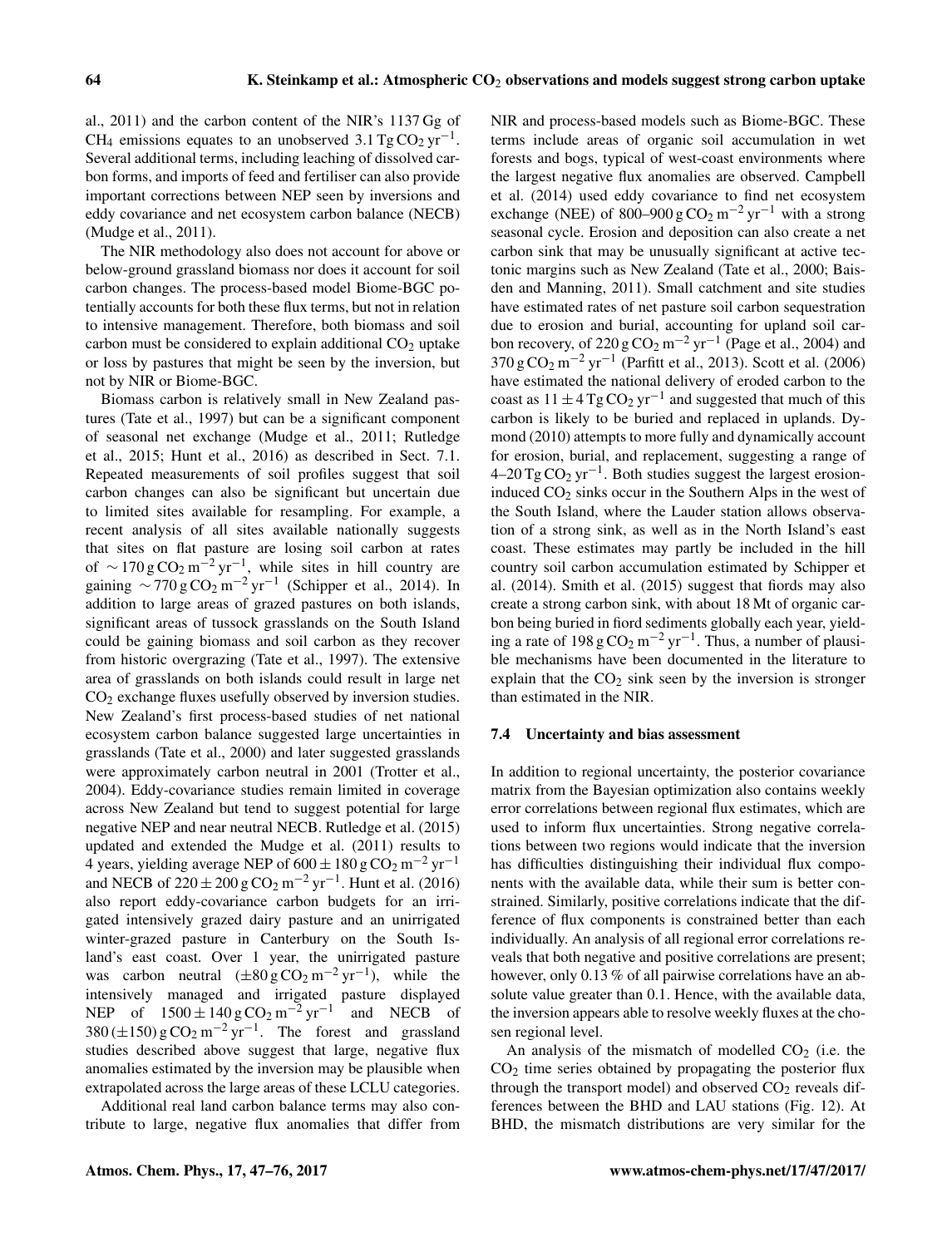

**Figure 12.** Mismatch (residuals) of modelled vs. observed  $CO<sub>2</sub>$  in multiples of the prior data uncertainty at Baring Head (top) and Lauder (bottom). Vertical dotted lines separate the years 2011, 2012, and 2013. Solid lines represent a Loess fit with a 3-month window. Horizontal dotted lines mark the prior uncertainty  $(1\sigma)$ . The left column shows scatter plots for every day and 1 h release period; the right column shows the mismatch distribution over 2011–2013. Dashed lines with numbers give the bias.

13:00–14:00 and 15:00–16:00 time series, have a positive bias (modelled  $CO<sub>2</sub>$  is higher than observations) of 11–13 % of the prior data uncertainty, and show no discernible temporal pattern (smoothed, thick lines in the figure). At LAU, the mismatch distribution is similar for the 13:00–14:00 time series, with an even smaller bias of 7 %, but for the 15:00– 16:00 time series there is a much larger bias of 52 % of the data uncertainty. This means the inversion has difficulties reproducing the low  $CO<sub>2</sub>$  concentrations in the LAU 15:00– 16:00 observational record. The temporal evolution indicates an alternating pattern of small mismatch during the (austral) winter and larger mismatch during summer.

In an attempt to explain this mismatch, we looked at two possible sources of bias: (1) a misrepresentation of the PBL depth in the NZLAM model and (2) diurnal variability in the fluxes that is not captured because we use afternoon data only and do not have diurnal variability in our a priori fluxes.

#### 7.4.1 Biases in the modelled planetary boundary layer

At a site like LAU, strong solar radiation during a clear summer day might lead to a sudden deepening of the PBL in the afternoon between the two release periods, which could prove difficult for NZLAM to model accurately. Consequently, if the modelled PBL is deeper than in reality, any signal from surface fluxes would be mixed in a larger volume of air and their effect on modelled  $CO<sub>2</sub>$  concentrations would be attenuated. This would require the inversion to estimate stronger surface fluxes in order to explain measured  $CO<sub>2</sub>$  concentrations. This would lead to an overestimation of  $CO<sub>2</sub>$  uptake during summer. The opposite is true if the modelled PBL is too shallow and the measured concentrations can be explained with less  $CO<sub>2</sub>$  uptake. We compared the model PBL depth at 15:00–16:00 to radiosonde measurements made at LAU (Fig. 13). The Heffter method (Heffter,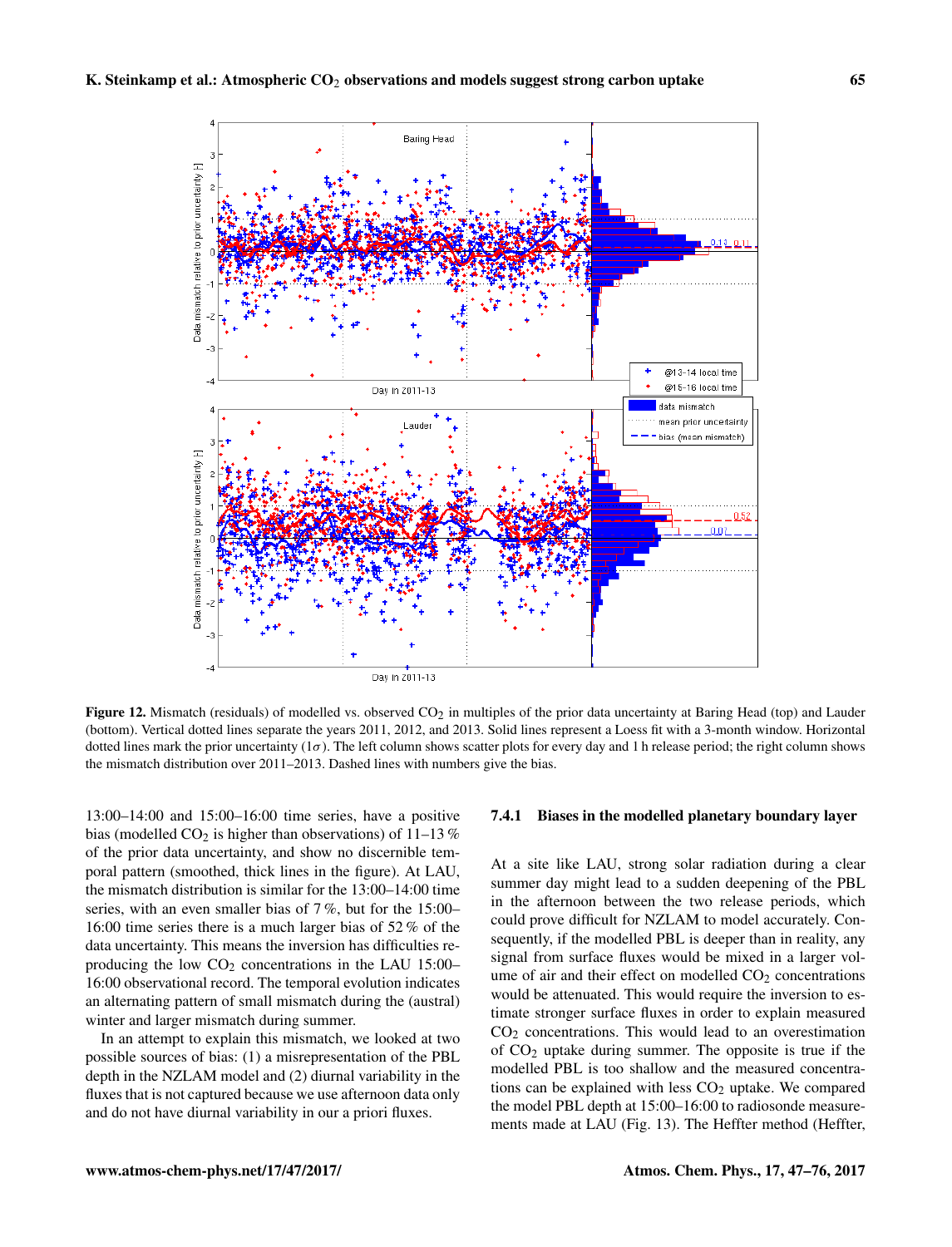3500

3000

2500

 $\mathbb{E}$  2000<br> $\mathbb{E}$ <br> $\frac{4}{9}$  $\overrightarrow{\texttt{e}}$ 1500

1000

500

NAME 15-16h Smoothed Sonde data

Smoothed

Figure 13. Comparison of boundary layer depth at LAU in NAME at 15:00–16:00 LT and radiosonde observations made at the site (Heffter method). The seasonal cycle has been made more visual using a robust Loess smoother. Summer periods are highlighted in yellow, winter periods in grey.

J F M A M J J A S O N D J F M A M J J A S O N D J F M A M J J A S O N D

2013

1980) was used to compute PBL height from the radiosonde data. The comparison suggests that the boundary layer is too shallow in the model during summer, thus enhancing the effect of  $CO<sub>2</sub>$  uptake on the modelled concentrations. Thus, smaller fluxes should be required to match the uptake signals observed at LAU, and therefore this process does not explain the observed mismatch. An equivalent analysis with the 13:00–14:00 LT PBL data suggests a similar discrepancy, yet these data can be explained by the inversion, further reducing the likelihood that the PBL representation in the model causes the observed mismatch. However, this analysis has caveats, because the radiosonde dataset is preliminary, and only few measurements were taken during the right times of day (13:00–14:00 and 15:00–16:00 LT, respectively).

## 7.4.2 Diurnal variability

Our method estimates surface fluxes on a weekly scale based on afternoon measurements and does not resolve the diurnal cycle of the  $CO<sub>2</sub>$  land natural fluxes. The diurnal cycle is particularly pronounced in summer, with strong uptake during the afternoon. This could cause the inversion to overestimate the weekly sink and thus bias the annual sink towards more uptake, in an attempt to match the low afternoon observations that are being assimilated. This issue is of most concern near the stations, because varying atmospheric transport integrates flux signals from more distant regions across a larger range of times. We would therefore expect this effect to be most pronounced in the local regions surrounding each station. However, based on a synthetic data experiment described below, we find that this is not the case; the sink in

Table 1. Annual mean  $CO<sub>2</sub>$  flux for selected aggregated regions, in Tg  $CO_2 \text{ yr}^{-1}$ . A negative sign indicates uptake by the land. In parentheses the a posteriori uncertainty  $(1\sigma)$  is shown (excluding the sensitivity cases).

| Region       | 2011       | 2012      | 2013      |
|--------------|------------|-----------|-----------|
| NZ total     | $-132(36)$ | $-97(36)$ | $-64(40)$ |
| North Island | 18 (28)    | $-40(28)$ | $-1(30)$  |
| North        | 5(25)      | $-10(25)$ | 7(25)     |
| South        | 13(17)     | $-30(17)$ | $-8(19)$  |
| South Island | $-149(22)$ | $-56(23)$ | $-63(28)$ |
| East         | $-37(17)$  | 9(18)     | $-10(23)$ |
| West         | $-113(17)$ | $-65(16)$ | $-52(17)$ |
| Fiordland    | $-68(13)$  | $-22(12)$ | $-31(14)$ |

the two local regions is actually slightly suppressed and does not reveal any discernible seasonal pattern.

We conducted a synthetic data experiment in order to assess the potential bias caused by diurnal variations not represented in our inversion framework. A synthetic dataset that included the atmospheric signature of diurnal variability was generated using hourly footprints from the transport model (instead of the 4-day mean footprints described in Sect. 3.1) together with hourly Biome-BGC flux maps for 2012. These flux maps were prepared by imposing a simplified diurnal cycle on daily, gridded Biome-BGC outputs of gross primary production (GPP), net primary production (NPP), and heterotrophic respiration (HR). The diurnal variation in GPP is directly proportional to the relative amount of solar insolation, and HR is assumed to occur at a constant rate and spread evenly throughout the day. There are a number of aspects of plant physiology and ecosystem biogeochemistry that cause actual diurnal variation in NEE to be more muted than the solar-radiation-driven pattern we have modelled. These include reductions in photosynthesis during the middle of the day and afternoon as stomata close due to drought or leaf temperature stress. Similarly, reduced respiration can be expected at night due to cooler temperatures. Synthetic  $CO<sub>2</sub>$  concentrations were created for every day at 15:00–16:00 LT by propagating the hourly fluxes through the hourly model. This set of synthetic mole fractions was then assimilated in an inversion analogous to the reference inversion, whereby oceanic prior fluxes, fossil emissions, and the data uncertainties were kept the same as in the reference case. The weekly averages of the hourly fluxes then represent the "truth" against which the posterior fluxes can be compared. The weekly averages of the true fluxes are also used as a prior in the inversion, albeit with an uncertainty twice as large as in the reference inversion, to limit its influence on the results.

Unrepresented diurnal variability led to biases in the annual mean flux estimates for some regions in our inversion, but these errors were much smaller than our uncertainty estimates for most regions on an annual scale (Fig. 14). Im-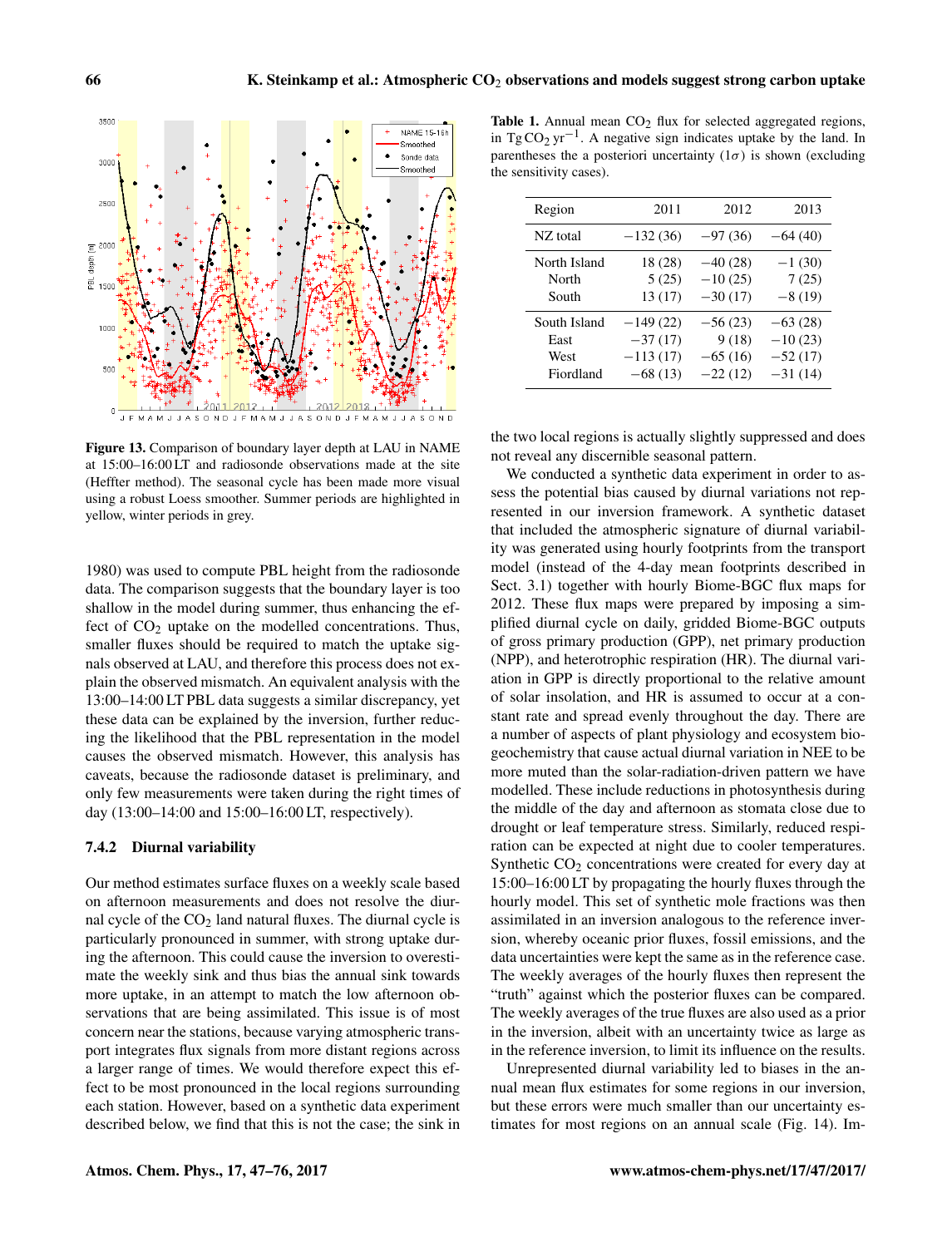

Figure 14. Deviation of the posterior flux from the "true" flux (red lines) in the synthetic data experiment with a diurnal flux cycle for the 15 land regions in 2012. Patched areas give the posterior uncertainty (excluding sensitivity cases). Green bands represent the annual mean deviation, with their thickness corresponding to the annual uncertainty. Note there is a change in scale of the flux axis for the three local regions (red font).

portantly, this experiment does not reveal a substantial systematic bias in the annual mean across all regions. Two of the best constrained regions (upwind of LAU during average wind conditions), regions 13 and 14 (south-western South Island and local LAU region), show a suppressed, rather than overestimated, annual mean sink and this bias emerges without a distinctive seasonal pattern. This is especially surprising in the local region around the LAU station where the effect should be strongest. This suggests that a diurnal bias is unlikely to be the cause of the observed 15:00–16:00 data mismatch, as the latter is characterized by a clear seasonal cycle. Adding to this, the other local region (around BHD, region 8) does not show any distinctive bias for both weekly and annual sinks. This is less surprising as the BHD site is characterized by very high wind speeds for much of the year (Stephens et al., 2013) and therefore less sensitive to local effects. Overall, diurnal variability leads to an overestimation of the annual mean land sink in the South Island of

3.5 Tg  $CO_2$  yr<sup>-1</sup>, which is well within the uncertainty envelope of the reference inversion (Table 1).

On a weekly timescale, estimates generally agree to within their uncertainties for most regions, with the exception of the eastern South Island (Regions 12 and 15), the southern central North Island (region 7), and the local area region around Lauder (region 14). Regions 12 and 15 (eastern and southeastern South Island) show an increased sink late in the year (as part of the 2012/2013 summer) but a smaller sink early in the year (as part of the 2011/2012 summer), suggesting that there may be a seasonal bias in our inverse methodology for the eastern South Island. Likewise, diurnal cycle bias leads to significant weekly errors in the central North Island (region 7), although with less seasonal coherence. The Lauder local region (region 14) was created to capture local signals that are not well represented in our inverse model, including diurnal variability, and prevent them from biasing the inverse estimates on larger spatial scales. Thus the larger errors for this region are expected.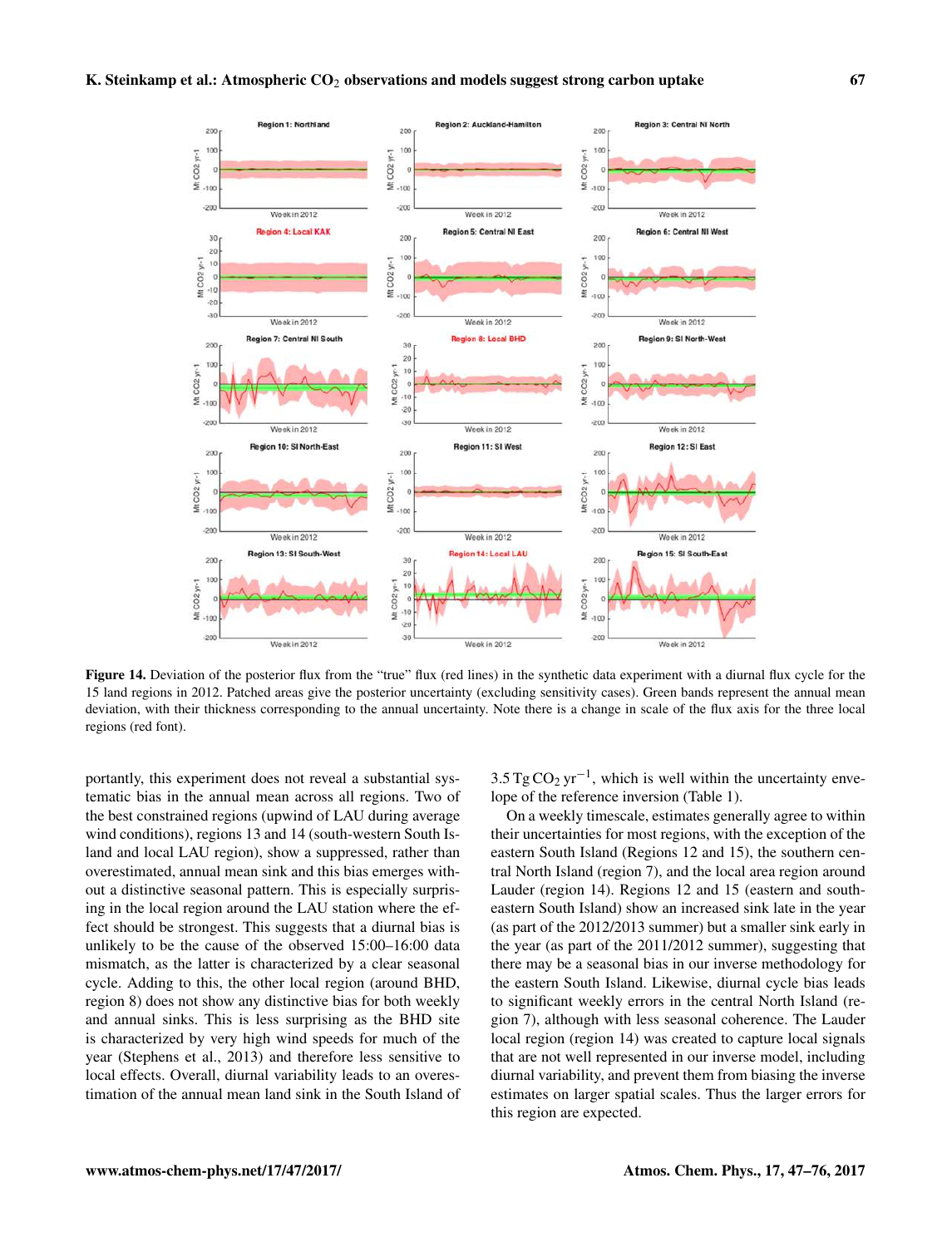## 7.4.3 Sensitivity scenarios

Results from the sensitivity scenarios (i)–(iii) are incorporated in the figures as an additional uncertainty band on top of the Bayesian posterior uncertainties from the default run (Fig. 10). That band represents the maximum (minimum) value of the flux plus (minus) its uncertainty at every point in time and across all runs, i.e. including the default and sensitivity runs.

While the uncertainty range associated with the suite of sensitivity scenarios is symmetrical around the reference case for most regions, the sensitivity range is characterized by more positive flux estimates than the reference case in the western South Island (Fig. 10), i.e. a slightly smaller annual carbon sink. This can be attributed to sensitivity case (iii), in which the inversion is allowed to adjust air–sea fluxes to any value without penalty. Some of the terrestrial  $CO<sub>2</sub>$  uptake is relocated to upwind ocean regions, as this yields a lower Bayesian cost, because fluxes from the western South Island are shifted towards the Biome-BGC prior estimates. However, in order to offset a relatively small flux change on land, the change in ocean flux has to be large due to the distance to the stations and the dilution of  $CO<sub>2</sub>$  concentrations on the way. This leads to an ocean sink of  $6 \text{Pg CO}_2$  in 2012 in our regional domain for this sensitivity test, which is more than 10 times larger than estimates for the whole Southern Ocean from global inversions, ocean carbon data, and ocean biogeochemistry models (Gruber et al., 2009). Despite this unrealistic result for the oceans in the sensitivity test, the conclusions about the seasonal pattern in  $CO<sub>2</sub>$  uptake and release and its spatial distribution in the New Zealand land regions remain robust.

The inversion assumes an unbiased baseline  $CO<sub>2</sub>$  record. Any positive (negative) bias would be interpreted by the inversion as an additional sink (source) of  $CO<sub>2</sub>$ . From the sensitivity runs we find that a constant bias in the baseline of 0.1 ppm would cause the total  $CO<sub>2</sub>$  flux of New Zealand for each year in 2011–2013 to be offset by approximately 20 Tg CO<sub>2</sub> yr<sup>-1</sup>. This corresponds to about 50 % of the flux uncertainty from the default run (Table 1), thus underscoring the importance of an accurate baseline in a regional inversion. An inversion such as ours can always benefit from advances in air–sea flux datasets, such as  $pCO<sub>2</sub>$  measurements from a regional cruise network, as well as well-characterized background air concentrations. However, similar to the sensitivity case without ocean prior, the biased baseline has only a minor influence on seasonal flux patterns over land.

Current plans to aid the baseline representation in future top-down studies of the New Zealand region include the addition of in situ measurement sites that observe inflow from the north-westerly and westerly sectors on the upper North Island or west coast of the South Island, which will improve the characterization of synoptic-scale variability in inflow that does not originate from the Southern Ocean sector.

### 8 Conclusions

We present the first regional inversion estimates of air–land and air–sea  $CO<sub>2</sub>$  fluxes for the New Zealand region, which were estimated from two in situ observing stations in New Zealand, ship-based measurements, and Lagrangian model simulations using the NAME dispersion model driven by NZLAM meteorology. The results imply a strong seasonal cycle, especially for fluxes in the western South Island. Regions covered predominantly by indigenous forest appear to have more pronounced photosynthetic and respiratory activity than suggested by the land model's EBF category. This is most apparent in Fiordland, which is a key contributor to the seasonal cycle, as well as the annual mean sink, in the South Island. The timing, magnitude, and regional distribution of seasonal flux patterns are well constrained and robust across sensitivity cases, while uncertainties in annual totals are more significant. Enhanced  $CO<sub>2</sub>$  release from the terrestrial biosphere in New Zealand is apparent in response to the 2012/2013 drought period. This response appears most prominent in the North Island and western parts of the South Island, consistent with reports about these regions being most severely affected.

The annual total  $CO<sub>2</sub>$  sink in New Zealand is estimated to have decreased over the 3-year period, at  $132 \pm 36$ ,  $97 \pm 36$ , and  $64 \pm 40$  Tg CO<sub>2</sub> yr<sup>-1</sup> in 2011, 2012, and 2013, respectively. The New Zealand national inventory reports a much smaller sink of 28, 27, and  $27$  Tg CO<sub>2</sub> yr<sup>-1</sup> for the same years (with uncertainty around 50 %). About  $7 \text{ Tg} \text{CO}_2 \text{ yr}^{-1}$ of the discrepancy can be attributed to emissions associated with forest harvesting, which are included in the inventory but missed by the inversion due to forestry exports. Another 13 Tg  $CO_2$  yr<sup>-1</sup> arise from different accounting of fossil emissions between the inventory and the inversion. Additional factors relating to the difference between NEP and NECB in pastures can account for another  $9 \text{ Tg} \text{CO}_2 \text{ yr}^{-1}$ . Other terms such as erosion, burial, and soil carbon recovery may account for another  $4-20$  Tg CO<sub>2</sub> yr<sup>-1</sup>. These differences largely reconcile both results for 2013 but not 2011– 2012. Carbon sequestration by grassland and soil carbon could also play an important role in causing differences between the two methods, as these processes are not included or fully resolved in inventory reporting but would be seen by the inversion. Collectively, these factors are likely to reconcile both results only partially, with some differences remaining.

Detailed sensitivity studies suggest that the most important causes of uncertainty in the inverse estimates are uncertainties in the estimate of baseline air entering the domain and air–sea fluxes from the ocean surrounding New Zealand. These uncertainties could be reduced through higher density of  $pCO<sub>2</sub>$  measurements in the oceans around New Zealand, and extending the ship-based atmospheric  $CO<sub>2</sub>$  measurements presently used to estimate the baseline air farther to the south and west. Another possibility is to establish addi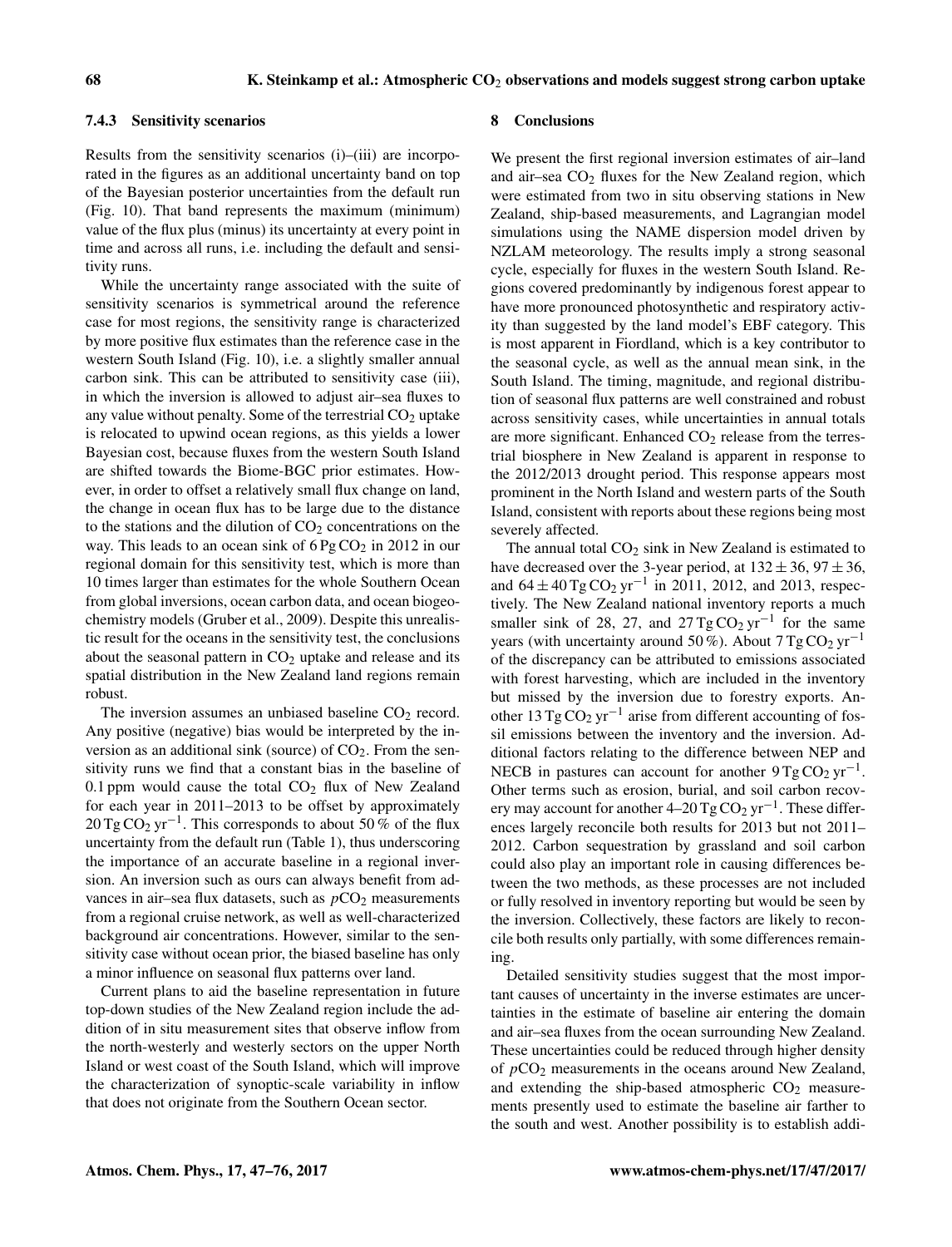tional surface stations in strategic locations, i.e. with footprints in areas where Lauder and Baring Head have low sensitivity. While it was out of scope for this study, more detailed analyses of the uncertainties associated with the atmospheric transport model are needed, particularly the role of model resolution given the complex topography of New Zealand.

The inversion methodology developed here is a powerful tool to validate net regional  $CO<sub>2</sub>$  sinks in the New Zealand national inventory report. It offers an independent, top-down view on the national carbon budget. The limited sensitivity to the northern half of the North Island, as well as baseline errors, can lead to large uncertainties for annual mean flux estimates in some regions. Improving on these factors in future studies can further increase the usefulness of the top-down approach.

## 9 Data availability

The model code has been made publicly available in a GitHub/Zenodo (doi[:10.5281/zenodo.215972\)](http://dx.doi.org/10.5281/zenodo.215972) repository (Steinkamp et al., 2016).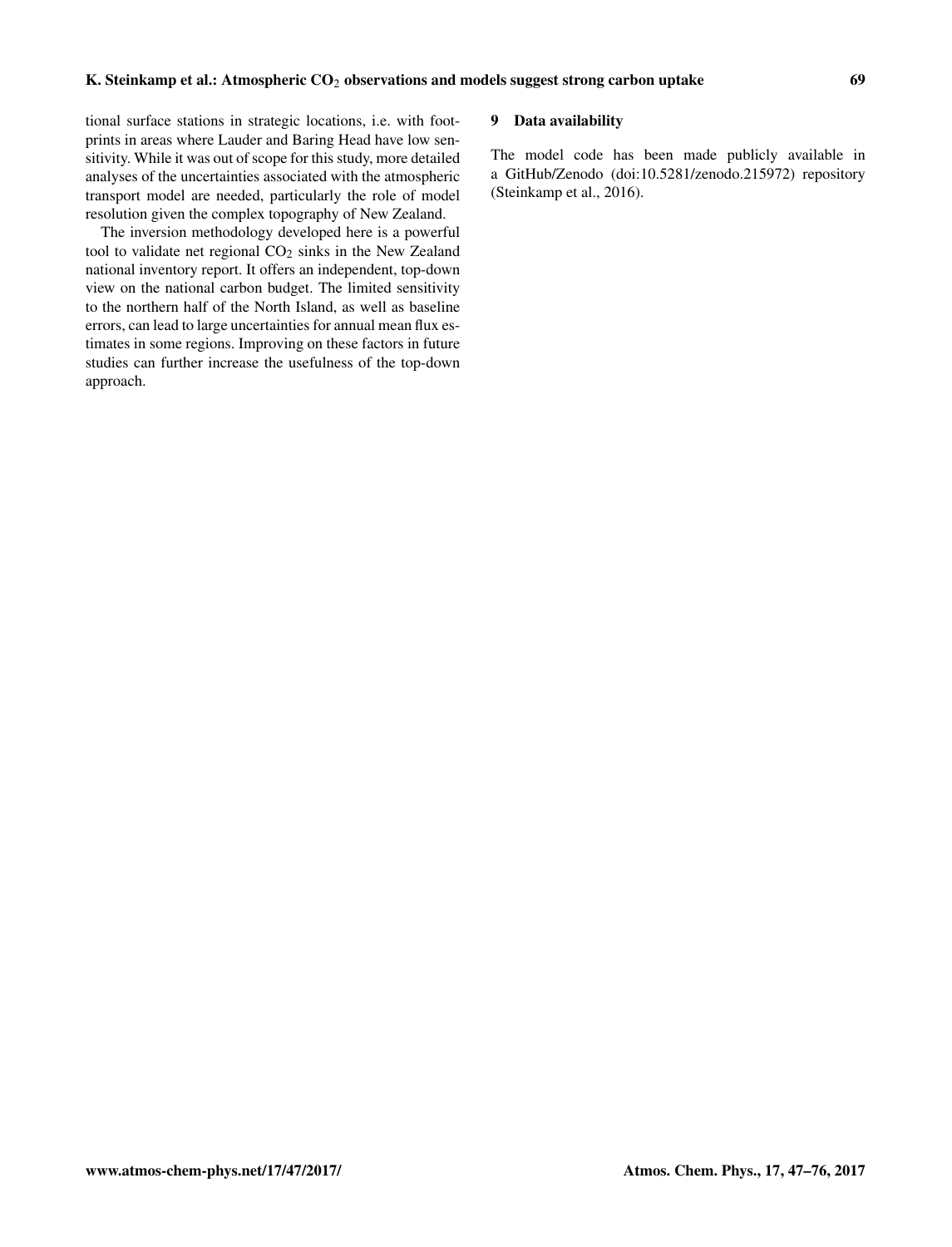## Appendix A: Lauder site description

## A1 The Lauder station

The Lauder atmospheric research station (45.038° S, 169.684◦ E, 370 m a.m.s.l.) is located in the broad Manuherikia river valley on the South Island of New Zealand. A semi-arid continental climate predominates with an annual rainfall of 450 mm and mean annual temperature of 9.7 ◦C. The prevailing wind is from the westerly quarter (a mean daily wind run of approximately 300 km). Periodic southerly frontal systems bring air masses from the Southern Ocean and Tasman Sea. The station is surrounded by pastoral land dominated by non-intensive sheep and cattle farming practices along with seasonal cropping. The valley is sparsely populated. The land westward (on average upwind) of the valley consists of numerous valley systems and mountainous terrain. The vast majority of this land is undeveloped and is part of New Zealand's national park system. There is no major industry present in the region.

Due to the relatively clear unclouded skies, low light pollution, and low levels of local and regional anthropogenic emissions, "clean air" ground-based remote sensing, balloon sonde, and in situ measurements are routinely conducted at the station as part of NDACC (formerly known as NDSC) (Kurylo, 1991), GAW (WMO-GAW, 2007), TCCON (Wunch et al., 2011), and GRUAN (Seidel et al., 2009) activities.

#### A2 Lauder in situ trace gas measurements

Long-term routine in situ measurements began at Lauder in 2003 with the installation of a TEI-49C Ozone monitor (Zellweger et al., 2010). Previous to this only sporadic short-term campaigns focusing on tropospheric nitrogen dioxide had been undertaken (Johnston and McKenzie, 1984). Continuous in situ measurements of carbon dioxide  $(CO<sub>2</sub>)$ , methane  $(CH<sub>4</sub>)$ , nitrous oxide  $(N<sub>2</sub>O)$ , and carbon monoxide (CO) began in March 2007 when a prototype FTIR trace gas analyser was installed (Griffith et al., 2012; Sepúlveda et al., 2014). In June 2008 a well-calibrated continuous  $CO<sub>2</sub>$  NDIR (differential, non-dispersive, infrared) analyser (LI-7000, manufactured by LI-COR, Inc., USA, [http://www.licor.com\)](http://www.licor.com) was installed at Lauder. This was followed by regular fortnightly flask samples analysed for CO<sub>2</sub>, CH<sub>4</sub>, N<sub>2</sub>O, CO, and  $\delta^{13}$ C-CO<sup>2</sup> concentrations, starting in May 2009. An added advantage of employing the NDIR analysers at both sites (Lauder and Baring Head) is that they share common data processing code and calibration routines.

## A3 Air inlet system

The air inlet system consists of a permanent 10 m high metal NIWA meteorological mast erected at a distance of 33 m to the north, of the nearest building, housing the in situ instrumentation. Two sets of 60 m long stainless steel (SS) tubing (ID 8.8 mm) are used to sample air from the mast (inlet at 10 m) to two distribution manifolds; prior to 2012 these were baked copper tube (ID 8.8 mm). The inlets are fitted with inverted funnels with coarse mesh (0.7 mm) to provide rain and dust protection. For electrical isolation of the instrumentation and the meteorological mast a 100 mm length of PFA 9.5 mm tubing is inserted between the sampling lines and the manifolds. The manifolds are constructed from 25 mm SS diameter tubing 200 mm in length (volume  $= 0.086 L$ ). Each port consists of a SS tube (OD 6.3 mm) welded perpendicular to the main body, these extend 15 mm centrally into the main body and terminated with a 45<sup>°</sup> angle cut facing the direction of flow. Sample air is drawn into the two 4-port manifolds with a roughing pump (KNF Neuberger, N035 AN18) at  $10-15 \text{ L min}^{-1}$  giving an effective residence time of approximately 35 s and an associated pressure drop of 40 mbar. The roughing pump allows sample air to be drawn at a higher flow rate and allows multiple instruments to sample air without front end pressure coupling between co-sampling instruments.

The LI-7000 samples air, at 2.6 L min−<sup>1</sup> , from one of the manifolds connected to the 10 m sampling inlet, with Synflex (Eaton Synflex 1300,  $OD = 6.3$  mm) tubing. An FTIR trace gas analyser samples air from a port on the same manifold through a 6.3 mm PFA tube (300 mm length) at a rate of 3.5 L min−<sup>1</sup> , and a flask sampling system is connected to the same manifold port with Nylon (Ledalon© 1200 series nylon 12 tubing,  $OD = 3.2$  mm) tubing. When flask samples are taken a flow rate of up to  $2 L min^{-1}$  is used.

# A4 LI-7000

A commercially available dual cell LI-COR NDIR analyser the LI-7000 is able to calculate  $CO<sub>2</sub>$  mole fractions via measurements in the  $CO<sub>2</sub>$  4.255 µm absorption band. The LI-7000 has been proven to be a low maintenance, robust  $CO<sub>2</sub>$ analyser able to meet GAW measurement criteria when operated in the correct manner (WMO, 2001). A gas delivery and data acquisition and diagnostics system designed by NIWA (Gomez, 1997) on a LabView<sup>©</sup> platform is used to automate and manage the delivery sample and reference air along with calibration gas. The Lauder gas handling and data acquisition system is similar to that described by Brailsford et al. (2012). The main difference is that a LI-7000 is employed at Lauder whereas at Baring Head a Siemens Ultramat 3 gas analyser is used.

The LI-7000 draws air from the manifold via a diaphragm pump (KNF Neuberger, KNF 86KNE, 2.6 L min<sup>-1</sup>). A set of four field standards, with a calibration lineage to the mole fraction scale maintained by the CCL and a target–archive tank, is connected to a valve manifold consisting of five three-way (Parker B16DK1175) valves in a daisy chain configuration, along with the dried air allowing selection of either field standards, target tank, or sample air for the analyser. Gas regulators (Scott Marrin Inc., 1-SS30-590-DAT)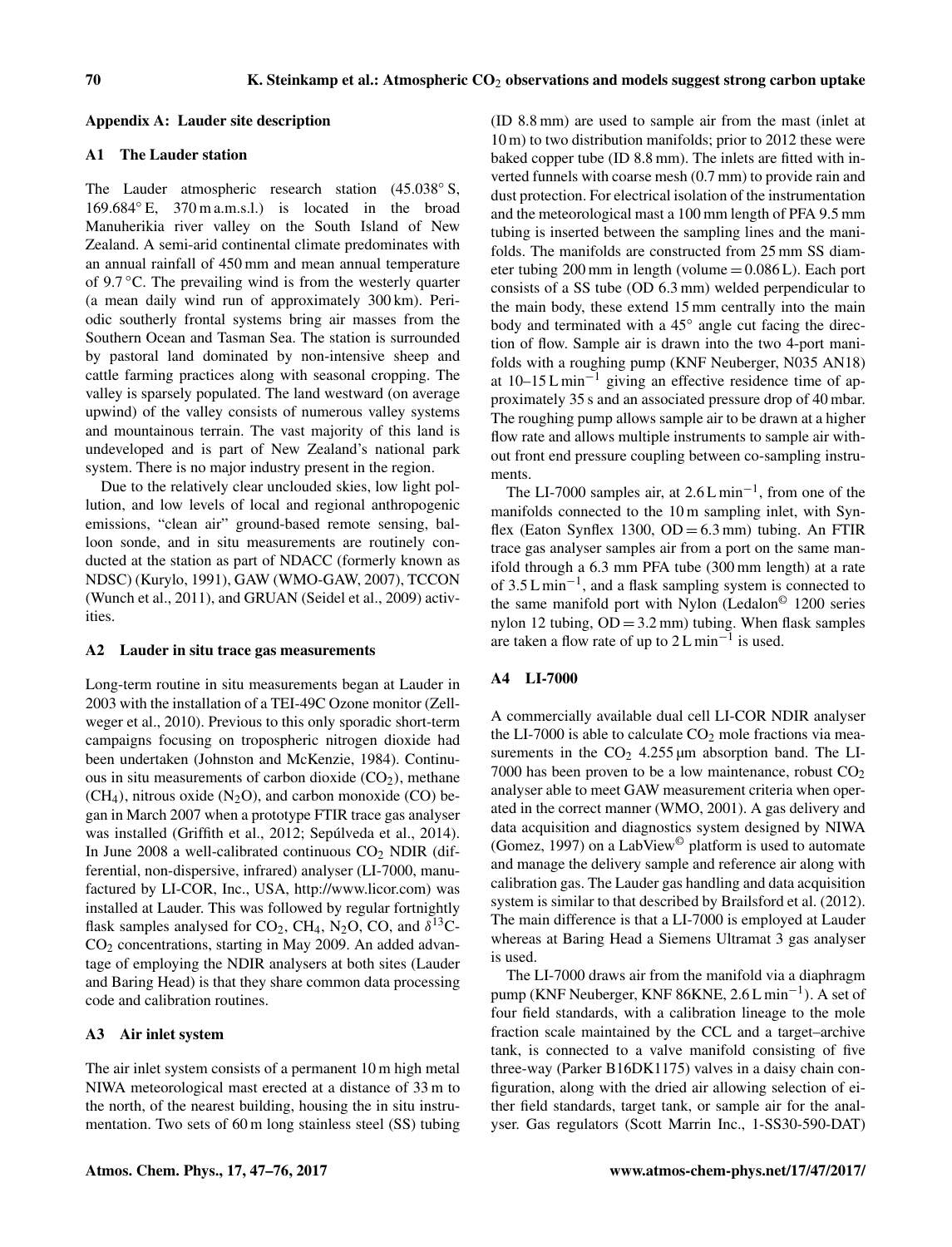and 1.6 mm SS tubing are used to connect tanks to the gas delivery system. On the outlet of the sample pump an overpressure is maintained on the inlet to a Nafion drier (Perma Pure LLC, MD-110-144S-4) with the excess flow vented at this point; this removes the bulk of the water content from the sample flow. The air or selected calibration gas then passes through a magnesium perchlorate trap to ensure all the same low water content for gas being introduced to the analyser by a 100 sccm mass flow controller (McMillian, 80SD-5). One of the field standards is also used in the reference cell as a reference gas and is controlled using a similar mass flow controller (McMillian, 80SD-3) at 10 sccm. The exhaust sample and reference gas are joined together and then dried again on molecular sieve trap before acting as the counter flow on the Nafion drier; in this way dew points of  $-65\degree C$  are consistently met.

The data acquisition system selects the calibration gas to measure and monitors each field standard for stability to optimize the gas consumption. When a field standard has a standard deviation of less than 0.015 ppm over a minute it is defined as stable and the next gas is measured. Sample air is continuously measured with 5 min averages collated and reported. Every 4–6 h the suite of four field standards is measured. A target–archive tank is measured every 23 h. Each week the field standards and target tank are measured as a separate aliquot multiple times. This sampling sequence is akin to the calibration protocol employed by Brailsford et al. (2012) and Stephens et al. (2011). Data processing is performed by Lauder LI-7000 specific scripts adapted from those used by Stephens et al. (2011) and written in the free statistical analysis software R.

Allan variance measurements (Allan, 1966) show the precision of the Lauder LI-7000 system as 0.004 ppm ( $1\sigma$  in 5 min). Calibration of the LI-7000 is obtained by fitting a third-order polynomial to the measurements of the four field standards to characterize the concentration-dependent nonlinear response of the instrument every 4–6 h. This calibration curve is then used to calibrate sample air measurements, putting the measurements on the WMO X2007 scale. Thirtyminute zero offsets are calculated using the interspersed individual field standard measurements. Instrument-dependent artefacts (e.g instrument temperature and flushing times) are accounted for in the processing code by calculating a linear fit of known field standard concentrations and the parameter in question.

The field standards and the target tank are filled at BHD and characterized at the NIWA GASLAB, Greta Point, Wellington, New Zealand. In preparing the field standards mixtures are prepared to evenly span the typical air sample concentration range encountered, including elevated nocturnal levels (typical span of 380–450 ppm). The field standard CO<sup>2</sup> concentrations are calibrated to the WMO X2007 scale, along with  $\delta^{13}$ C–CO<sub>2</sub> (VPDB referenced to the WMO CCL scale) (Brailsford et al., 2012). Field standards require changing every 12–18 months. The target tank requires changing every 6–12 months as in parallel it also functions as a target tank for the FTIR trace gas analyser.

## A5 Meteorological sensors

Meteorological sensors were installed onto the sampling mast. Wind speed is measured at three heights (2.8, 5.8, and 10.1 m) using Vector instruments A100LK anemometers. A Vector instruments W200P wind vane mounted at a height of 10.1 m is used to record wind direction. Relative humidity and temperature are measured using Vaisala Humitter 50U/50Y sensors, placed at heights of 2.6 and 9.9 m. In addition, a Vaisala PTB100 analog barometer was installed adjacent to the in situ instruments (inside the building). All these sensors are connected to a Campbell CR10X data logger and SDM-INT8 logger module. Ten-minute averages of all sensor output are recorded independently of in situ gas measurement instrumentation output.

### Appendix B: Baseline analysis

A  $CO<sub>2</sub>$  baseline is constructed as a weighted average of a southern and northern baseline, which takes into account whether the modelled trajectories originated to the north or south of the inversion domain for a given data point.

## B1 Southern baseline

The southern baseline represents a continuous record of steady background  $CO<sub>2</sub>$  mole fractions during southerly wind conditions at BHD. A multi-step filter is applied to the BHD record to obtain a  $CO<sub>2</sub>$  baseline representative of a large region over the Southern Ocean, as described by Brailsford et al. (2012) and Stephens et al. (2013). In short, the filter selects measurements during extended periods of southerly winds at the site, during which a maximum standard deviation of 0.1 ppm is achieved. Additional meteorological conditions must be fulfilled to preclude the influence of local sources and to ensure the air has not passed over the South Island before arriving at BHD. The result of this filtering process is similar to selecting observations from the southern cluster in Fig. 4. The southern baseline based on the filtering is used in this study.

After filtering the data for baseline conditions, a continuous baseline is constructed using the STL algorithm (Cleveland et al., 1990), which allows estimation of a long-term trend and interannually varying seasonal patterns. The STL algorithm uses two time windows for the seasonal cycle and the trend, which are set by the user and define the respective time periods over which variations in the data are considered. The monthly averaged data fulfilling the baseline conditions are used as input, and the algorithm is run first with a seasonal cycle window of 5 years and a trend window of 121 months to single out the decadal trend. This trend is then removed before a second run with a trend window of 25 months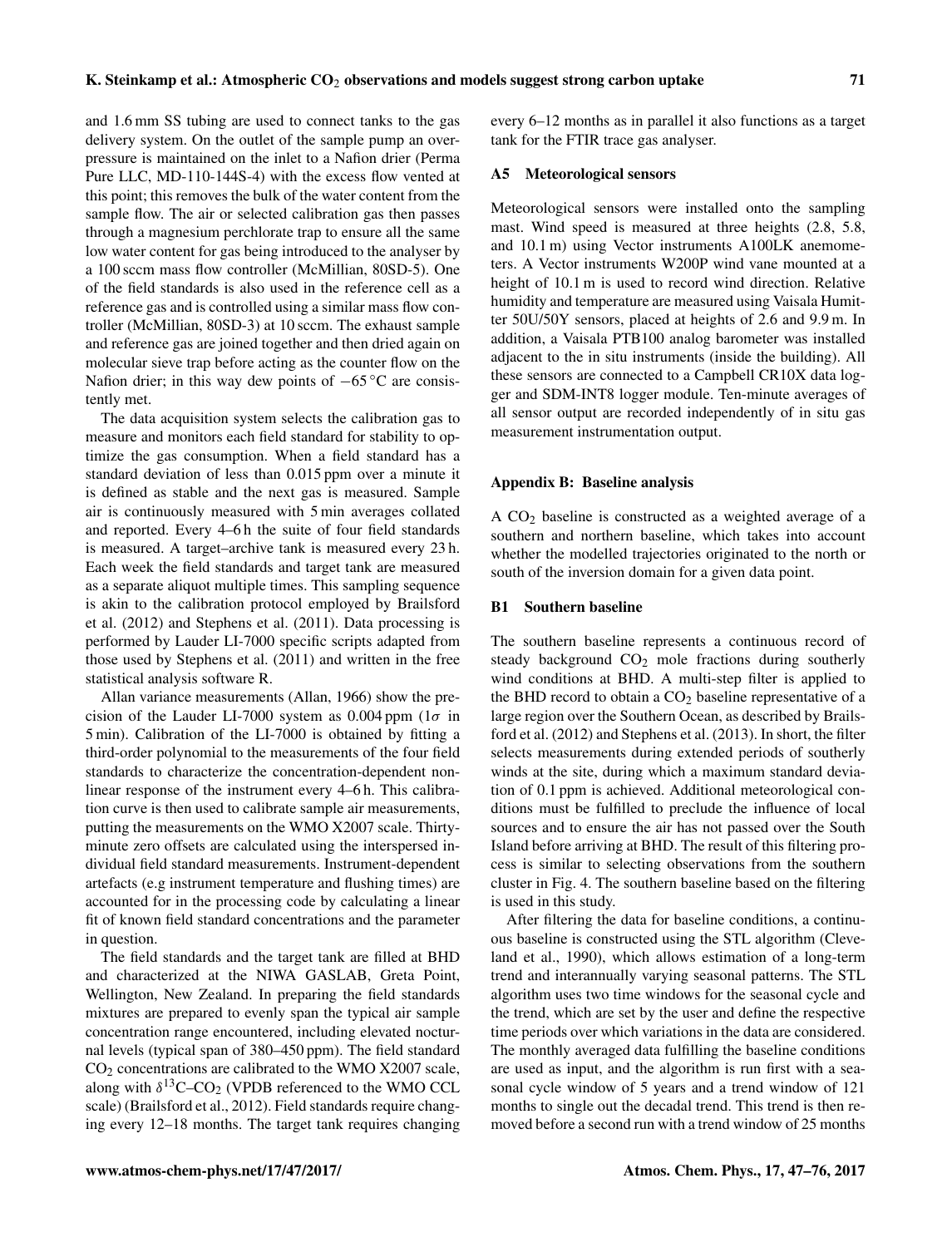to capture the interannual and seasonal patterns. Finally the decadal, interannual, and seasonal time series are summed and the resulting baseline subsampled at the 13:00–14:00 and 15:00–16:00 LT windows.

The remainder time series, which is the difference between the monthly record and the sum of the seasonal and trend components from the STL analysis, is used as uncertainty estimate for the southern baseline.

## B2 Northern baseline

The northern baseline is based on in situ  $CO<sub>2</sub>$  observations using a NDIR analyser on board the TF5, a ship of opportunity that cruised the triangle Japan–Australia–New Zealand about once a month during the period 2011–2013 (Chierici et al., 2006). The cluster analysis showed that during northerly events the air is usually coming from the northern Tasman Sea or the subtropical waters to the north and only occasionally from the South Pacific eastward of New Zealand. The layout of the TF5 cruises with legs crossing the Tasman Sea as well as subtropical legs therefore offers the possibility to characterize the  $CO<sub>2</sub>$  concentrations in these regions with monthly resolution. The TF5 dataset provides  $CO<sub>2</sub>$  concentrations averaged over 10 min intervals along with the standard deviation of the high-frequency measurements within these intervals.

We defined a regional mask to keep observations from the open ocean and avoid observations taken close to the land, especially near the Australian east coast as it is located upwind during average south-westerly conditions and hosts large urban centres with significant  $CO<sub>2</sub>$  emissions. The mask spans the latitudes 39 to 24◦ S. The mask was then further partitioned into bands spanning 1◦ of latitude and the data within each band averaged for each month in 2011–2013. The uncertainty of the resulting monthly record is taken as the quadrature sum of the standard deviation of high-frequency data points measured during the ship's transit of the respective latitude band and the standard deviation of the 10 min data about the monthly mean.

The monthly record within each latitude band was analysed using the same STL routine as for the southern baseline. An overall uncertainty estimate was formed by root mean square combination of the monthly uncertainty and the time series of the remainder from the STL analysis. The remainder time series is the difference between the monthly record and the sum of the seasonal and trend components from the STL analysis. Finally, the STL baseline for the two latitude bands for 27–26◦ S were averaged to produce a baseline representative of the northern edge of the inversion domain at 26<sup>°</sup> S.

#### B3 Weighted baseline

A day-to-day baseline was constructed as a weighted superposition of the southern and northern baselines, with weights depending on the proportional latitude of air origin for the twice-daily measurements at BHD and LAU. The daily NAME station footprints for the 13:00–14:00 and 15:00–16:00 LT windows were integrated along the southern and northern edges of the domain to determine the relative fraction of back trajectories leaving the domain to the south and north. These fractions are then used to weigh the two baselines and create a baseline associated with each of the twice-daily data points. Uncertainties are weighed in the same way.

For most days the 13:00–14:00 and 15:00–16:00 LT footprints are similar with regard to the origin of the air, so the weighted baselines for both time windows are almost identical. For both stations on a typical day the region where the air originates is either clearly in the north or the south, so that the weights for the southern and northern baselines are close to zero and one, or vice versa. However, middle cases can occur when the wind conditions at a site rapidly changed during the 1-hour period over which measurements are collected, which often results in two main branches of trajectories originating in the north and south, respectively. In this case both baselines are weighted proportionally to reflect the mixed origin of air during the 1-hour averaging period for the measurements. However, other days, or periods of days, are characterized by slow wind speeds, sometimes slow enough that most back trajectories end before reaching either the northern or southern edge of the domain. In this case, the midpoint of the footprint is determined and its latitude used to proportionally weigh the baselines. The same procedure applies for days with trajectories leaving the domain predominantly to the west or the east.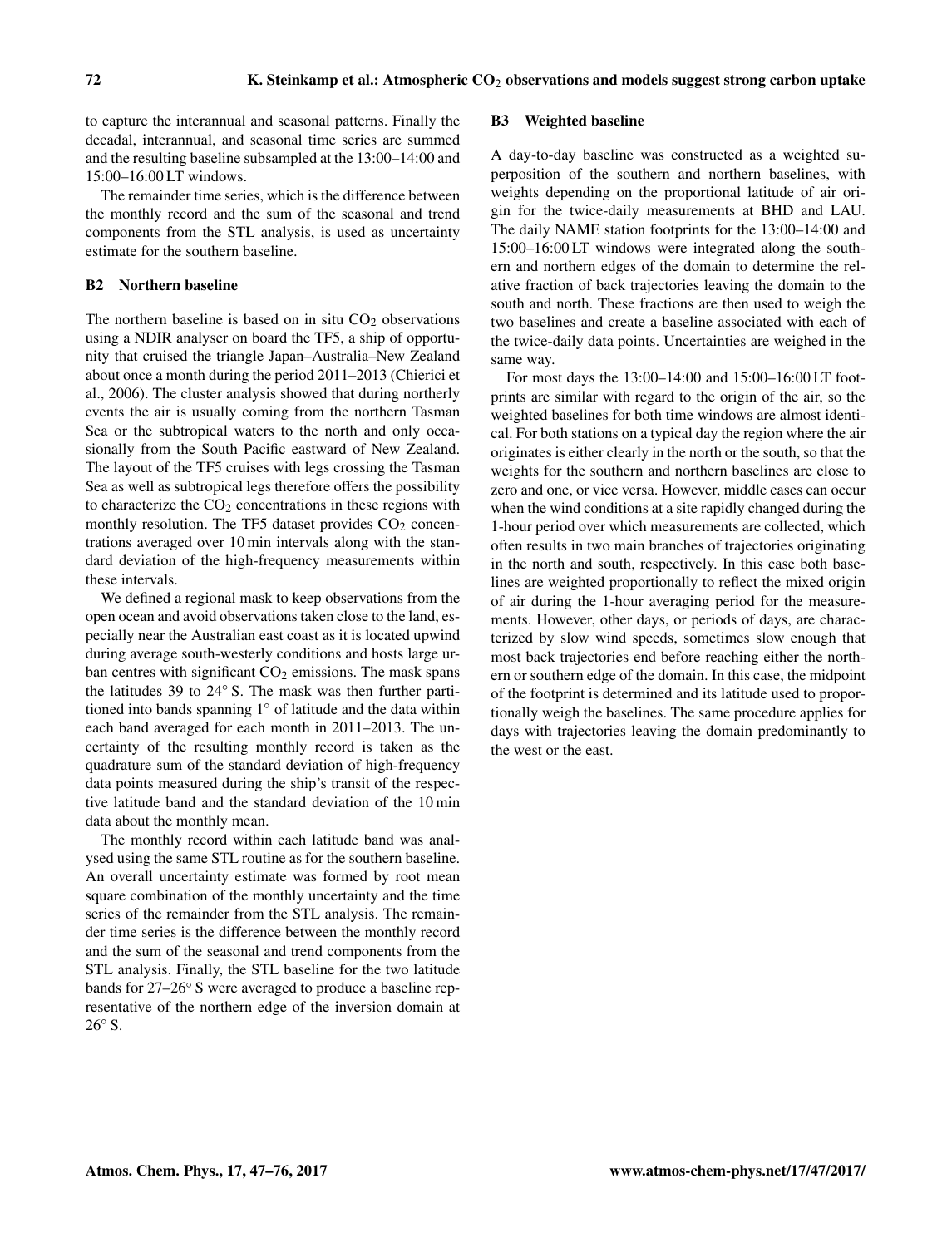*Acknowledgements.* The author(s) wish to acknowledge the contribution of New Zealand eScience Infrastructure (NeSI) to the results of this research. New Zealand's national compute and analytics services and team are supported by the NeSI and funded jointly by NeSI's collaborator institutions and through the Ministry of Business, Innovation and Employment [\(http://www.nesi.org.nz\)](http://www.nesi.org.nz). In addition, Kay Steinkamp, Gordon Brailsford, Dan Smale, and Sara E. Mikaloff Fletcher would like to acknowledge NIWA core funding through the Greenhouse Gases, Emissions and Carbon Cycle Science Programme. We thank our colleagues from New Zealand's Ministry for the Environment (MfE), especially the LUCAS team, for very fruitful meetings. None of this work could have been accomplished without the station operation teams at Baring Head and Lauder. We thank Hinrich Schaefer for valuable discussions about this paper. We are grateful for access to radiosonde data from Lauder, and would like to thank Ben Liley for his PBL calculations. We would also like to thank Paul Wennberg and his TCCON team for the generous loan of their Li-7000 that is currently at Lauder. The National Center for Atmospheric Research is sponsored by the National Science Foundation.

Edited by: C. Gerbig Reviewed by: two anonymous referees

## References

- Allan, D. W.: Statistics of atomic frequency standards, IEEE Proc., 54, 221–230, 1966.
- Baisden, W. T. and Manning, M. R.: Editorial: The New Zealand carbon cycle: from regional budget to global cycle, Biogeochemistry, 104, 1–4, doi[:10.1007/s10533-011-9579-x,](http://dx.doi.org/10.1007/s10533-011-9579-x) 2011.
- Baker, D., Law, R., Gurney, K., Rayner, P., Peylin, P., Denning, A., Bousquet, P., Bruhwiler, L., Chen, Y. H., and Ciais, P.: TransCom 3 inversion intercomparison: Impact of transport model errors on the interannual variability of regional CO2 fluxes, 1988–2003, Global Biogeochem. Cy., 20, GB1002, doi[:10.1029/2004GB002439,](http://dx.doi.org/10.1029/2004GB002439) 2006.
- Bergamaschi, P., Krol, M., Meirink, J. F., Dentener, F., Segers, A., van Aardenne, J., Monni, S., Vermeulen, A. T., Schmidt, M., Ramonet, M., Yver, C., Meinhardt, F., Nisbet, E. G., Fisher, R. E., O'Doherty, S., and Dlugokencky, E. J.: Inverse modeling of European CH4emissions 2001–2006, J. Geophys. Res., 115, D22309, doi[:10.1029/2010jd014180,](http://dx.doi.org/10.1029/2010jd014180) 2010.
- Blunden, J. and Arndt, D. S.: State of the Climate in 2013, B. Am. Meteorol. Soc., 95, 1–257, 2014.
- Brailsford, G. W., Stephens, B. B., Gomez, A. J., Riedel, K., Mikaloff Fletcher, S. E., Nichol, S. E., and Manning, M. R.: Long-term continuous atmospheric  $CO<sub>2</sub>$  measurements at Baring Head, New Zealand, Atmos. Meas. Tech., 5, 3109–3117, doi[:10.5194/amt-5-3109-2012,](http://dx.doi.org/10.5194/amt-5-3109-2012) 2012.
- Campbell, D. I., Smith, J., Goodrich, J. P., Wall, A. M., and Schipper, L. A.: Year-round growing conditions explains large  $CO<sub>2</sub>$ sink strength in a New Zealand raised peat bog, Agr. Forest Meteorol., 192–193, 59–68, doi[:10.1016/j.agrformet.2014.03.003,](http://dx.doi.org/10.1016/j.agrformet.2014.03.003) 2014.
- Chierici, M., Fransson, A., and Nojiri, Y.: Biogeochemical processes as drivers of surface  $fCO<sub>2</sub>$  in contrasting provinces in

the subarctic North Pacific Ocean, Global Biogeochem. Cy., 20, GB1009, doi[:10.1029/2004GB002356,](http://dx.doi.org/10.1029/2004GB002356) 2006.

- Ciais, P., Canadell, J. G., Luyssaert, S., Chevallier, F., Shvidenko, A., Poussi, Z., Jonas, M., Peylin, P., King, A. W., and Schulze, E.- D.: Can we reconcile atmospheric estimates of the Northern terrestrial carbon sink with land-based accounting?, Current Opinion in Environmental Sustainability, 2, 225–230, 2010.
- Cleveland, R. B., Cleveland, W. S., McRae, J. E., and Terpenning, I.: STL: A seasonal-trend decomposition procedure based on loess, Journal of Official Statistics, 6, 3–73, 1990.
- Davies, T., Cullen, M. J. P., Malcolm, A. J., Mawson, M. H., Staniforth, A., White, A. A., and Wood, N.: A new dynamical core for the Met Office's global and regional modelling of the atmosphere, Q. J. Roy. Meteor. Soc., 131, 1759–1782, 2005.
- Dymond, J. R.: Soil erosion in New Zealand is a net sink of  $CO<sub>2</sub>$ , Earth Surf. Proc. Land., 35, 1763–1772, doi[:10.1002/esp.2014,](http://dx.doi.org/10.1002/esp.2014) 2010.
- Dymond, J. R., Shepherd, J. D., Newsome, P. F., Gapare, N., Burgess, D. W., and Watt, P.: Remote sensing of land-use change for Kyoto Protocol reporting: the New Zealand case, Environ. Sci. Pol., 16, 1–8, 2012.
- EC-JRC/PBL: European Commission, Joint Research Center/Netherlands Environmental Assessment Agency, Emission Database for Global Atmospheric Research (EDGAR), release version 4.2, available at: <http://edgar.jrc.ec.europa.eu/index.php> (last access: 21 December 2016), 2011.
- Enting, I. G.: Inverse problems in atmospheric constituent transport, Cambridge University Press, 2002.
- Friedlingstein, P., Meinshausen, M., Arora, V. K., Jones, C. D., Anav, A., Liddicoat, S. K., and Knutti, R.: Uncertainties in CMIP5 climate projections due to carbon cycle feedbacks, J. Climate, 27, 511–526, 2014.
- Gerbig, C., Lin, J. C., Wofsy, S. C., Daube, B. C., Andrews, A. E., Stephens, B. B., Bakwin, P. S., and Grainger, C. A.: Toward constraining regional-scale fluxes of  $CO<sub>2</sub>$  with atmospheric observations over a continent: 2. Analysis of COBRA data using a receptor-oriented framework, J. Geophys. Res.-Atmos., 108, 4757, doi[:10.1029/2003JD003770,](http://dx.doi.org/10.1029/2003JD003770) 2003.
- Gomez, A. J.: The  $CO<sub>2</sub>$  remote control system at Baring Head, Aspendale, Australia, 1997.
- Griffith, D. W. T., Deutscher, N. M., Caldow, C., Kettlewell, G., Riggenbach, M., and Hammer, S.: A Fourier transform infrared trace gas and isotope analyser for atmospheric applications, Atmos. Meas. Tech., 5, 2481–2498, doi[:10.5194/amt-5-2481-2012,](http://dx.doi.org/10.5194/amt-5-2481-2012) 2012.
- Gruber, N., Gloor, M., Mikaloff Fletcher, S. E., Doney, S. C., Dutkiewicz, S., Follows, M. J., Gerber, M., Jacobson, A. R., Joos, F., and Lindsay, K.: Oceanic sources, sinks, and transport of atmospheric  $CO<sub>2</sub>$ , Global Biogeochem. Cy., 23, GB1005, doi[:10.1029/2008GB003349,](http://dx.doi.org/10.1029/2008GB003349) 2009.
- Gurney, K. R., Law, R. M., Denning, A. S., Rayner, P. J., Pak, B. C., Baker, D., Bousquet, P., Bruhwiler, L., Chen, Y. H., and Ciais, P.: Transcom 3 inversion intercomparison: Model mean results for the estimation of seasonal carbon sources and sinks, Global Biogeochem. Cy., 18, GB1010, doi[:10.1029/2003GB002111,](http://dx.doi.org/10.1029/2003GB002111) 2004.
- Heffter, J.: Transport layer depth calculations, paper presented at: Second Joint Conference on Applications of Air Pollution Meteorology, Am. Meteorol. Soc., New Orleans, LA, 24–28, 1980.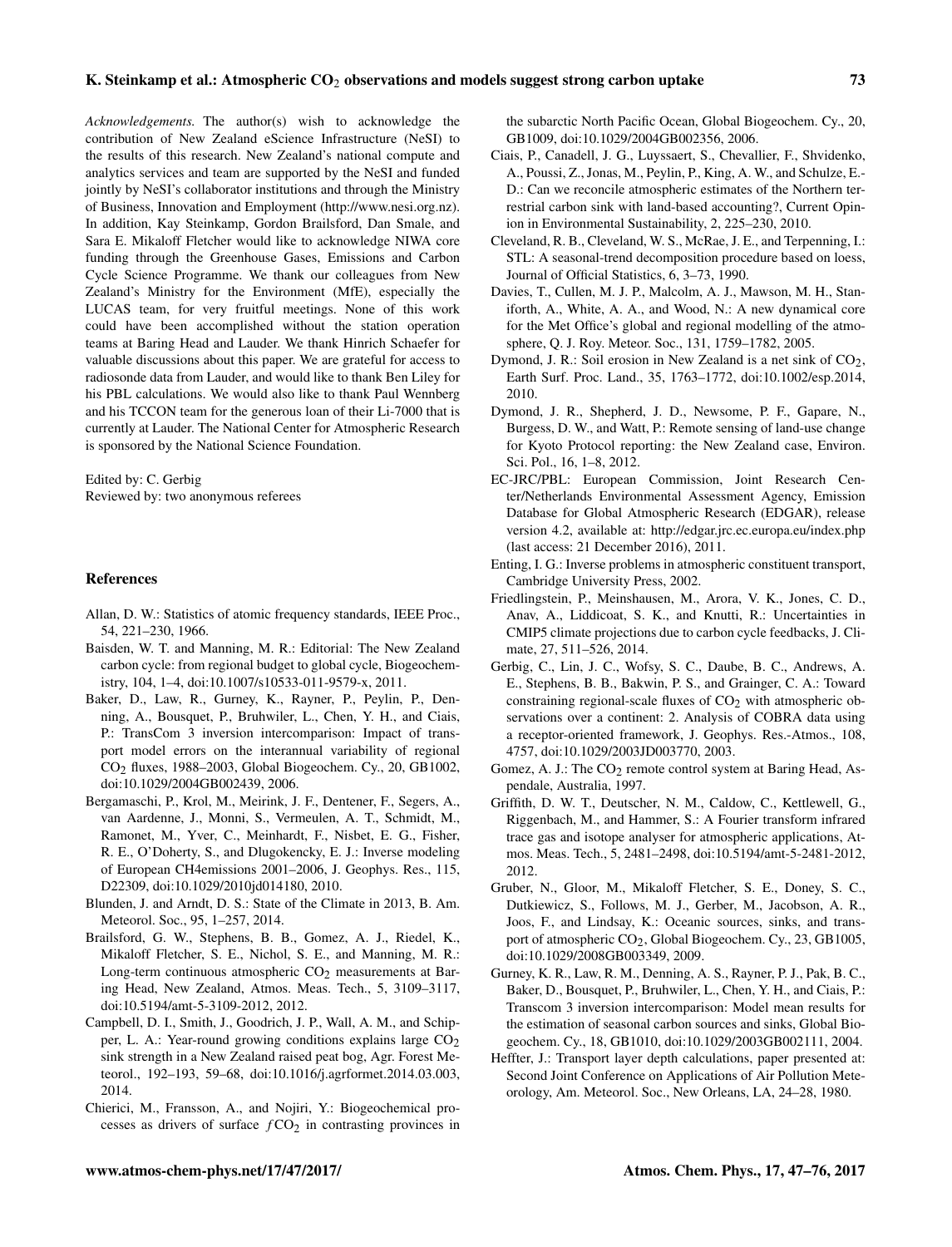- Hendy, J., Kerr, S., and Baisden, T.: The Land Use in Rural New Zealand Model Version 1 (LURNZv1): Model Description, Motu Working Paper 07-07, Motu Economic and Public Policy Research, Wellington, NZ, 2007.
- Ho, D. T., Law, C. S., Smith, M. J., Schlosser, P., Harvey, M., and Hill, P.: Measurements of air-sea gas exchange at high wind speeds in the Southern Ocean: Implications for global parameterizations, Geophys. Res. Lett., 33, L16611, doi[:10.1029/2006GL026817,](http://dx.doi.org/10.1029/2006GL026817) 2006.
- Hunt, J. E., Laubach, J., Barthel, M., Fraser, A., and Phillips, R. L.: Carbon budgets for an irrigated intensively grazed dairy pasture and an unirrigated winter-grazed pasture, Biogeosciences, 13, 2927–2944, doi[:10.5194/bg-13-2927-2016,](http://dx.doi.org/10.5194/bg-13-2927-2016) 2016.
- IPCC: Climate change 2013: the physical science basis. Contribution of working group I to the fifth assessment report of the intergovernmental panel on climate change, Cambridge, United Kingdom and New York, NY, USA, Cambridge University Press, 2013.
- Johnston, P. and McKenzie, R.: Long-path absorption measurements of tropospheric  $NO<sub>2</sub>$  in rural New Zealand, Geophys. Res. Lett., 11, 69–72, 1984.
- Jones, A., Thomson, D., Hort, M., and Devenish, B.: The UK Met Office's next-generation atmospheric dispersion model, NAME III, Air Pollution Modeling and its Application XVII, 580–589, 2007.
- Keller, E. D., Baisden, W. T., Timar, L., Mullan, B., and Clark, A.: Grassland production under global change scenarios for New Zealand pastoral agriculture, Geosci. Model Dev., 7, 2359–2391, doi[:10.5194/gmd-7-2359-2014,](http://dx.doi.org/10.5194/gmd-7-2359-2014) 2014.
- Kerr, S., Anastasiadis, S., Olssen, A., Power, W., Timar, L., and Zhang, W.: Spatial and temporal responses to an emissions trading scheme covering agriculture and forestry: simulation results from new zealand, Forests, 3, 1133–1156, 2012.
- Kidson, J. W.: An automated procedure for the identification of synoptic types applied to the New Zealand region, Int. J. Climatol., 14, 711–721, 1994.
- Kirschbaum, M. U. F., Saggar, S., Tate, K. R., Thakur, K. P., and Giltrap, D. L.: Quantifying the climate-change consequences of shifting land use between forest and agriculture, Sci. Total Environ., 465, 314–324, doi[:10.1016/j.scitotenv.2013.01.026,](http://dx.doi.org/10.1016/j.scitotenv.2013.01.026) 2013.
- Kurylo, M. J.: Network for the detection of stratospheric change, Orlando'91, Orlando, FL, 168–174, 1991.
- Landcare Research: Fundamental Soil Layers, available at: [https:](https://soils.landcareresearch.co.nz/soil-data/fundamental-soil-layers) [//soils.landcareresearch.co.nz/soil-data/fundamental-soil-layers](https://soils.landcareresearch.co.nz/soil-data/fundamental-soil-layers) (last access: 21 December 2016), 2015.
- Lauvaux, T., Uliasz, M., Sarrat, C., Chevallier, F., Bousquet, P., Lac, C., Davis, K. J., Ciais, P., Denning, A. S., and Rayner, P. J.: Mesoscale inversion: first results from the CERES campaign with synthetic data, Atmos. Chem. Phys., 8, 3459–3471, doi[:10.5194/acp-8-3459-2008,](http://dx.doi.org/10.5194/acp-8-3459-2008) 2008.
- Le Quéré, C., Andres, R. J., Boden, T., Conway, T., Houghton, R. A., House, J. I., Marland, G., Peters, G. P., van der Werf, G. R., Ahlström, A., Andrew, R. M., Bopp, L., Canadell, J. G., Ciais, P., Doney, S. C., Enright, C., Friedlingstein, P., Huntingford, C., Jain, A. K., Jourdain, C., Kato, E., Keeling, R. F., Klein Goldewijk, K., Levis, S., Levy, P., Lomas, M., Poulter, B., Raupach, M. R., Schwinger, J., Sitch, S., Stocker, B. D., Viovy, N., Zaehle, S., and Zeng, N.: The global carbon budget 1959–2011, Earth Syst. Sci. Data, 5, 165–185, doi[:10.5194/essd-5-165-2013,](http://dx.doi.org/10.5194/essd-5-165-2013) 2013.
- Lin, J., Gerbig, C., Wofsy, S., Andrews, A., Daube, B., Davis, K., and Grainger, C.: A near-field tool for simulating the upstream influence of atmospheric observations: The Stochastic Time-Inverted Lagrangian Transport (STILT) model, J. Geophys. Res.-Atmos., 108, 4493, doi[:10.1029/2002JD003161,](http://dx.doi.org/10.1029/2002JD003161) 2003.
- Lowe, D., Guenther, P., and Keeling, C.: The concentration of atmospheric carbon dioxide at Baring Head, New Zealand, Tellus, 31, 58–67, 1979.
- Manning, A. J.: The challenge of estimating regional trace gas emissions from atmospheric observations, Philos. T. R. Soc. A, 369, 1943–1954, doi[:10.1098/rsta.2010.0321,](http://dx.doi.org/10.1098/rsta.2010.0321) 2011.
- Manning, A. J., O'Doherty, S., Jones, A. R., Simmonds, P. G., and Derwent, R. G.: Estimating UK methane and nitrous oxide emissions from 1990 to 2007 using an inversion modeling approach, J. Geophys. Res., 116, D02305, doi[:10.1029/2010jd014763,](http://dx.doi.org/10.1029/2010jd014763) 2011.
- Matross, D. M., Andrews, A., and Pathmathevan, M.: Estimating regional carbon exchange in New England and Quebec by combining atmospheric, ground-based and satellite data, Tellus B, 58, 344–358, 2006.
- MfE: New Zealand's Greenhouse Gas Inventory 1990–2013, Ministry for the Environment (MfE) – Manatu Mo Te Taiao, Wellington, New Zealand, 2015.
- Mikaloff Fletcher, S. E., Gruber, N., Jacobson, A. R., Gloor, M., Doney, S. C., Dutkiewicz, S., Gerber, M., Follows, M., Joos, F., and Lindsay, K.: Inverse estimates of the oceanic sources and sinks of natural CO<sub>2</sub> and the implied oceanic carbon transport, Global Biogeochem. Cy., 21, GB1010, doi[:10.1029/2006GB002751,](http://dx.doi.org/10.1029/2006GB002751) 2007.
- MPI (Ministry for Primary Industries): National exotic forest description – as at 1 April 2012, Edn. 29, 2012.
- Morrison, N. and Webster, H.: An assessment of turbulence profiles in rural and urban environments using local measurements and numerical weather prediction results, Bound.-Lay. Meteorol., 115, 223–239, 2005.
- Mudge, P. L., Wallace, D. F., Rutledge, S., Campbell, D. I., Schipper, L. A., and Hosking, C. L.: Carbon balance of an intensively grazed temperate pasture in two climatically: Contrasting years, Agr. Ecosyst. Environ., 144, 271–280, doi[:10.1016/j.agee.2011.09.003,](http://dx.doi.org/10.1016/j.agee.2011.09.003) 2011.
- Page, M. J., Trustrum, N. A., Brackley, H., and Baisden, W. T.: Erosion-related soil carbon fluxes in a pastoral steepland catchment, New Zealand, Agr. Ecosyst. Environ., 103, 561–579, 2004.
- Parfitt, R. L., Schipper, L. A., Baisden, W. T., and Elliott, A. H.: Nitrogen inputs and outputs for New Zealand in 2001 at national and regional scales, Biogeochemistry, 80, 71–88, 2006.
- Parfitt, R. L., Baisden, W. T., Ross, C. W., Rosser, B. J., Schipper, L. A., and Barry, B.: Influence of erosion and deposition on carbon and nitrogen accumulation in resampled steepland soils under pasture in New Zealand, Geoderma, 192, 154–159, doi[:10.1016/j.geoderma.2012.08.006,](http://dx.doi.org/10.1016/j.geoderma.2012.08.006) 2013.
- Pike, C.: Statistics New Zealand Tatauranga Aotearoa, Logs to China drive our forestry export growth: [http://www.stats.govt.nz/](http://www.stats.govt.nz/tools_and_services/media-centre/additional-releases-archive/forestry-exports-13-january-14.aspx) [tools\\_and\\_services/media-centre/additional-releases-archive/](http://www.stats.govt.nz/tools_and_services/media-centre/additional-releases-archive/forestry-exports-13-january-14.aspx) [forestry-exports-13-january-14.aspx,](http://www.stats.govt.nz/tools_and_services/media-centre/additional-releases-archive/forestry-exports-13-january-14.aspx) (last access: 21 December 2016), 2014.
- Porteous, A. and Mullan, B.: The 2012–13 drought: an assessment and historical perspective, Ministry for Primary Industries (MPI), available at: [https://www.niwa.co.nz/sites/](https://www.niwa.co.nz/sites/niwa.co.nz/files/2013-18-The%202012-13%20drought%20an%20assessment%20and%20historical%20perspective.pdf )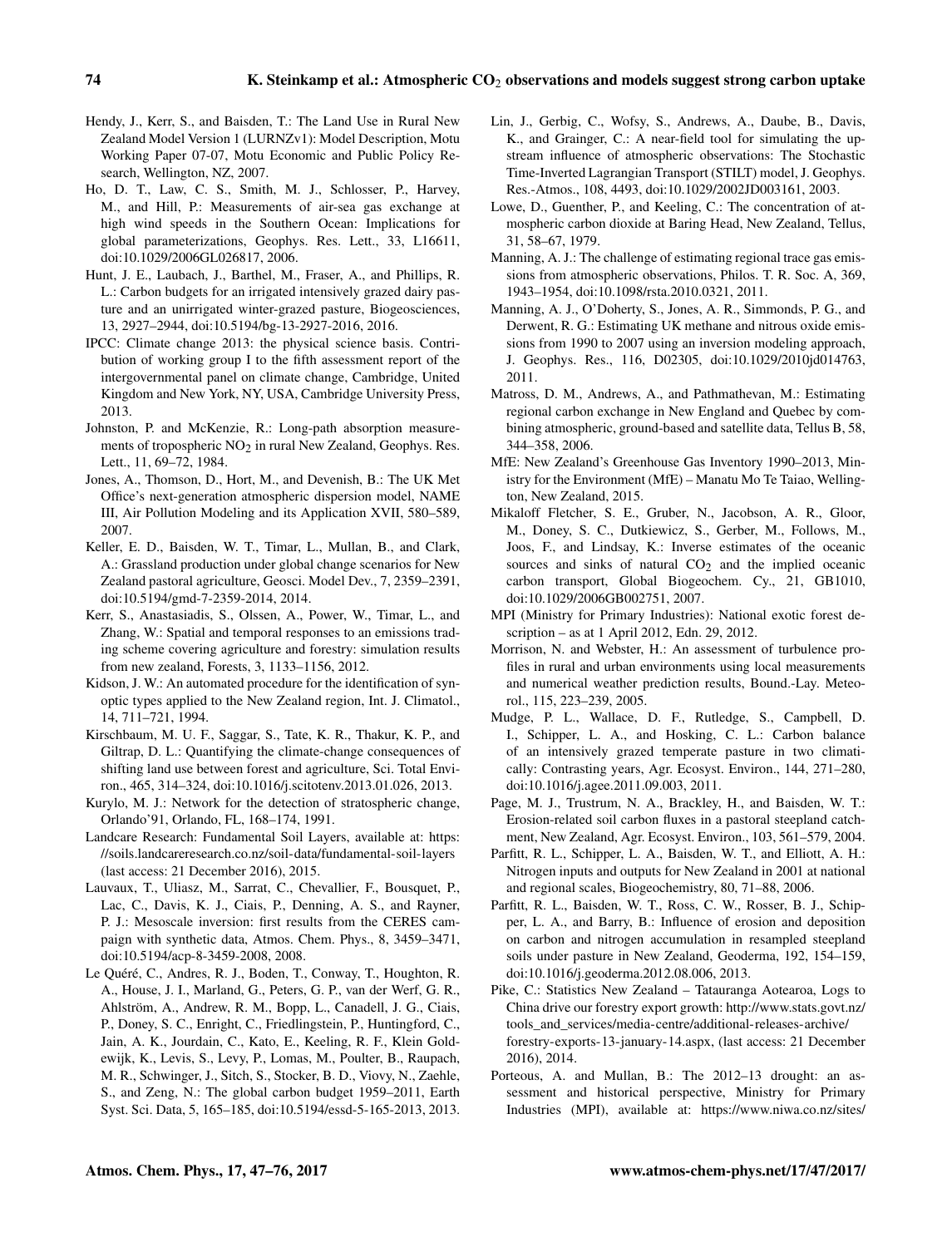## K. Steinkamp et al.: Atmospheric CO<sub>2</sub> observations and models suggest strong carbon uptake 75

[niwa.co.nz/files/2013-18-The%202012-13%20drought%20an%](https://www.niwa.co.nz/sites/niwa.co.nz/files/2013-18-The%202012-13%20drought%20an%20assessment%20and%20historical%20perspective.pdf ) [20assessment%20and%20historical%20perspective.pdf](https://www.niwa.co.nz/sites/niwa.co.nz/files/2013-18-The%202012-13%20drought%20an%20assessment%20and%20historical%20perspective.pdf ) (last access: 21 December 2016), 2013.

- Rutledge, S., Mudge, P. L., Campbell, D. I., Woodward, S. L., Goodrich, J. P., Wall, A. M., Kirschbaum, M. U. F., and Schipper, L. A.: Carbon balance of an intensively grazed temperate dairy pasture over four years, Agr. Ecosyst. Environ., 206, 10– 20, doi[:10.1016/j.agee.2015.03.011,](http://dx.doi.org/10.1016/j.agee.2015.03.011) 2015.
- Schipper, L. A., Parfitt, R. L., Fraser, S., Littler, R. A., Baisden, W. T., and Ross, C.: Soil order and grazing management effects on changes in soil C and N in New Zealand pastures, Agr. Ecosyst. Environ., 184, 67–75, doi[:10.1016/j.agee.2013.11.012,](http://dx.doi.org/10.1016/j.agee.2013.11.012) 2014.
- Scott, D. T., Baisden, W. T., Davies-Colley, R., Gomez, B., Hicks, D. M., Page, M. J., Preston, N. J., Tate, K. R., Trustrum, N. A., and Woods, R. A.: Localized erosion affects New Zealand's national C budget, Geophys. Res. Lett., 33, L01402, doi[:10.1029/2005GL024644,](http://dx.doi.org/10.1029/2005GL024644) 2006.
- Seidel, D. J., Berger, F. H., Diamond, H. J., Dykema, J., Goodrich, D., Immler, F., Murray, W., Peterson, T., Sisterson, D., Sommer, M., and Thorne, P.: Reference upper-air observations for climate: Rationale, progress, and plans, B. Am. Meteorol. Soc., 90, p. 361, 2009.
- Sepúlveda, E., Schneider, M., Hase, F., Barthlott, S., Dubravica, D., García, O. E., Gomez-Pelaez, A., González, Y., Guerra, J. C., Gisi, M., Kohlhepp, R., Dohe, S., Blumenstock, T., Strong, K., Weaver, D., Palm, M., Sadeghi, A., Deutscher, N. M., Warneke, T., Notholt, J., Jones, N., Griffith, D. W. T., Smale, D., Brailsford, G. W., Robinson, J., Meinhardt, F., Steinbacher, M., Aalto, T., and Worthy, D.: Tropospheric  $CH<sub>4</sub>$  signals as observed by NDACC FTIR at globally distributed sites and comparison to GAW surface in situ measurements, Atmos. Meas. Tech., 7, 2337–2360, doi[:10.5194/amt-7-2337-2014,](http://dx.doi.org/10.5194/amt-7-2337-2014) 2014.
- Shepherd, J. and Newsome, P.: Establishing new zealand's Kyoto land use and land use-change and forestry 2008 map, Contract Report LC0809/133 prepared for the Ministry for the Environment, Lincoln, New Zealand, Landcare Research, 2009.
- Smith, R. W., Bianchi, T. S., Allison, M., Savage, C., and Galy, V.: High rates of organic carbon burial in fjord sediments globally, Nat. Geosci., 8, 450–453, doi[:10.1038/ngeo2421,](http://dx.doi.org/10.1038/ngeo2421) 2015.
- Steinkamp, K. and Gruber, N.: A joint atmosphere-ocean inversion for the estimation of seasonal carbon sources and sinks, Global Biogeochem. Cy., 27, 732–745, 2013.
- Steinkamp, K., Mikaloff Fletcher, S. E., Brailsford, G., Smale, D., Moore, S., Keller, E. D., Baisden, W. T., Mukai, H., and Stephens, B. B.: New-Zealand-CO<sub>2</sub>-inversion: First release of the New Zealand  $CO<sub>2</sub>$  inversion system, doi[:10.5281/zenodo.215972,](http://dx.doi.org/10.5281/zenodo.215972) 2016.
- Stephens, B. B., Miles, N. L., Richardson, S. J., Watt, A. S., and Davis, K. J.: Atmospheric  $CO<sub>2</sub>$  monitoring with singlecell NDIR-based analyzers, Atmos. Meas. Tech., 4, 2737–2748, doi[:10.5194/amt-4-2737-2011,](http://dx.doi.org/10.5194/amt-4-2737-2011) 2011.
- Stephens, B. B., Brailsford, G. W., Gomez, A. J., Riedel, K., Mikaloff Fletcher, S. E., Nichol, S., and Manning, M.: Analysis of a 39-year continuous atmospheric  $CO<sub>2</sub>$  record from Baring Head, New Zealand, Biogeosciences, 10, 2683–2697, doi[:10.5194/bg-10-2683-2013,](http://dx.doi.org/10.5194/bg-10-2683-2013) 2013.
- Stohl, A., Seibert, P., Arduini, J., Eckhardt, S., Fraser, P., Greally, B. R., Lunder, C., Maione, M., Mühle, J., O'Doherty, S., Prinn, R. G., Reimann, S., Saito, T., Schmidbauer, N., Simmonds, P. G.,

Vollmer, M. K., Weiss, R. F., and Yokouchi, Y.: An analytical inversion method for determining regional and global emissions of greenhouse gases: Sensitivity studies and application to halocarbons, Atmos. Chem. Phys., 9, 1597–1620, doi[:10.5194/acp-9-](http://dx.doi.org/10.5194/acp-9-1597-2009) [1597-2009,](http://dx.doi.org/10.5194/acp-9-1597-2009) 2009.

- Sweeney, C., Gloor, E., Jacobson, A. R., Key, R. M., McKinley, G., Sarmiento, J. L., and Wanninkhof, R.: Constraining global air-sea gas exchange for  $CO<sub>2</sub>$  with recent bomb <sup>14</sup>C measurements, Global Biogeochem. Cy., 21, GB2015, doi[:10.1029/2006GB002784,](http://dx.doi.org/10.1029/2006GB002784) 2007.
- Tait, A., Henderson, R., Turner, R., and Zheng, X.: Thin plate smoothing spline interpolation of daily rainfall for New Zealand using a climatological rainfall surface, Int. J. Climatol., 26, 2097–2115, 2006.
- Takahashi, T., Sutherland, S. C., and Kozyr, A.: Global ocean surface water partial pressure of  $CO<sub>2</sub>$  database: measurements performed during 1968–2008 (Version 2008), ORNL/CDIAC-152, NDP-088r, Carbon Dioxide Information Analysis Center, Oak Ridge National Laboratory, US Dept. of Energy, Oak Ridge, Tenn., 2009a.
- Takahashi, T., Sutherland, S. C., Wanninkhof, R., Sweeney, C., Feely, R. A., Chipman, D. W., Hales, B., Friederich, G., Chavez, F., and Sabine, C.: Climatological mean and decadal change in surface ocean  $pCO<sub>2</sub>$ , and net sea-air  $CO<sub>2</sub>$  flux over the global oceans (Vol. 56, p. 554, 2009), Deep-Sea Res. Pt. I, 56, 2075– 2076, 2009b.
- Tarantola, A.: Inverse problem theory and methods for model parameter estimation, Society for Industrial and Applied Mathematics (SIAM), 2005.
- Tate, K. R., Giltrap, D. J., Claydon, J. J., Newsome, P. F., Atkinson, I. A. E., Taylor, M. D., and Lee, R.: Organic carbon stocks in New Zealand's terrestrial ecosystems, J. Roy. Soc. New Zeal., 27, 315–335, 1997.
- Tate, K. R., Scott, N. A., Parshotam, A., Brown, L., Wilde, R. H., Giltrap, D. J., Trustrum, N. A., Gomez, B., and Ross, D. J.: A multi-scale analysis of a terrestrial carbon budget – Is New Zealand a source or sink of carbon?, Agr. Ecosyst. Environ., 82, 229–246, 2000.
- Thornton, P., Law, B., Gholz, H. L., Clark, K. L., Falge, E., Ellsworth, D., Goldstein, A., Monson, R., Hollinger, D., and Falk, M.: Modeling and measuring the effects of disturbance history and climate on carbon and water budgets in evergreen needleleaf forests, Agr. Forest Meteorol., 113, 185–222, 2002.
- Thornton, P. E., Running, S. W., and Hunt, E.: Biome-BGC: terrestrial ecosystem process model, Version 4.1. 1, Model product, available at: <https://daac.ornl.gov> (last access: 21 December 2016), Oak Ridge National Laboratory Distributed Active Archive Center, Oak Ridge, Tennessee, USA, 2005.
- Timar, L.: Rural Land Use and Land Tenure in New Zealand, SSRN 1970100, Motu Economic and Public Policy Research Trust, GNS Science, 2011.
- Trotter, C. M., Tate, K. R., Saggar, S., Scott, N. A., and Sutherland, M. A.: A multi-scale analysis of a national terrestrial carbon budget and the effects of land-use change, in: Global environmental change in the ocean and on land, edited by: Shiyomi, M., Kawahata, H., Koizumi, H., Tsuda, A., and Awaya, Y., TERRAPUB, Tokyo, 311–341, 2004.
- Trotter, C. M., Tate, K. R., Scott, N. A., Townsend, J. A., Wilde, R. H., Lambie, S. M., Marden, M., and Pinkney, E. J.: Afforesta-